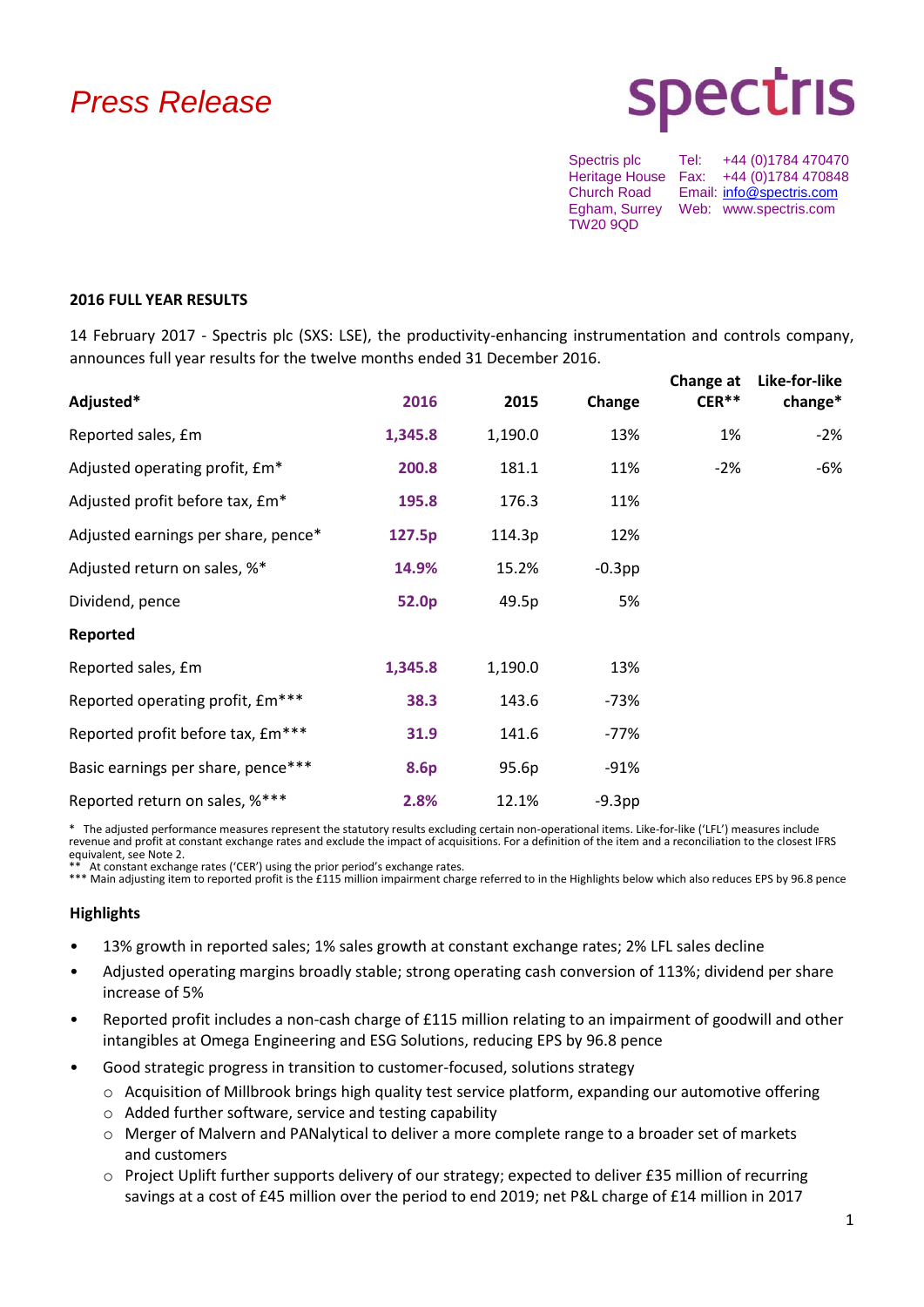**Commenting, John O'Higgins, Chief Executive, said:** *"*The year ended well with LFL sales growth in the final quarter following challenging trading conditions in the first three quarters. We continue to make good strategic progress as we transition our customer offering from the supply of products towards the provision of solutions encompassing hardware, software and services, responding to our customer's needs. As customers increasingly require an integrated solution, we are strategically positioning Spectris to align with their needs and this is transforming our business.

We added further software and service capability to the Group in the acquisitions made during the year, the most significant being Millbrook, a high quality automotive test services platform which enables us to expand our offering to automotive customers in conjunction with our existing products and software. We also took the decision to merge two of our larger operating companies, Malvern Instruments and PANalytical, enabling a more collaborative approach across the customers served by both companies.

We launched Project Uplift, a key enabler in the delivery of our strategy, aimed at reducing complexity, increasing efficiency and effectiveness and freeing up resources to stimulate growth.

End-market growth in the near-term is expected to be modest. However, the evolution now underway within Spectris is an exciting time for the business and will further enable and support delivery of our solutions strategy."

# **Contacts:**

| Spectris plc                               |                  |
|--------------------------------------------|------------------|
| John O'Higgins, Chief Executive            | +44 1784 470470  |
| Clive Watson, Group Finance Director       | +44 1784 470470  |
| Siobhán Andrews, Head of Corporate Affairs | +44 1784 470470  |
| FTI Consulting                             |                  |
| Richard Mountain / Susanne Yule            | +44 203 727 1374 |

A meeting with analysts will be held at 8:30 am GMT today. This will be available as a live webcast on the company's website at *[www.spectris.com](http://www.spectris.com/)*, commencing at 8.30 am GMT, and a recording will be posted on the website shortly after the meeting.

Copies of this press release are available to the public from the registered office at Heritage House, Church Road, Egham, Surrey TW20 9QD, and on the company's website at *[www.spectris.com](http://www.spectris.com/)*.

# **About Spectris**

Spectris plc is a leading supplier of productivity-enhancing instrumentation and controls. The Company's products, technologies and services enable customers to improve product quality and performance, improve core manufacturing processes, reduce downtime and wastage and reduce time to market. Its global customer base spans a diverse range of end user markets. Spectris operates across four business segments which reflect the applications and industries it serves: Materials Analysis, Test and Measurement, In-line Instrumentation and Industrial Controls. Headquartered in Egham, Surrey, England, the Company employs around 8,900 people, with offices in more than 30 countries. For more information, visit *[www.spectris.com](http://www.spectris.com/)*.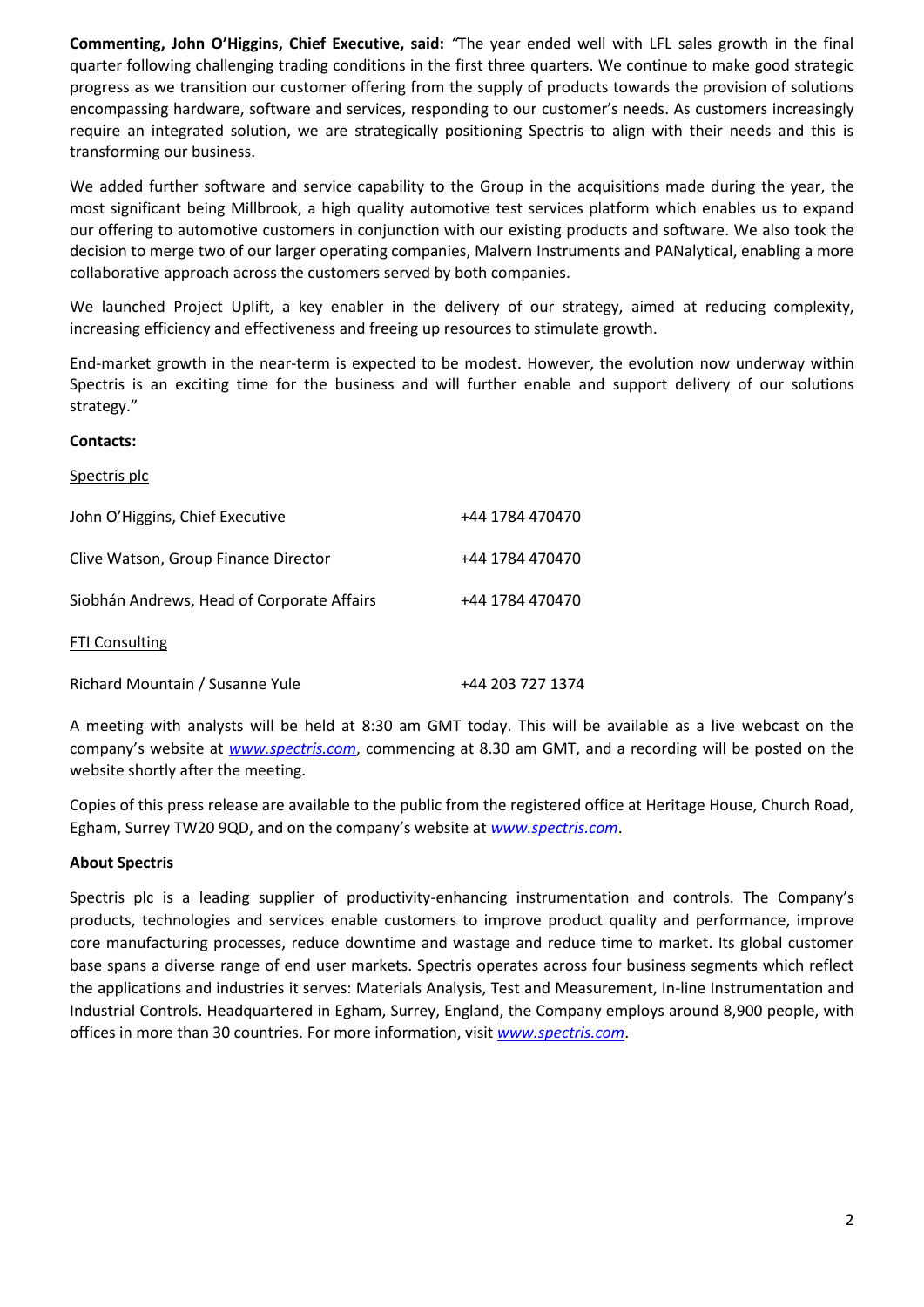# **CHIEF EXECUTIVE'S REVIEW**

Although reported sales increased by 13% for the year, 2016 proved to be a challenging year for the most part. We did, however, end the year on a more positive stance and the LFL sales decline of 4% in the first ten months contracted to 2% for the full year. Constant currency sales increased by 1%. Given the environment, we remain focused on self-help actions to better align cost growth to sales growth.

We took important steps forward in the development of the Group's strategy this year as we transition our customer offering towards the provision of solutions encompassing hardware, software and services. In this context, the acquisition of Millbrook is an important addition to our portfolio of a high quality automotive test service platform, which enables us to expand our offering to automotive customers. We launched Project Uplift, a Group-wide productivity improvement programme, a key enabler for delivering our strategy and aimed at reducing complexity to facilitate the delivery of growth, whilst also improving efficiency and effectiveness. And we took the decision to merge two of our larger operating companies, Malvern Instruments and PANalytical, enabling a more collaborative approach across the customers served by both companies. Within the Industrial Controls and In-Line Instrumentation segments, our IIoT strategy will see deployment of connectivity technologies and monitoring competencies more broadly to serve our customers' needs.

As customers increasingly require an integrated solution, we are strategically positioning Spectris to align with their needs and this is transforming our business.

#### **2016 operational performance**

The current demand backdrop has been one of lower growth and this is reflected in the 2% decline in LFL sales\*. The performance varied notably across the segments. Materials Analysis was the only segment delivering LFL sales growth at 2% (reported sales growth +15%), with LFL declines of 4% in both Test and Measurement (reported +15%) and In-line Instrumentation (reported +8%) and of 2% in Industrial Controls (reported +12%).

On a regional basis, we experienced further declines in industrial investment and production in North America and business performance weakened through the year, picking up slightly towards the end. In Europe, sales declined, although the rate of decline eased thanks to a strong close to the year and Germany recorded LFL sales growth for the year. Asia saw sales growth, particularly in China. Sales to the Rest of the World continued to decline, driven by the economic recession in Brazil.

From an end-market perspective, there was good growth in the electronics, pharmaceuticals and web and converting industries. There was also good growth to the tissue market. LFL sales to energy and utilities continued to decline and we also saw lower sales to metals, minerals and mining and aerospace after a good performance in the previous year.

Adjusted operating profit increased 11% to £200.8 million and reported operating profit declined to £38.3 million. The reported operating profit included a non-cash impairment charge of £115.3 million pre-tax relating to a write-down of the balance sheet goodwill and other intangibles associated with Omega Engineering ('Omega') and ESG Solutions ('ESG'). The impairment charge arose from the recent weaker trading performance due to the challenging conditions experienced, particularly in North America, and ongoing process improvement requirements at Omega and for ESG, the continued weakness in the global oil and gas markets. On a LFL basis, adjusted operating profit decreased 6%, reflecting the effects of the lower sales volumes and a particularly weak performance by Industrial Controls, mainly driven by working capital write-downs in Omega.

In response to the weaker than expected trading environment, we continued our programme of restructuring measures introduced in 2015. They delivered a benefit of £11.7 million in 2016, ahead of our initial expectations, and were mainly targeted at rationalisation of our footprint in certain locations, with the bulk of the benefits arising in Materials Analysis and In-line Instrumentation. We also continued to deploy lean techniques to areas such as innovation and sales and marketing across the Group.

The Group's cash conversion remains strong with 113% of our adjusted operating profit being converted into cash and we maintain a robust financial position with net debt at £150.9 million, around 0.7 times the full year EBITDA.

The Board is proposing to pay a final dividend of 34.0 pence per share which, combined with the interim dividend of 18.0 pence per share, gives a total of 52.0 pence per share for the year, an increase of 5% over 2015. The dividend is covered 2.5 times.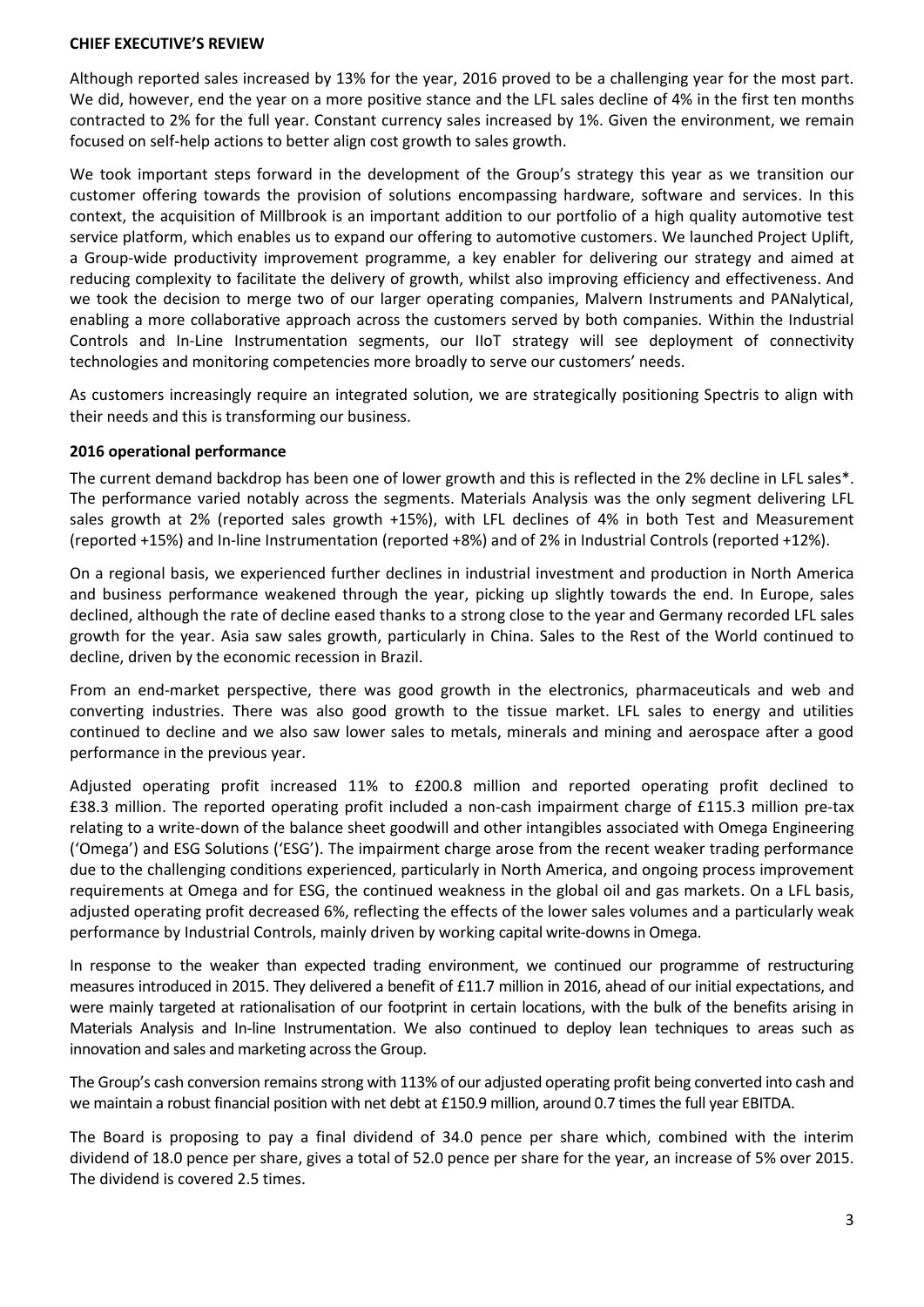# **Strategic progress in transition to customer-focused, solutions strategy**

Our strategy is evolving from being the supplier of products towards the provision of complete solutions (a combination of hardware, software and services) to our customers, based on our deep application and technical expertise. As our customers focus on their core activities and seek to reduce cost and complexity, they have a greater need to outsource services to a trusted, reliable partner who is able to deliver high quality technical solutions. During the year, we have undertaken a number of strategic initiatives to ensure we align our customer offering to their evolving requirements and this is resulting in a number of transformational changes within Spectris.

During the course of 2016, we made six acquisitions and these have added test service and further software and services capabilities. The key acquisition was Millbrook, one of Europe's leading independent test, validation and engineering service providers primarily for the automotive and related markets. It is closely related to our existing test and measurement businesses and, as such, the acquisition is an important step forward in the realisation of our strategy to provide our automotive customers with differentiated solutions as we combine the Millbrook testing service with products, technology, services and customer contacts from other Spectris companies, such as HBM and Brüel & Kjær Sound & Vibration. This collaboration, in combination with the notable pipeline of organic investment opportunities at Millbrook, means that automotive test services will be a key focus area for Spectris going forwards.

We have also made a number of bolt-on acquisitions. The acquisition of Clean Air Services brought a high quality clean-room services business which we have integrated into our Particle Measuring Systems operating company in order to provide an enhanced offering to our customers from the combined product and service portfolios. The combination of Capstone's software tools with BTG's instruments enables us to provide market-leading solutions for process control and optimisation across our global pulp, tissue and packaging markets, and into other process industries and we have now built an extensive pipeline of opportunities. SVT brings software solutions and noise, vibration and harshness ('NVH') engineering services targeted at a wide spectrum of industry including automotive, aerospace and defence customers. SVT, and DISCOM which we acquired in July, have both been integrated into Brüel & Kjær Sound & Vibration accelerating the transition to becoming a single-stop solutions provider for our automotive customers.

In addition to M&A, we will deploy our solutions strategy in other ways, for example, through the merger of Malvern Instruments and PANalytical which became effective at the start of 2017. The companies are both leading suppliers of analytical instrumentation and the combined entity is a larger and stronger player in the materials characterisation market. The merger is being undertaken as there are benefits through this collaborative relationship, leveraging the very strong brands and highly-skilled employees of the two companies, in order to deliver a more complete range of products, solutions and services to a broader set of markets and customers.

Another strategic focus area for us is the industrial connectivity market and this growing area has presented a significant opportunity for product development for us, focused on simplifying the integration of customer-generated data with remote data analytics services. Here too we are also looking more closely at cross-group solutions, by leveraging existing operating company technologies and competencies to more broadly serve our customers' needs.

# **Project Uplift enables our strategy**

Project Uplift is a new productivity improvement programme which we launched during the year. Over the medium term, this will deliver improvements in productivity, both within and across our operating companies, reducing complexity and identifying operational efficiencies whilst preserving the entrepreneurial spirit within our businesses. We have now identified total potential annualised recurring savings of £35 million by 2019. The majority of these savings will be derived from leveraging the Group's scale through for example, combining back-office functions such as IT and by securing improved terms for procurement of goods and services, both direct and indirect. It will also be delivered by a focus on business process excellence in our R&D and sales and marketing activities, which will standardise some of the processes across our operating companies and improve our effectiveness. This will further support our solutions, customer-focused strategy, freeing up resources to facilitate the delivery of our strategy by identifying and capitalising on cross-group opportunities and making it easier for our customers to do business with us. The total P&L cost to achieve these savings is currently estimated at £45 million over the same period, with the majority of the costs incurred by the end of 2018. In 2017, we expect there to be a recurring benefit of £6 million at a one-off cost of £20 million.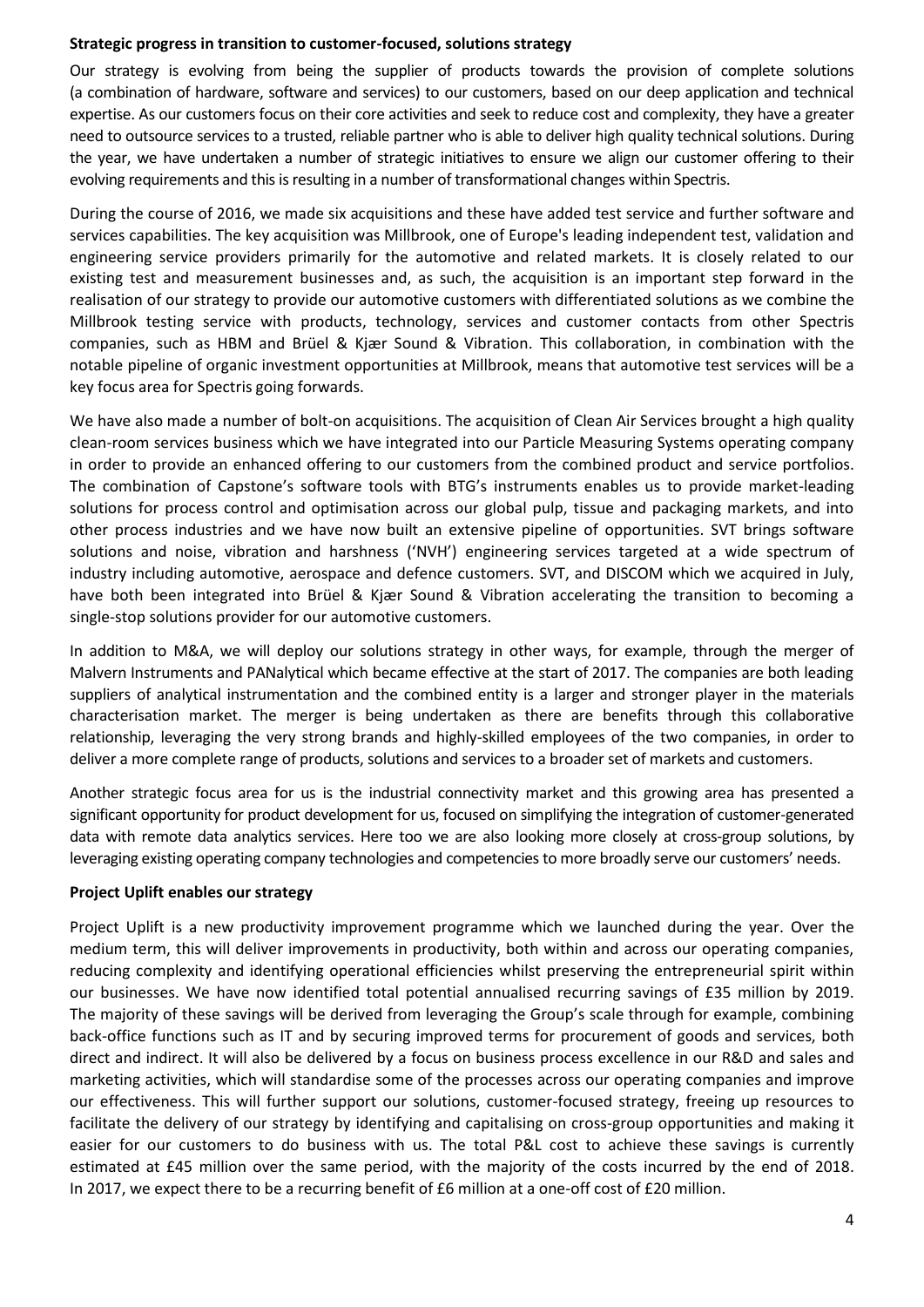# **Our people help deliver the strategy**

Ensuring we have the right people in place to deliver the strategy will also continue to be a key focus for us. In January 2017, our new Group HR Director joined the Company. Our talent management programme will be a key focus for him as well as promoting the strong ethical culture and values we have. I was delighted to participate in the selection process to identify the first winner of our Absolute Integrity Awards in December from a shortlist of six finalists and was pleased to see an outstanding commitment to our value of Absolute Integrity being demonstrated across the business.

Our Board help construct and support the strategy and there have been a number of changes during the year. Lisa Davis retired as a Non-executive Director following her promotion to the Siemens AG managing board and Peter Chambré stepped down as a Non-executive Director having completed over ten years' service. In January 2017, Kjersti Wiklund was appointed to the Board and brings significant knowledge of the international telecommunications sector to the Board's discussions. In December, the Chairman advised the Board that the timing was right for him to stand down as Chairman and Director having served almost nine years as Chairman and ten years as a Director. The process to find his successor is well underway and a further announcement will be made in due course.

# **Priorities for 2017 and beyond**

The two key priorities in the coming years are continued implementation of the strategy to provide solutions-oriented offerings to our customers, as well as a focus on driving productivity and reducing complexity under Project Uplift to improve the financial performance of the Group. On the former, we will continue to use our robust financial position to make acquisitions to accelerate our strategic development, both in terms of our offering to customers and our geographical coverage. On the latter, implementing the Project Uplift initiatives will be a key focus in order to optimise efficiency and effectiveness, and consequently capture savings across our operating companies.

# **John O'Higgins**

Chief Executive

\* The adjusted performance measures represent the statutory results excluding certain non-operational items. Like-for-like ('LFL') measures include revenue and profit at constant exchange rates and exclude the impact of acquisitions. For a definition of the item and a reconciliation to the closest IFRS equivalent, see Note 2.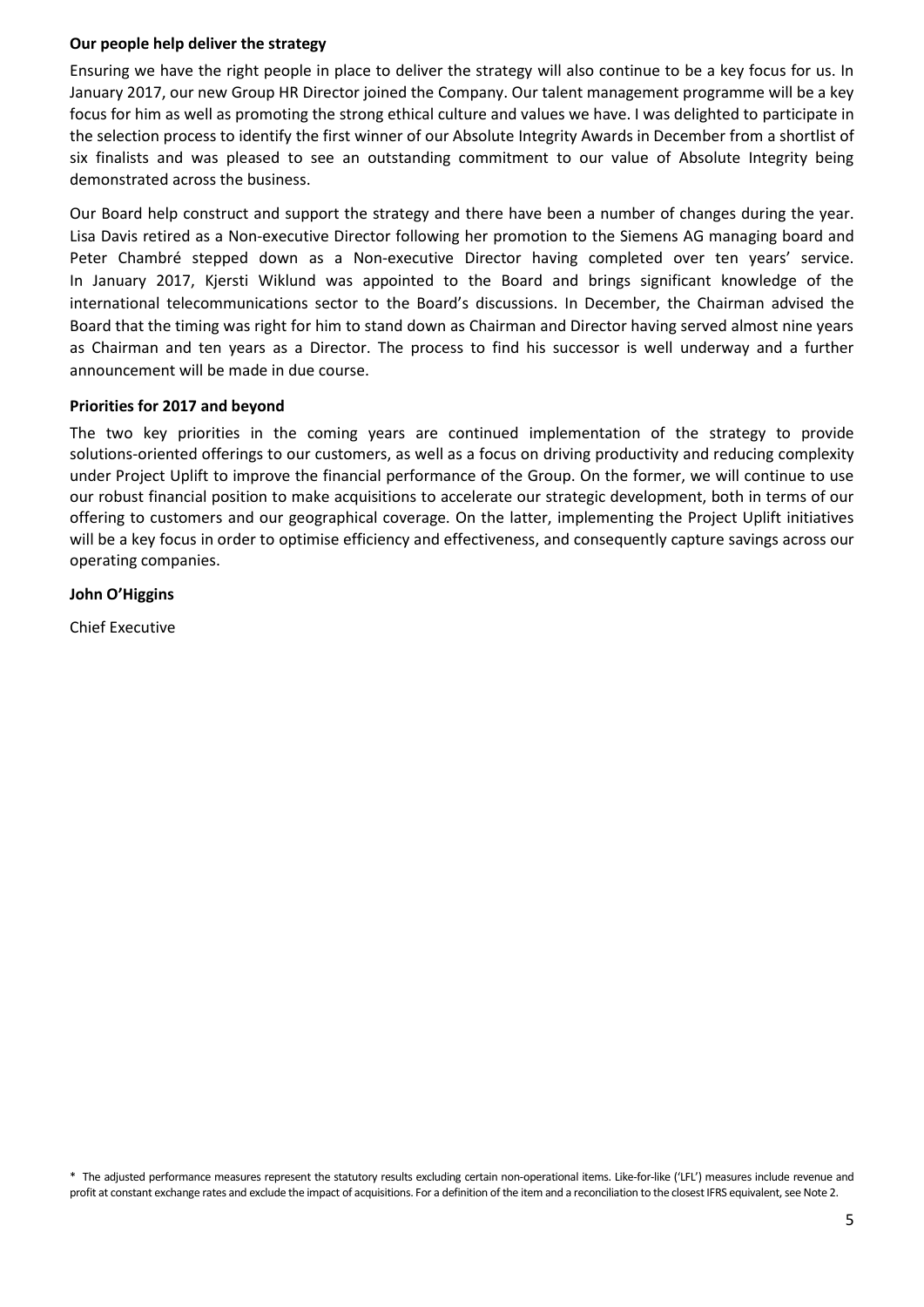# **OPERATING REVIEW**

|                                           | <b>Analysis</b> | <b>Materials</b> | <b>Test and</b><br><b>Measurement</b> |       | In-line<br>Instrumentation |        | <b>Industrial</b><br><b>Controls</b> |              | <b>Total</b> |         |
|-------------------------------------------|-----------------|------------------|---------------------------------------|-------|----------------------------|--------|--------------------------------------|--------------|--------------|---------|
|                                           | 2016            | 2015             | 2016                                  | 2015  | 2016                       | 2015   | 2016                                 | 2015         | 2016         | 2015    |
| <b>Reported sales</b><br>(fm)             | 418.9           | 364.4            | 404.5                                 | 351.3 | 275.6                      | 255.0  | 246.8                                | 219.3        | 1,345.8      | 1,190.0 |
| LFL growth (%)                            | 2%              | 3%               | $-4%$                                 | 1%    | $-4%$                      | $-1%$  | $-2%$                                | $-7%$        | $-2%$        |         |
| <b>Adjusted operating</b><br>profit* (£m) | 76.2            | 53.7             | 61.8                                  | 55.3  | 41.2                       | 36.8   | 21.6                                 | 35.3         | 200.8        | 181.1   |
| <b>Reported operating</b><br>profit (£m)  | 66.2            | 42.6             | 26.7                                  | 43.6  | 37.6                       | 34.2   | (92.2)                               | 23.2         | 38.3         | 143.6   |
| <b>LFL operating</b><br>profit change (%) | 27%             | $-2%$            | $-12%$                                | 9%    | $-4%$                      | $-19%$ | $-50%$                               | $-27%$       | $-6%$        | $-9%$   |
| Adjusted return on<br>sales* (%)          | 18.2            | 14.7             | 15.3                                  | 15.8  | 15.0                       | 14.4   | 8.7                                  | 16.1         | 14.9         | 15.2    |
| <b>Reported return</b><br>on sales (%)    | 15.8            | 11.7             | 6.6                                   | 12.4  | 13.6                       | 13.4   | $-37.4$                              | 10.6         | 2.8          | 12.1    |
| % of<br><b>Group sales</b>                | 31              | 31               | 30                                    | 30    | 21                         | 21     | 18                                   | 18           | 100          | 100     |
| <b>Aftermarket</b><br>sales** (%)         | 32              | 32               | 23                                    | 20    | 44                         | 41     | $\mathbf{1}$                         | $\mathbf{1}$ | 26           | 25      |

\* The adjusted performance measures represent the statutory results excluding certain non-operational items. Like-for-like ('LFL') measures include revenue and profit at constant exchange rates and exclude the impact of acquisitions. For a definition of the item and a reconciliation to the closest IFRS equivalent, see Note 2. \*\* Aftermarket sales comprises service revenues and sales of consumables and spare parts.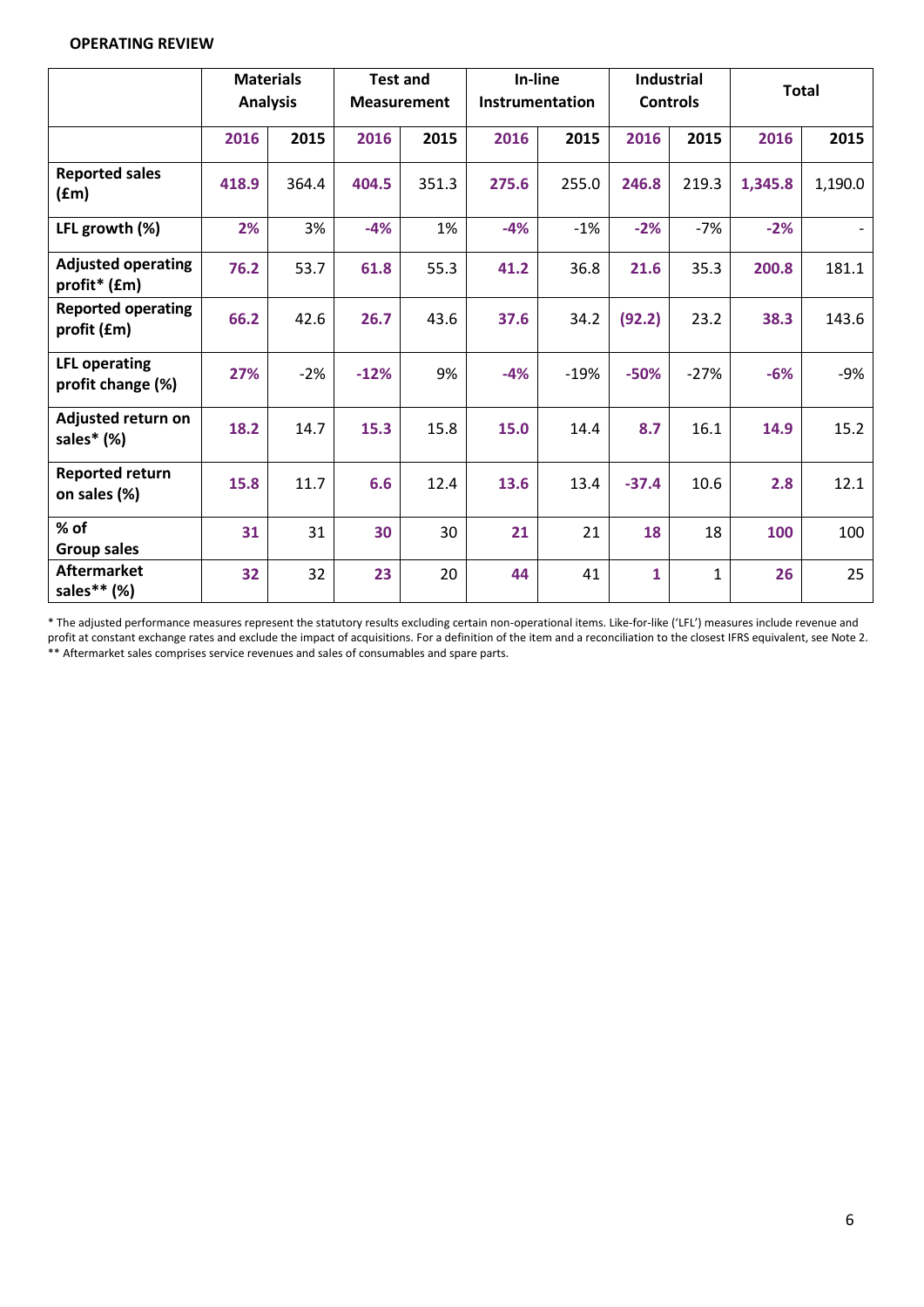#### **MATERIALS ANALYSIS**

Our Materials Analysis operating companies provide products and services that enable customers to determine structure, composition, quantity and quality of particles and materials during their research and product development processes, when assessing materials before production, or during the manufacturing process. The operating companies in this segment are Malvern Instruments, PANalytical and Particle Measuring Systems. Malvern Instruments and PANalytical merged as from 1 January 2017.

# **Segment performance**

|                                | 2016  | 2015  | Change                       | Change at<br>$CER*$ | Like-for-like<br>change |
|--------------------------------|-------|-------|------------------------------|---------------------|-------------------------|
| <b>Reported sales (£m)</b>     | 418.9 | 364.4 | 15%                          | 3%                  | 2%                      |
| Adjusted operating profit (£m) | 76.2  | 53.7  | 42%                          | 28%                 | 27%                     |
| Reported operating profit (£m) | 66.2  | 42.6  | 55%                          |                     |                         |
| Adjusted return on sales (%)   | 18.2  | 14.7  | $+3.5$ pp                    |                     | $+3.7$ pp               |
| Reported return on sales (%)   | 15.8  | 11.7  | $+4.1$ pp                    |                     |                         |
| % of total Group sales         | 31    | 31    | -                            |                     |                         |
| Aftermarket sales (%)          | 32    | 32    | $\qquad \qquad \blacksquare$ |                     |                         |
|                                |       |       |                              |                     |                         |

\* Constant exchange rates ('CER')

Reported sales increased 15%, reflecting a 2% increase in LFL sales, a one percentage point ('pp') contribution from acquisitions and a 12pp positive impact from foreign exchange currency movements. Sales growth was driven primarily by Asia, particularly in China and Japan, while North America and Europe were down slightly. On a LFL basis, adjusted operating profit increased 27% and adjusted operating margins increased by 3.7 percentage points, primarily reflecting positive mix effects and the benefits of restructuring actions.

We announced our decision to merge two of this segment's operating companies, Malvern Instruments ('Malvern') and PANalytical, effective from January 2017. Both companies are leading suppliers of analytical instrumentation in their respective markets and the combined entity will be a larger and stronger player in the materials characterisation market, leveraging the strengths of the individual companies in their end markets, and working collaboratively to deliver a more complete range of products, solutions and services to a broader set of markets and customers. For example, in November, PANalytical launched Aeris, an easy-to-operate and user-friendly benchtop X-ray powder diffractometer. The target markets for Aeris have now been extended beyond th[e cement,](http://xrdiseasy.com/editions/aeris-cement/?utm_source=Aeris%20overview%20tekst&utm_medium=PANsite&utm_campaign=Aeris%20Cement) [minerals,](http://xrdiseasy.com/editions/aeris-minerals/?utm_source=Aeris%20overview%20tekst&utm_medium=PANsite&utm_campaign=Aeris%20Minerals) [metals](http://xrdiseasy.com/editions/aeris-metals/?utm_source=Aeris%20overview%20tekst&utm_medium=PANsite&utm_campaign=Aeris%20Metals) an[d research](http://xrdiseasy.com/editions/aeris-research/?utm_source=Aeris%20overview%20tekst&utm_medium=PANsite&utm_campaign=Aeris%20Research%20) markets, traditional strongholds of PANalytical, to include the pharmaceuticals and fine chemicals markets where Malvern holds a leading position.

Sales to the **pharmaceuticals and fine chemicals** industries rose on a LFL basis during the year, a positive sign given the strong year-on-year comparator, as 2015 benefited from a positive impact on demand from regulatory compliance requirements in the Indian pharmaceutical industry. Asia saw particularly strong growth, notably in China, India and Japan. In Europe and North America, LFL sales were up modestly.

In February, Spectris acquired CAS Clean Air Service AG ('CAS') a leading cleanroom-services company, providing measurement services, process qualification, calibration services and product sales, primarily to the pharmaceutical manufacturing market. Its monitoring and advisory service generated strong growth within this market as well as in medical technology, plastics technology and optics markets. CAS has been fully integrated into [Particle Measuring Systems,](http://www.pmeasuring.com/en/) although the CAS name has remained a distinct product brand. This has enabled us to offer its Good Manufacturing Practice service knowledge and expertise more extensively across their existing sales network.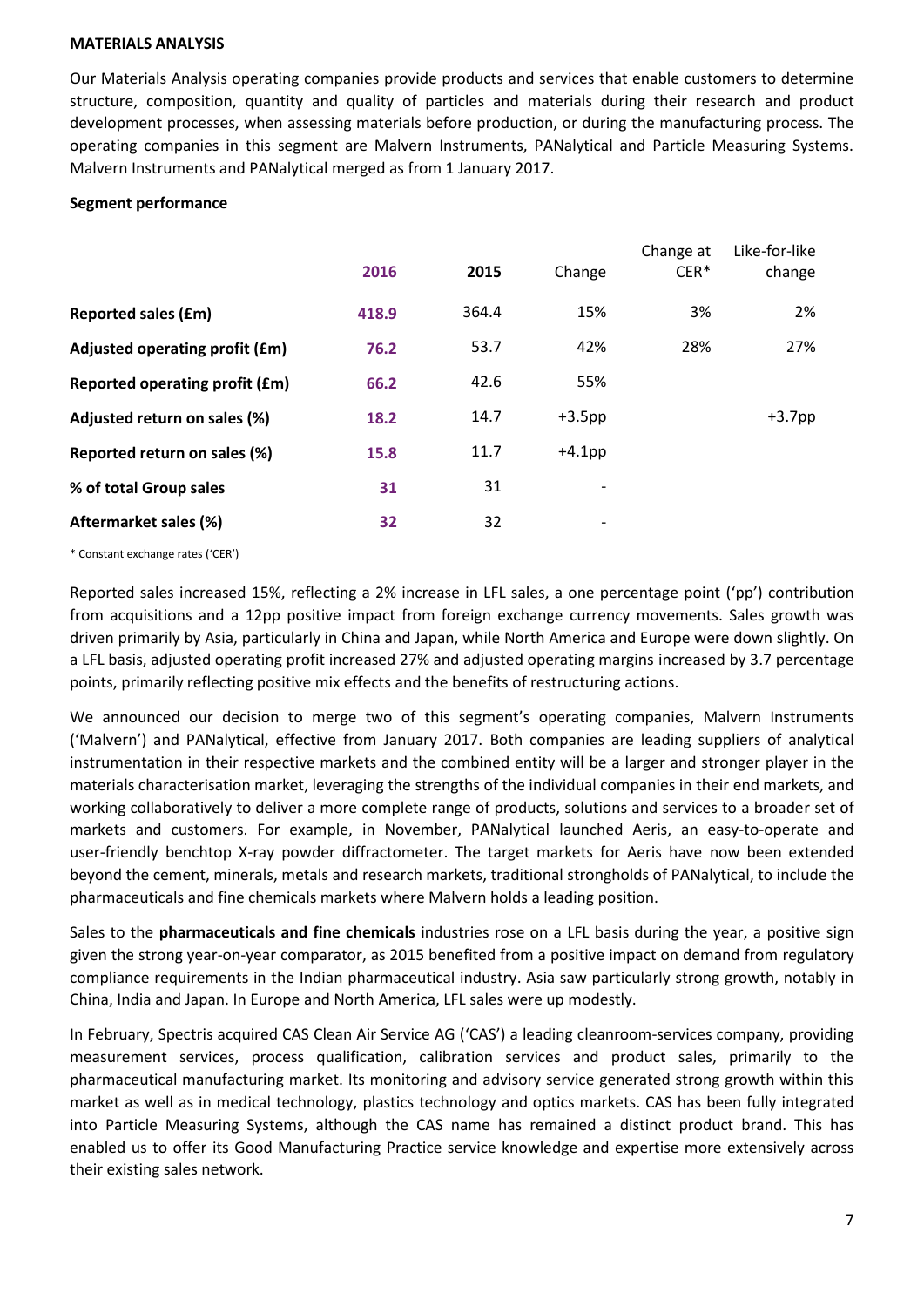The **metals, minerals and mining** sector reversed its better 2015 performance and we saw a LFL sales decline in 2016. All regions experienced a fall in LFL sales, although Germany, the UK and Japan bucked this trend. Large systems orders continue to be deferred or cancelled, and the growth within the cement and building materials markets in North America and Europe of recent years has slowed, although one area of investment is the increasing focus from mining companies on safety and productivity. Aftermarket sales were solid in this sector, as customers' production volumes continue at good levels.

Although we saw reasonable LFL sales growth to **academic research** institutes in North America and in Asia, underlying demand was subdued, especially in Europe with significant weakness in the UK.

Sales (LFL) to the **semiconductor, electronics and telecoms** industry grew strongly, particularly in Asia (outside of China and India). Sales in North America were notably weaker year-on-year on a LFL basis. Sales of our new ultra-high sensitivity particle counter products, UDI20 and Chem20, which were launched in 2015, have been performing well.

# **Segment outlook**

In 2017, the merger of Malvern and PANalytical is expected to begin to generate revenue synergies as we benefit from a more comprehensive offering to our customers. However, the underlying trading conditions in our end-markets will be the key driver of near-term performance.

Within pharmaceuticals, we expect regulatory scrutiny of manufacturing processes to continue to increase, particularly in relation to the launch of new products and this will drive demand for our material characterisation and cleanroom products and services.

We expect that these factors will more than offset what is likely to remain an unpredictable academic research market given public sector budget constraints in certain regions.

We are seeing a cautiously improving investment climate in the mining sector but do not expect to see a major pick-up in demand as yet, with growth primarily expected to be from aftermarket sales.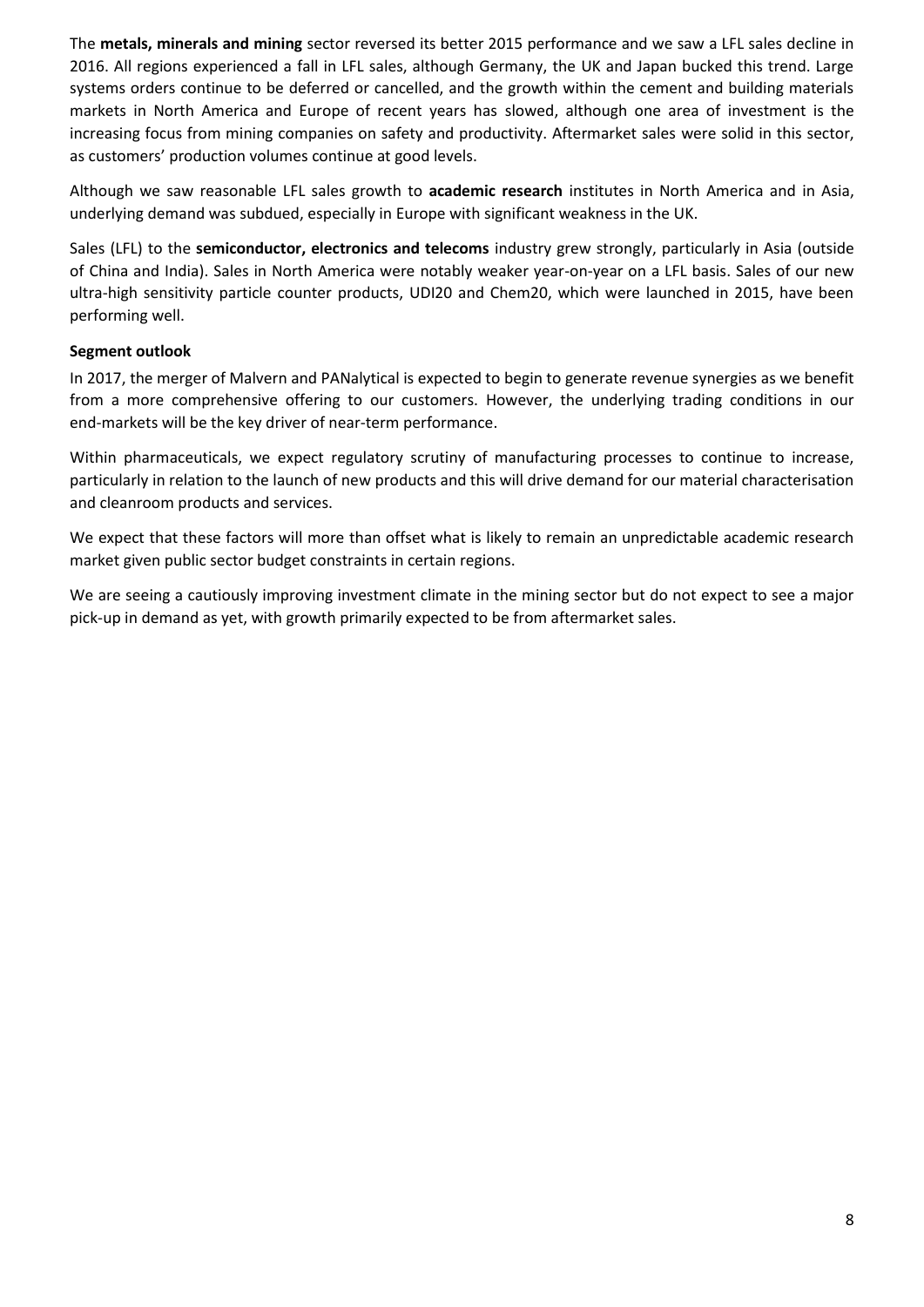# **TEST AND MEASUREMENT**

Our Test and Measurement operating companies supply test, measurement and analysis equipment, software and services for product design optimisation and validation, manufacturing control, microseismic monitoring and environmental noise monitoring. The operating companies in this segment are Brüel & Kjær Sound & Vibration, ESG Solutions, HBM and Millbrook.

# **Segment performance**

|                                | 2016  | 2015  | Change                   | Change at<br>$CER*$ | Like-for-like<br>change |
|--------------------------------|-------|-------|--------------------------|---------------------|-------------------------|
| <b>Reported sales (£m)</b>     | 404.5 | 351.3 | 15%                      | 2%                  | -4%                     |
| Adjusted operating profit (£m) | 61.8  | 55.3  | 12%                      | $-2%$               | $-12%$                  |
| Reported operating profit (£m) | 26.7  | 43.6  | $-38%$                   |                     |                         |
| Adjusted return on sales (%)   | 15.3  | 15.8  | $-0.5$ pp                |                     | $-1.3$ pp               |
| Reported return on sales (%)   | 6.6   | 12.4  | $-5.8$ pp                |                     |                         |
| % of total Group sales         | 30    | 30    | $\overline{\phantom{a}}$ |                     |                         |
| Aftermarket sales (%)          | 23    | 20    | $+3pp$                   |                     |                         |

\* Constant exchange rates ('CER')

Reported sales increased 15%, including a 6pp contribution from acquisitions, predominantly related to Millbrook, and a 13pp positive impact from foreign currency exchange movements. LFL sales fell by 4%. By region, only Asia reported LFL sales growth, in particular in China. LFL sales were notably lower in North America and down modestly in Europe. Adjusted operating profit declined 12% on a LFL basis and LFL operating margins declined by 1.3pp, with positive pricing and mix effects being offset by the impact of negative operating leverage.

Within the **automotive** sector, the acquisition of Millbrook in 2016 brings a high quality test service platform to the Group. Automotive customers are increasingly demanding the provision of an integrated solution, combining hardware, software and services, and in recent years we have been investing organically and via acquisitions to meet this growing demand. Millbrook provides the opportunity to combine their service excellence with the equipment and software from other Spectris operating companies to provide a joint offering to customers. Initial performance of Millbrook in the Group has been very good and it is our intention to invest in further organic and inorganic growth opportunities to expand the business globally. In addition to Millbrook, we also acquired DISCOM and SVT during the year and in combination with the acquisition of Sound Answers in 2015, these acquisitions provide the opportunity to grow our offering of software and engineering services to automotive customers. Following the acquisition of ReliaSoft in 2015, we have now united it with our other engineering software business, nCode, under a single brand, Prenscia, which allows engineers to access all our engineering simulation software solutions via one licensing system.

Underlying demand from the automotive sector remains healthy, particularly in R&D, with one of the key drivers of demand being the electrification of automotive power-trains for deployment in electric and hybrid vehicles. This creates opportunities for our eDrive testing solution which enables the electric motor, inverter and battery data to be directly and quickly evaluated. Electrification of drive trains also creates opportunities for our NVH service offering; as engine noise is reduced or eliminated from motor vehicles, noise evaluation and control shifts focus from the engine to sources elsewhere in the car, for example the electric motor, tyres, etc.

In **machine manufacturing**, a significant portion of which represents sales into the automotive supply chain, there was LFL sales growth. Sales into the two key regions, Europe and Asia, grew strongly on a LFL basis, whilst declined in North America.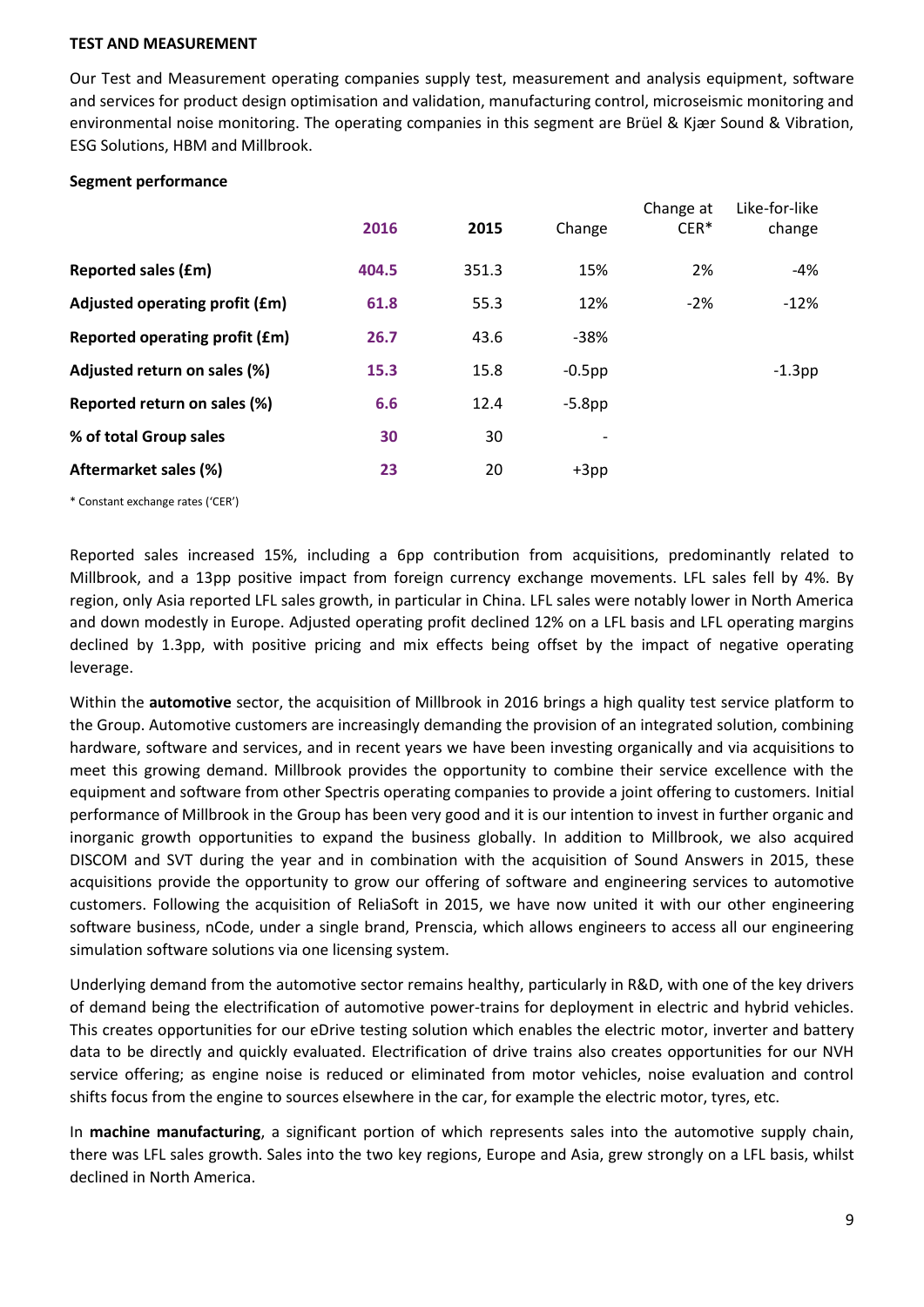Sales (LFL) to the **aerospace** sector decreased in 2016 and were lower in each of the regions, except North America, due to the completion of several major R&D programmes. A good example of how we continue to develop differentiated customer-driven offerings beyond just hardware was the work undertaken with Marenco Swisshelicopter to accelerate their design of an innovative new helicopter. We custom-developed sensing solutions for Marenco and deployed these in combination with our data acquisitions systems and software in order to provide them with high-tech solutions at critical points in the development process.

Sales (LFL) of our **environmental noise monitoring** services declined. However, it was a difficult year-on-year comparator given a one-off major contract in 2015. The UK and Japan were the only major markets to deliver growth during the year. We secured a key contract to provide Heathrow airport with 50 noise monitoring terminals and launched Airport Noise Monitoring on Demand, a service that enables airports to temporarily and cost-effectively increase noise monitoring when needs arise, such as before and after operational changes. We established a dedicated urban sales force to widen our market reach for noise monitoring equipment and services and secured several orders in this regard during the year.

Reflecting some pressure on public finances, LFL sales to **academic research** institutes declined with weakness in demand in all regions. Only Asia recorded growth, driven by China.

Sales (LFL) to our consumer **electronics** customers declined in 2016, although sales patterns are lumpy, reflecting the scheduling of projects by customers.

The weakness in the unconventional **oil and gas** markets continued in 2016 and we saw a further sizeable decline in LFL sales of our microseismic monitoring solutions, particularly in North America. As a result, we have looked to develop opportunities in other markets and are making progress in this regard in Latin America and the Middle East. Our performance was better in the mining sector where LFL sales were flat, with demand for microseismic monitoring growing. For example, we have been working more closely with Grasberg, the world's largest copper-gold mine, supplying microseismic monitoring equipment and analytics for different phases of development, as well as improving safety and efficiency.

# **Segment outlook**

We expect the automotive and aerospace sectors to benefit from further growth in demand for engineering software applications, particularly in NVH simulation in automotive. Additionally, the continued robust investments we see globally in the development of electric and hybrid vehicles will support demand for our market-leading torque and eDrive solutions.

The underlying business trends in the consumer **electronics** market remain healthy in our view, given consumer electronic demand and good opportunities for sound quality testing applications and calibration services in this sector.

Market conditions in the oil and gas industry are expected to remain subdued and will be oil-price dependent. However, there may be more opportunities for deployment of our microseismic in the mining space as customers seek to make better use of data analytics to improve safety, productivity and profitability.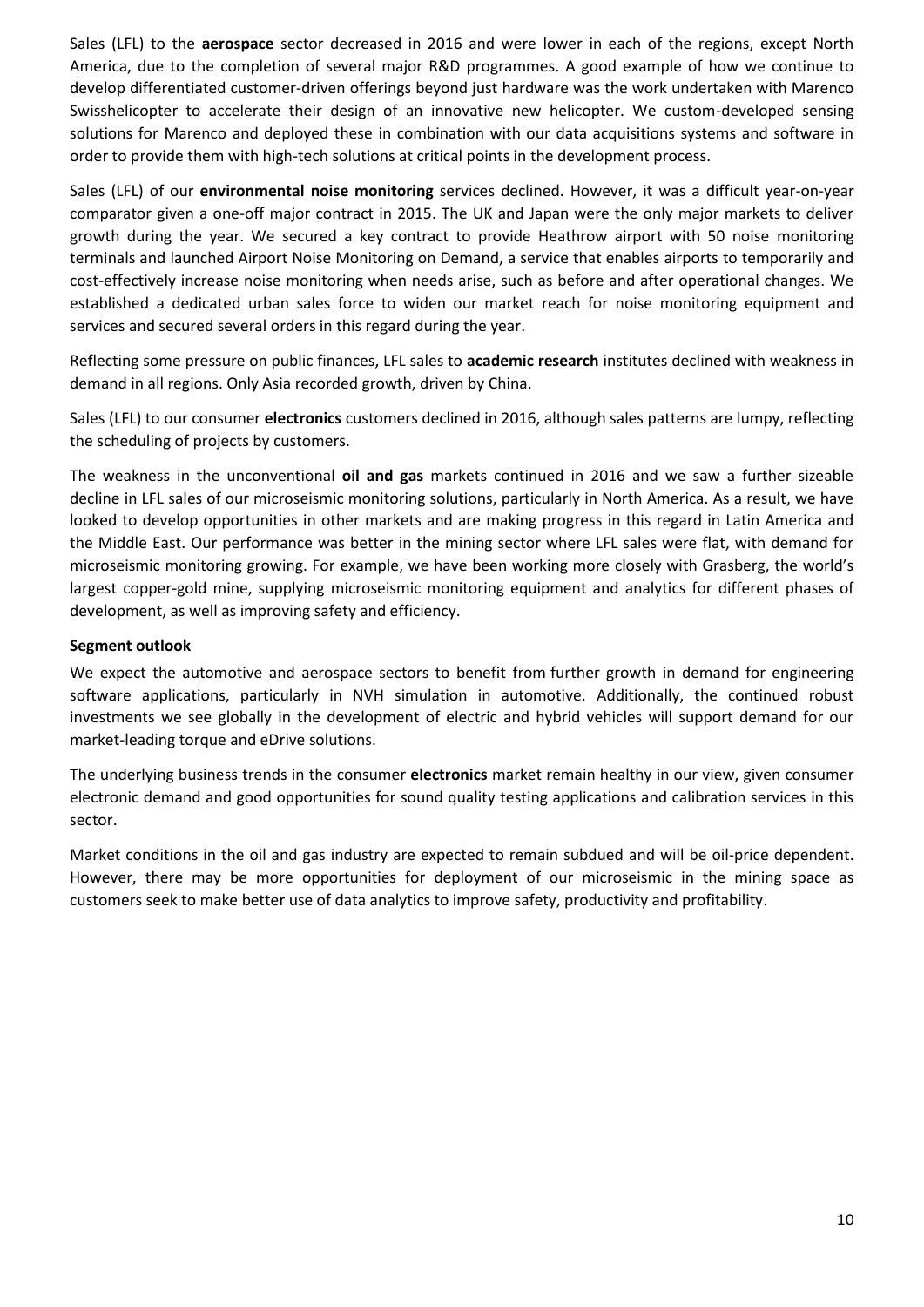#### **IN-LINE INSTRUMENTATION**

In-line Instrumentation provides process analytical measurement, asset monitoring and on-line controls as well as associated consumables and services for both primary processing and the converting industries. The operating companies in this segment are Brüel & Kjær Vibro, BTG, NDC Technologies and Servomex.

# **Segment performance**

|                                | 2016  | 2015  | Change    | Change at<br>CER* | Like-for-like<br>change |
|--------------------------------|-------|-------|-----------|-------------------|-------------------------|
| <b>Reported sales (£m)</b>     | 275.6 | 255.0 | 8%        | $-3%$             | -4%                     |
| Adjusted operating profit (£m) | 41.2  | 36.8  | 12%       | $-3%$             | $-4%$                   |
| Reported operating profit (£m) | 37.6  | 34.2  |           |                   |                         |
| Adjusted return on sales (%)   | 15.0  | 14.4  | $+0.6$ pp |                   | 0pp                     |
| Reported return on sales (%)   | 13.6  | 13.4  | $+0.2$ pp |                   |                         |
| % of total Group sales         | 21    | 21    |           |                   |                         |
| Aftermarket sales (%)          | 44    | 41    | $+3pp$    |                   |                         |
|                                |       |       |           |                   |                         |

\* Constant exchange rates ('CER')

Reported sales increased 8%, reflecting a LFL sales decline of 4%, which was more than offset by an 11pp positive impact from foreign currency exchange movements and a 2pp contribution from acquisitions. On a regional basis, LFL sales were up slightly in North America and down in Europe and in Asia. The decline in LFL sales primarily reflected ongoing weakness in capital expenditure across many heavy process industries globally, though certain markets remained robust, such as tissue and wind energy. LFL adjusted operating profit fell 4% and LFL adjusted operating margins were flat year-on-year. As a result, there has been a focus on improving operating efficiency.

In the **pulp and paper** market, LFL sales were down slightly compared with 2015. We continued to see diversification away from graphic paper towards the tissue and pulp markets, translating into growth for our tissue business which is partly offsetting the decline in traditional coating blades sales. In June, we acquired Capstone Technology Corporation ('Capstone'), a leading provider of software solutions for process control optimisation and decision support. The acquisition enables us to combine Capstone's software tools with BTG's instruments to provide solutions for process control and optimisation in the pulp, tissue and packaging markets and we have now built an extensive pipeline of joint opportunities. For example, a major North American producer of pulp and paper recently implemented a process control solution consisting of BTG's single-point sensors in combination with Capstone's multi-predictive process control software which will reduce chemical cost and improve quality for the mill.

In the **energy and utilities** market, LFL sales were down notably on 2016 as the weak global oil and gas markets continued to have an adverse impact on the demand for some of our products. The effect on the downstream market has lagged that of the upstream, and therefore a lack of new larger projects in the hydro-carbon processing sector. However, other areas such as industrial gases, emissions monitoring, and our Hummingbird OEM sensor business continue to perform well. Against the weaker backdrop and fewer new order leads, we have continued to strengthen our sales and marketing organisation and focused on deepening our customer relationships through increased levels of service and support, and this has resulted in a number of orders for upgrades, retrofits and expansions. Our focus on innovative customer solutions also continues and in November, we launched our first moisture detector which allows the fast and accurate measurement of moisture in process applications. It is designed to integrate with MonoExact, our next-generation digital oxygen analyser, to measure both moisture and oxygen which is a common requirement in many applications.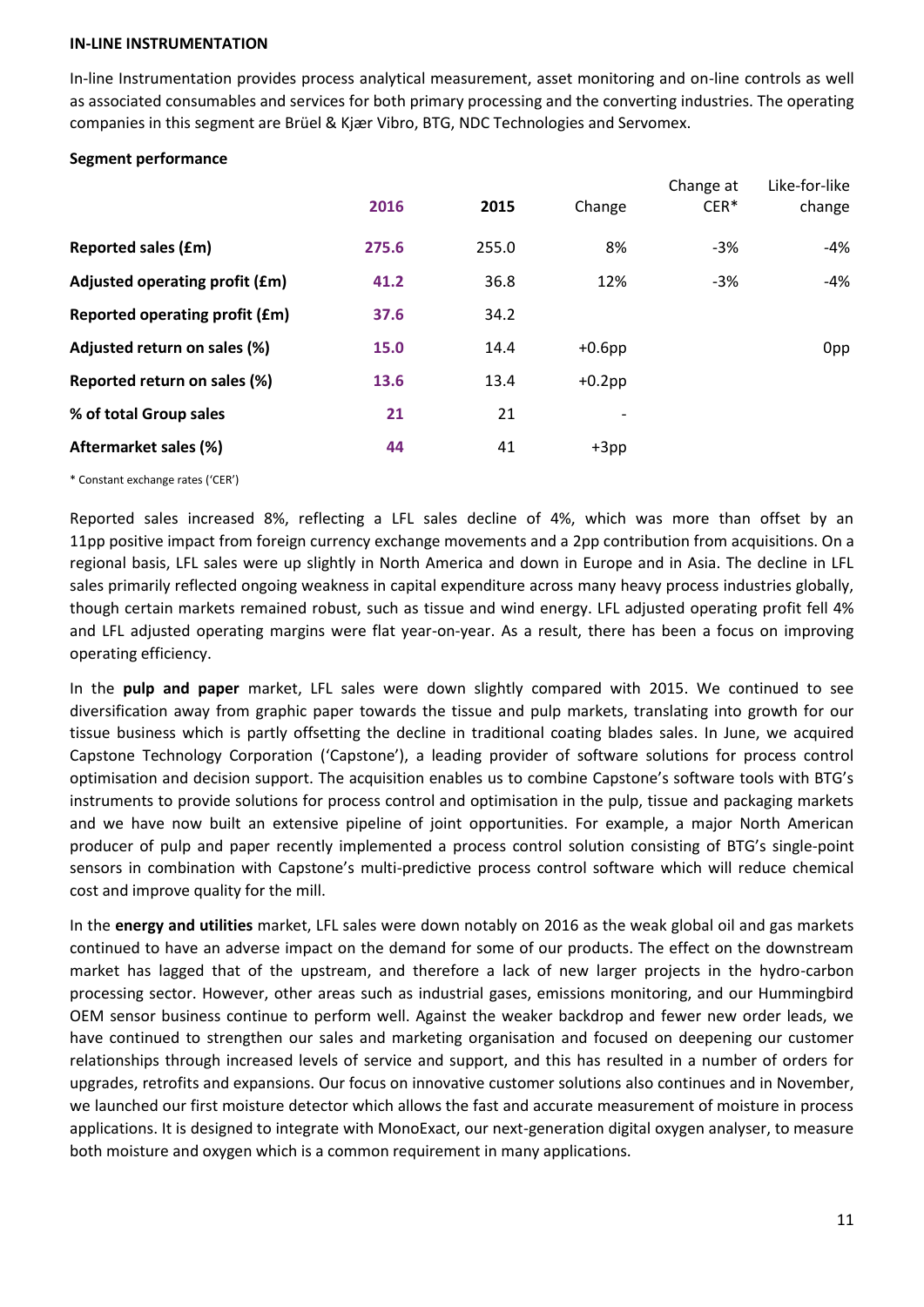We are continuing to see modest growth in the wind energy sector and have focused on wind farm owners and operators, in addition to the traditional turbine OEM segment, in order to offer them a post-warranty solution for their turbine fleet that is OEM independent. This effort is aiming at ensuring that end users can also benefit from our Condition Monitoring System and Remote Diagnostic Services, and this initiative has identified significant opportunities. We have also expanded our offering to non-wind power applications in other industrial markets, for example, our B&K Vibro business secured a condition monitoring contract with a biomass power plant in the UK and a contract to supply a turnkey condition monitoring and machine protection solution for remote monitoring at a polyethylene plant in Northern Asia. The latter comprises our machine protection system, software, portable instruments and sensors along with a complete package of services.

Sales (LFL) to the **web and converting** industries increased notably during 2016, with a particularly strong performance in the fourth quarter. This was an improving environment after 2015 when customers were delaying projects. We have seen a number of opportunities emerge in the medical market and in food, particularly in relation to snack products. For example, a medical tube manufacturer uses NDC Technologies' measurement and control system to tightly control the critical dimensions and quality of its high-value extruded products, and, in India, a snack manufacturer has improved quality and production efficiency with online moisture and oil measurement for crisps and snacks lines.

# **Segment outlook**

The changing mix in our pulp and paper business is expected to continue during 2017 as our new instruments and solutions and the more robust tissue and pulp markets offset the ongoing structural challenges in the graphic paper and coated paperboard markets. We also expect to continue to benefit from the combination of Capstone's software tools with BTG's instruments to capture new opportunities.

We expect growth from the energy and utilities sector to be modest in 2017. The renewable energy sector remains healthy and the expansion of our offering to differing customer types and new areas of the market offer potential new sales opportunities. However, in the oil and gas sector demand remains fragile, despite an improving oil price, with the downstream market continuing to experience the lagged impact of the 2014/15 decline in prices.

We will also continue to increase the focus on operational excellence initiatives across the segment in order to improve future profitability.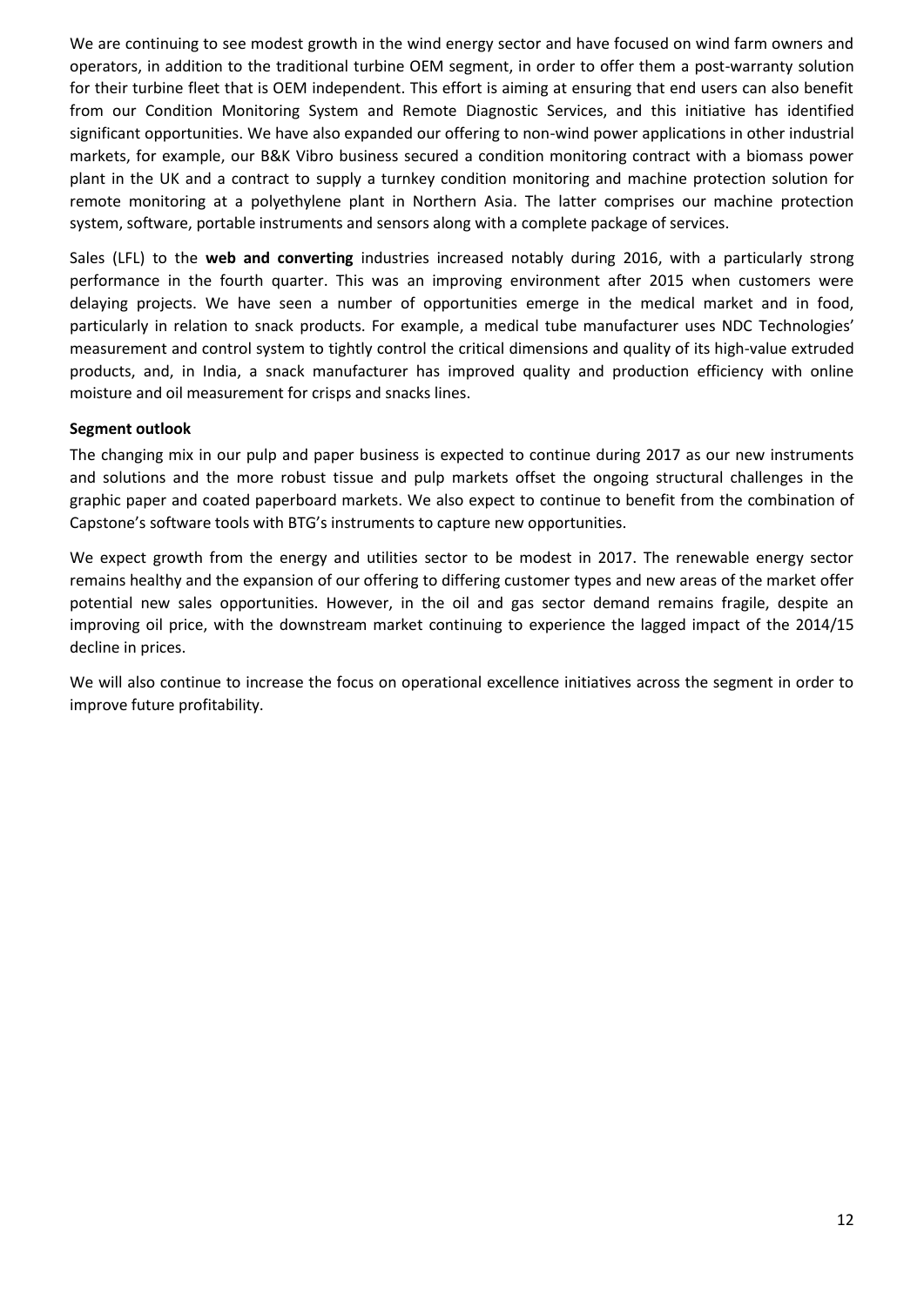### **INDUSTRIAL CONTROLS**

Industrial Controls provides products and solutions that measure, monitor, control, inform, track and trace during the production process. The operating companies in this segment are Microscan, Omega Engineering ('Omega') and Red Lion Controls.

# **Segment performance**

|                                | 2016    | 2015  | Change                   | Change at<br>$CER*$ | Like-for-like<br>change |
|--------------------------------|---------|-------|--------------------------|---------------------|-------------------------|
| <b>Reported sales (£m)</b>     | 246.8   | 219.3 | 12%                      | 0%                  | $-2%$                   |
| Adjusted operating profit (£m) | 21.6    | 35.3  | $-39%$                   | $-44%$              | -50%                    |
| Reported operating profit (£m) | (92.2)  | 23.3  |                          |                     |                         |
| Adjusted return on sales (%)   | 8.7     | 16.1  | $-7.4$ pp                |                     | $-7.9$ pp               |
| Reported return on sales (%)   | $-37.4$ | 10.6  | $-48.0pp$                |                     |                         |
| % of total Group sales         | 18      | 18    | -                        |                     |                         |
| Aftermarket sales (%)          | 1       | 1     | $\overline{\phantom{a}}$ |                     |                         |

\* Constant exchange rates ('CER')

Reported sales increased 12%, reflecting a LFL sales decline of 2%, a 2pp contribution from acquisitions and a favourable impact of 12pp from foreign currency exchange movements. LFL adjusted operating profit declined by 50% and operating margins were down to 8.7%. This was driven by negative operating leverage from the sharp sales decline in North America, compounded by Omega's performance. The reported loss of £92.2 million was principally caused by the impairment charges booked by Omega (£94.4 million); further details are provided in the Financial Review.

Omega derives the majority of sales from the USA and the weak US industrial environment impacted demand for its products. In addition, the implementation of a new ERP system at Omega highlighted the need for certain processes to be improved with temporary additional resources required during the consolidation of two distribution centres on the US east coast. This resulted in significant inventory adjustments and higher labour costs. A new organisational structure and management team has been put in place and the focus is on remedial action to re-design the operational processes and improve customer service by improving product availability, shortening lead times and increasing on-time delivery. Our aim is for Omega to exit 2017 with gross margins running at historic levels.

For the segment as a whole, the LFL sales decline primarily reflected continuing broad-based weakness in US industrial production; all three operating companies in this segment have a high exposure to North America, although the impact was greatest in our industrial networking business.

In Asia, there was strong LFL sales growth, in particular driven by continued good progress in the expansion of our process measurement and control business, Omega, outside of the USA. The internationalisation of Omega continues to deliver promising results, with good LFL sales growth in all major markets outside of the USA. In Europe, overall segment sales were broadly flat on a LFL basis, with a challenging year for our industrial networking business being partially offset by LFL sales growth in process measurement and control products.

This segment made good progress in a number of strategic areas.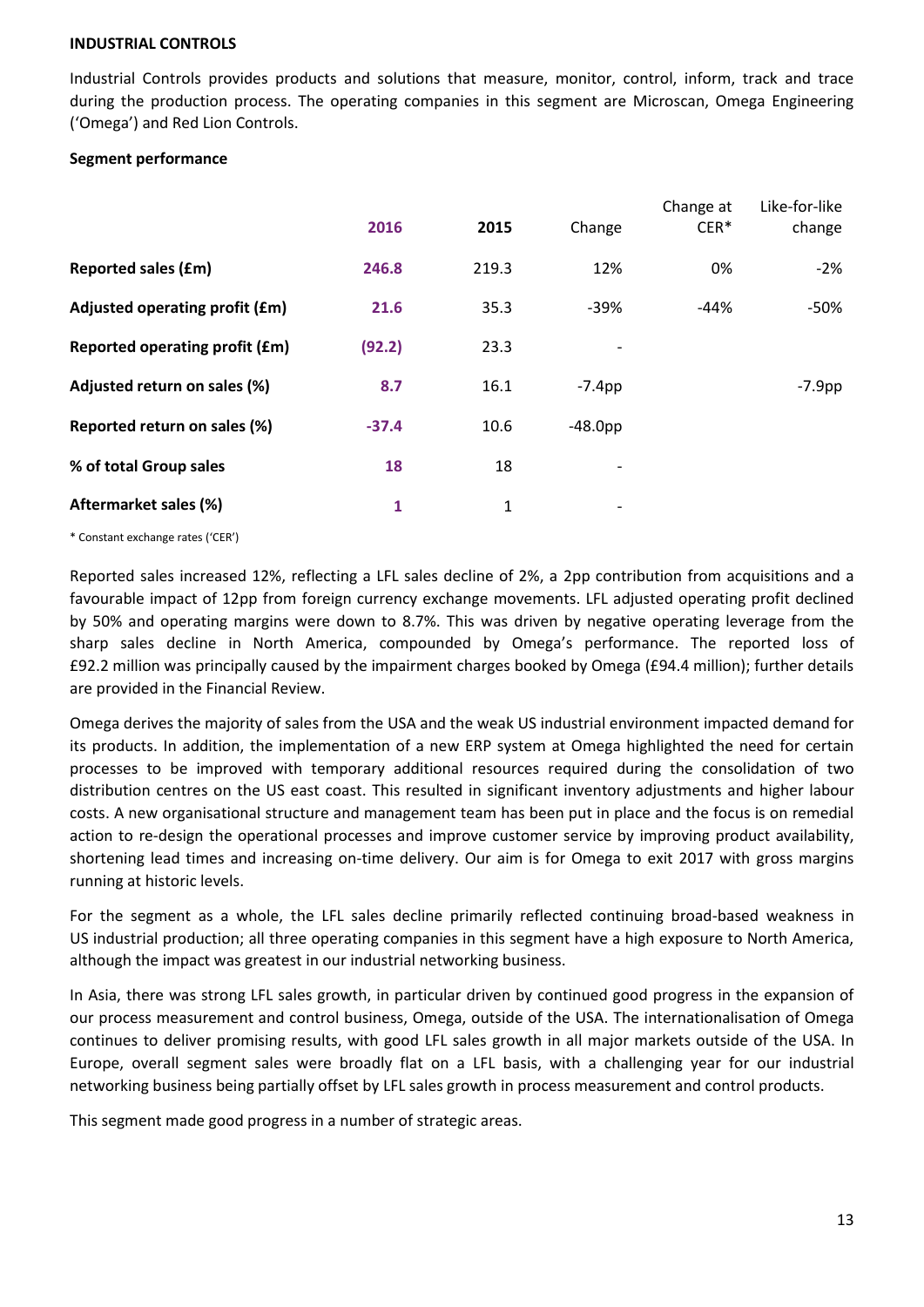The increasing trend towards the Industrial Internet of Things ('IIoT'), driven by the need for smarter, more interconnected operations, is benefiting our industrial automation and networking business as organisations seek easy-to-use solutions to connect and expand the capabilities of legacy equipment within existing facilities. Red Lion provides IIoT-ready solutions that use protocol conversion, visual management, remote monitoring and industrial Ethernet technologies to help customers achieve this. Our IIoT product development was focused on simplifying the integration of customer-generated data and IIoT cloud platforms. Currently supporting nine industrial IIoT platforms, with world-wide coverage, Red Lion Controls industrial gateways provide a key solution for customers looking to connect and analyse their processes in the cloud.

During the year, we launched the latest version of our popular Crimson software, the common programming platform for a variety of Red Lion products, adding control capability to our products. This provides a key solution for customers as it removes the need to purchase stand-alone control components. We had further success with our networking products in the automotive industry, securing a contract for a major car maker's new plant in Latin America. We were also delighted to win the 2016 Control Design Readers' Choice Awards for [panel meters](http://www.redlion.net/Products/DigitalandAnalog.html) for the 16th consecutive year.

The acquisition of Label Vision Systems in 2015 has delivered very positive results during 2016 with strong sales growth of its products as the market expands due to regulatory trends (e.g. legislation in the USA on product identification marking) and quality requirements. It has been fully integrated into Microscan and this has enabled the expansion of LVS products and solutions into key international markets, and to leverage the synergies between LVS and Microscan sales, technology, and operations. Following the launch in 2015 of the MicroHAWK, a modular and scalable industrial barcode imager and smart camera platform, further developments were made this year with autofocus and smart camera versions.

# **Segment outlook**

Given the significant exposure to the USA, performance for this segment in 2017 will be largely driven by the performance in US industrial markets. Some leading indicators such as the PMI manufacturing index have turned more positive however, it is still too early to assess the extent of any positive industrial market momentum.

At Omega, we expect the organisational changes and restructuring measures we have taken, as well as the continued focus on lean and improving the customer experience, to deliver an improvement in performance and to exit the year with margins at historic levels.

In the medium term, we see additional opportunities for companies to adopt the capability to connect, monitor and control their manufacturing facilities and for further industrial networking in order to drive productivity and operational efficiencies. Spectris is positioning itself to take full advantage of these opportunities as the IIoT market evolves.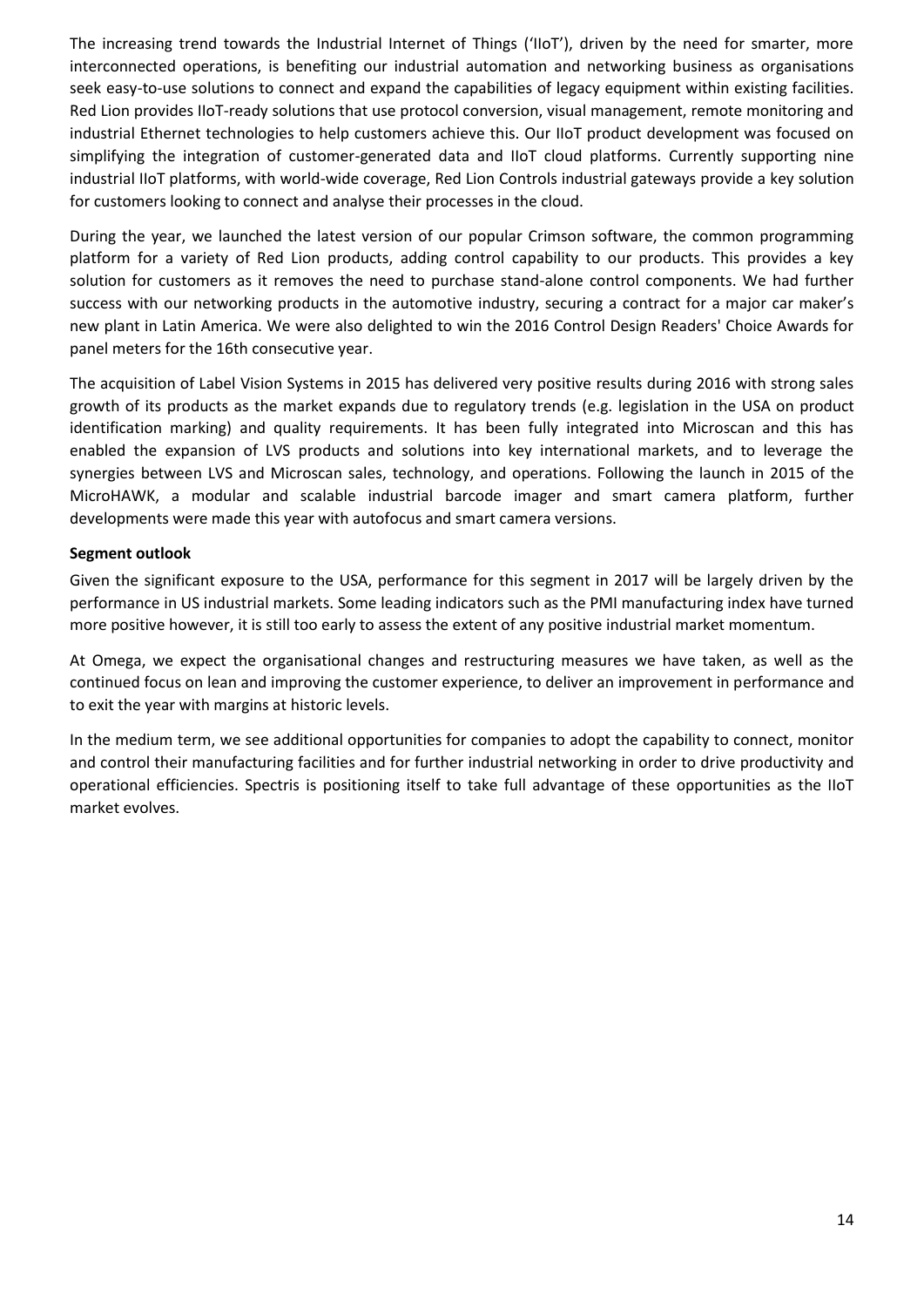# **FINANCIAL REVIEW**

# **Introduction**

Spectris uses adjusted figures as key performance measures in addition to those reported under adopted IFRS, as management believe these measures enable them to assess the underlying trading performance of the businesses. Adjusted figures exclude certain non-operational items which management has defined in Note 2 to the Financial Statements.

# **Operating performance**

|                       | 2016    | 2015    | Change    | Like-for-like change* |
|-----------------------|---------|---------|-----------|-----------------------|
| Adjusted              |         |         |           |                       |
| Sales (£m)            | 1,345.8 | 1,190.0 | $+13.1%$  | $-1.9%$               |
| Operating profit (£m) | 200.8   | 181.1   | $+10.9%$  | $-6.2%$               |
| Operating margin (%)  | 14.9    | 15.2    | $-0.3$ pp | $-0.7$ pp             |
| Reported              |         |         |           |                       |
| Sales (£m)            | 1,345.8 | 1,190.0 | $+13.1%$  |                       |
| Operating profit (£m) | 38.3    | 143.6   | $-73.3%$  |                       |
| Operating margin (%)  | 2.8     | 12.1    | $-9.3$    |                       |

\* At constant exchange rates and excluding acquisitions.

Reported sales increased by 13.1% to £1,345.8 million (2015: £1,190.0 million). The year-on-year contribution to sales from acquisitions was £36.7 million (+3.1%), and favourable foreign exchange movements were £141.1 million (+11.9%) arising from the weakness of Sterling against all major currencies, with the result that, on a constant currency like-for-like ('LFL') basis, sales decreased by £22.0 million (-1.9%) compared with 2015.

Reported gross margins of 56.5% of sales were 0.9 percentage points ('pp') lower than the prior year (57.4%). Excluding the dilutive effect of foreign exchange movements (+0.3pp) and the accretive effect of acquisitions (-0.3pp), LFL gross margins also decreased by 0.9pp. LFL gross margins improved in the Materials Analysis and Test and Measurement segments, and were flat year-on-year in the In-Line Instrumentation segment. In Industrial Controls, there was a significant weakening of the gross margin in the Omega Engineering ('Omega') business, which accounted for approximately 0.7pp of the decline in the Group's LFL gross margin. Trading performance for Omega in 2016 was impacted by weak demand and negative operating leverage from the LFL sales decline in its primary North American market (72% of sales), that was partly due to continuing weakness in US industrial production, but also internal factors. These factors stem from the ERP implementation, due to the lack of adequate processes compounded by the closure of the Connecticut warehousing operation, resulting in inventory adjustments and higher labour costs, all impacting gross margin and profitability. A new management team was appointed in 2016 tasked with remedying the operational issues and improving profitability which will require additional investment.

To mitigate the effects of the low growth environment and challenging trading conditions seen, particularly in North America, initiatives were put in place at the start of the year to better align LFL cost growth with LFL sales growth, with a focus on operational excellence and cost control. It is worth highlighting that even though there was no sales growth, LFL net overhead costs fell by 2.4% compared to the LFL sales decline of 1.9% and LFL total costs including the Omega one-offs fell by 1.1%.

We have continued to invest in our R&D programmes, with an R&D expense for 2016 of £98.6 million or 7.3% of sales (2015: £88.8m, 7.5%), which is flat LFL year-on-year.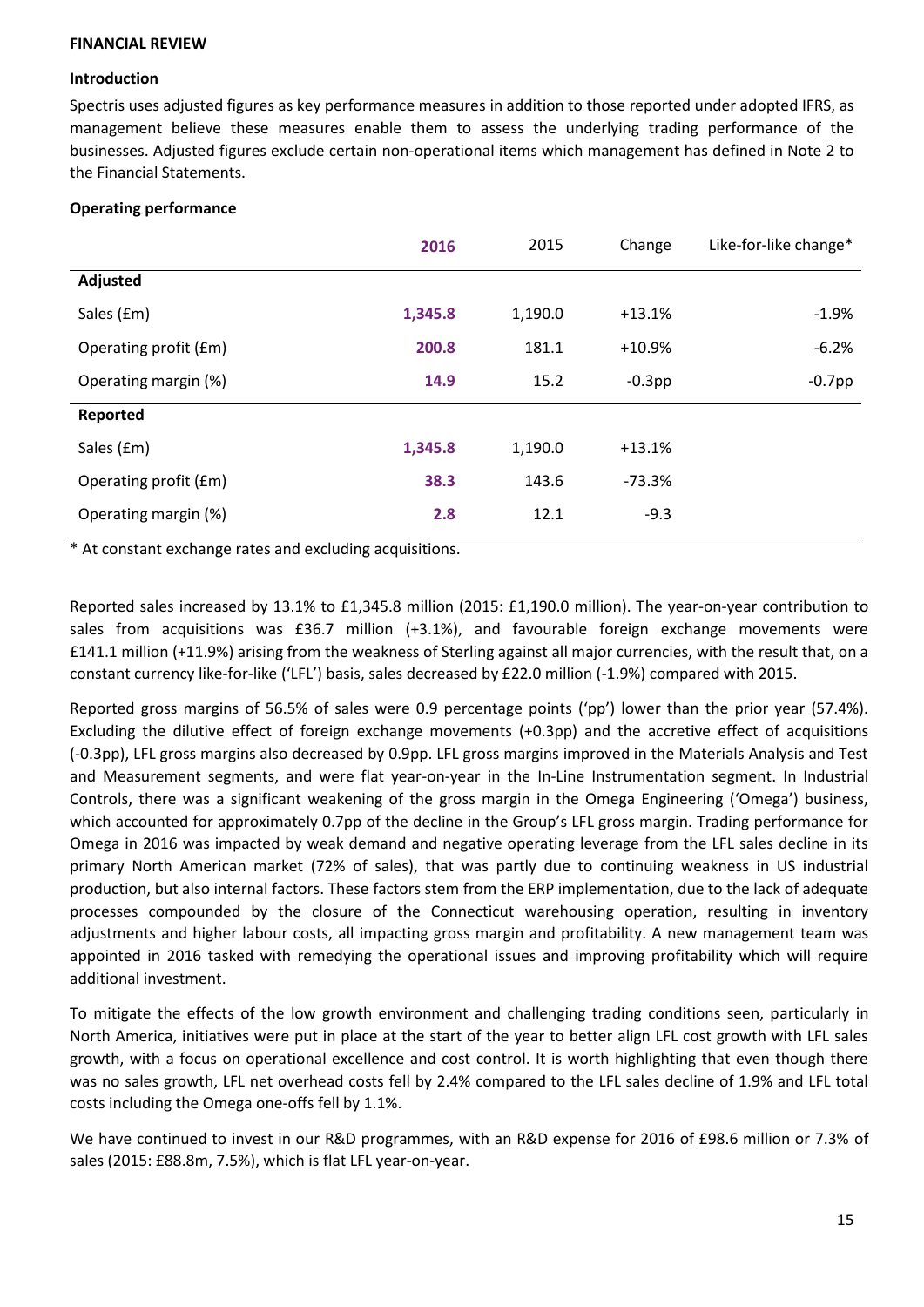During 2016, operating profit was impacted by a number of one-off items totalling a net £7 million expense. This primarily related to £9 million of inventory adjustments within Omega, Project Uplift costs of £3 million, offset by a profit of £2 million arising from the sale of a property in the UK within the Industrial Controls segment, and the release of specific legal risk provisions.

The net benefit arising in 2016 from the targeted restructuring programmes undertaken in 2015 amounted to £11.7 million (2015: net cost £3.0 million), partially offset by further restructuring activity undertaken by three operating companies in 2016 at a net cost of £1.1 million, resulting in a net year-on-year positive impact of £13.6 million. The annualised benefit in 2017 arising from the 2016 restructuring programme is anticipated to be approximately £3 million.

As shown in the table, adjusted operating profit increased by 10.9% from £181.1 million to £200.8 million in 2016. Acquisitions contributed £8.3 million (+4.6%) to operating profit and foreign currency exchange movements contributed £22.6 million (+12.5%), with the result that LFL adjusted operating profit declined by £11.2 million (-6.2%) for the year. The reported operating margin decreased by 0.3pp to 14.9% in 2016, and by 0.7pp on a LFL basis.

Included within statutory operating profit is an impairment charge of £115.3 million (2015: £1.6 million) relating to goodwill and other acquisition-related intangible assets, of which £94.4 million relates to Omega and £20.9 million to ESG Solutions ('ESG'). The impairment charge for Omega is a consequence of the 2016 performance, and lower projected cash flows. This has resulted in a reassessment of Omega's expected future business performance in light of the trading environment and the actions and time required to improve profitability and operational efficiency. For ESG, the impairment charge is due to the continuing difficult external market conditions caused by low global oil and gas prices, which has adversely impacted demand from ESG's customers for its products and services.

Adjusted net finance costs for the year increased by £0.2 million to £5.0 million (2015: £4.8 million) as a result of higher net debt levels, primarily due to the £166.3 million spent on acquisitions during the year. Operating cash generation during the year continued to be strong with an adjusted operating cash flow conversion rate of 113% compared with 91% in 2015, primarily due to lower LFL inventory levels.

Adjusted profit before tax increased by 11.1% from £176.3 million to £195.8 million.

Reported operating profit, after including impairment of goodwill and other acquisition-related intangibles of £115.3 million (2015: £1.6 million), acquisition-related intangible asset amortisation of £36.9 million (2015: £33.0 million), net acquisition-related costs and fair value adjustments of £10.1 million (2015: £2.9 million) and deprecation of acquisition related fair value adjustments to tangible assets of £0.2 million (2015: £nil) decreased by 73.3% from £143.6 million to £38.3 million. Reported profit before tax decreased by 77.5% from £141.6 million in 2015 to £31.9 million in 2016.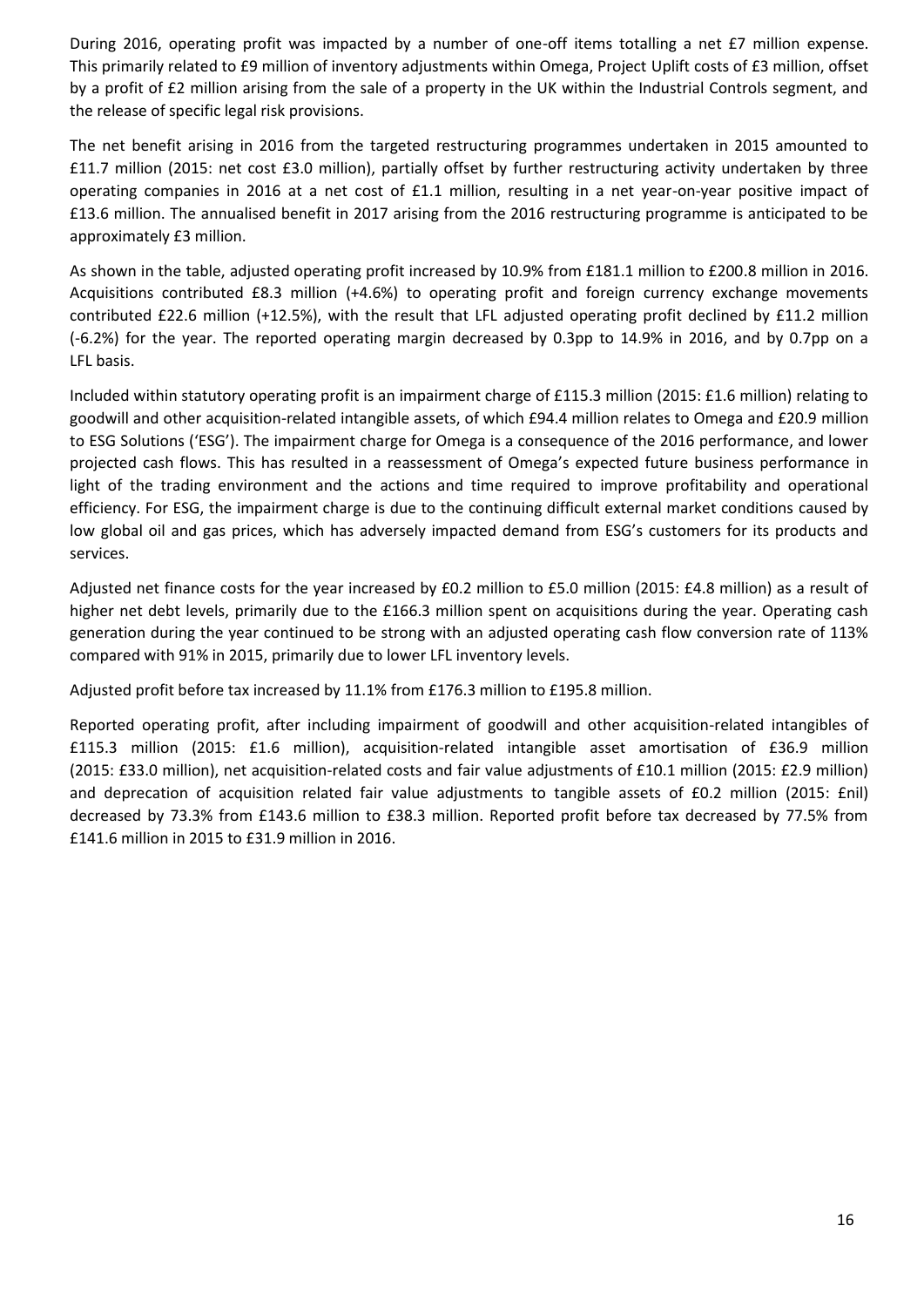The reconciliation of reported and adjusted measures is shown in the table below.

|                                                                                      | 2016                            | 2016                     | 2016                              | 2015                            | 2015                     | 2015                       |
|--------------------------------------------------------------------------------------|---------------------------------|--------------------------|-----------------------------------|---------------------------------|--------------------------|----------------------------|
|                                                                                      | <b>IFRS</b><br>(Reported)<br>£m | <b>Adjustments</b><br>£m | <b>Spectris</b><br>adjusted<br>£m | <b>IFRS</b><br>(Reported)<br>£m | Adjustments<br>£m        | Spectris<br>adjusted<br>£m |
| Sales                                                                                | 1,345.8                         | $\blacksquare$           | 1,345.8                           | 1,190.0                         | $\overline{\phantom{a}}$ | 1,190.0                    |
| Gross margin                                                                         | 760.5                           |                          | 760.5                             | 683.1                           |                          | 683.1                      |
| Operating profit before<br>acquisition-related items                                 | 200.8                           |                          | 200.8                             | 181.1                           |                          | 181.1                      |
| Impairment of goodwill and<br>other acquisition-related<br>intangible assets         | (115.3)                         | 115.3                    |                                   | (1.6)                           | 1.6                      |                            |
| Amortisation and impairment<br>of acquisition-related<br>intangibles                 | (36.9)                          | 36.9                     |                                   | (33.0)                          | 33.0                     |                            |
| Net acquisition-related costs<br>and fair value adjustments                          | (10.1)                          | 10.1                     |                                   | (2.9)                           | 2.9                      |                            |
| Depreciation of acquisition-<br>related fair value adjustments<br>to tangible assets | (0.2)                           | 0.2                      |                                   |                                 |                          |                            |
| <b>Operating profit</b>                                                              | 38.3                            | 162.5                    | 200.8                             | 143.6                           | 37.5                     | 181.1                      |
| Net (loss)/gain on<br>retranslation of short-term<br>inter-company loan balances     | (0.8)                           | 0.8                      |                                   | 3.0                             | (3.0)                    |                            |
| Net bank interest payable                                                            | (4.6)                           |                          | (4.6)                             | (4.6)                           |                          | (4.6)                      |
| Unwinding of discount factor<br>on deferred and contingent<br>consideration          | (0.6)                           | 0.6                      |                                   | (0.2)                           | 0.2                      |                            |
| Net IAS 19 (Revised) finance<br>cost                                                 | (0.3)                           |                          | (0.3)                             | (0.1)                           |                          | (0.1)                      |
| Other finance costs                                                                  | (0.1)                           |                          | (0.1)                             | (0.1)                           |                          | (0.1)                      |
| Profit before tax                                                                    | 31.9                            | 163.9                    | 195.8                             | 141.6                           | 34.7                     | 176.3                      |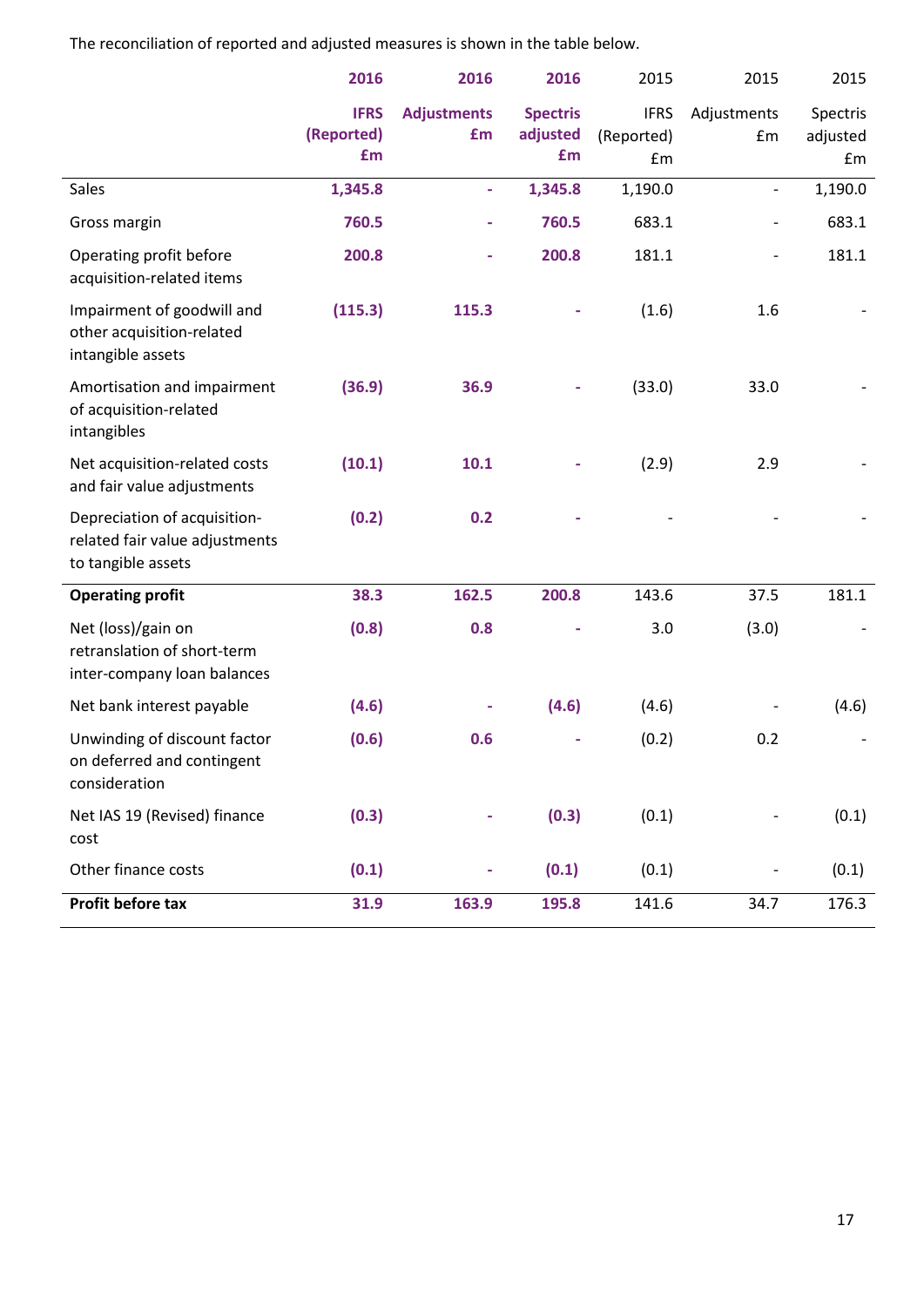# **Acquisitions**

The Group completed six acquisitions during the year. The total cost of acquisitions in the year was £174.2 million (2015: £45.0 million), including £6.9 million (2015: £2.7 million) for cash acquired. Included in the total cost of acquisitions is an amount of £7.6 million (2015: £2.7 million) attributable to the fair value of net deferred and contingent consideration which is expected to be paid in future years. A net £1.2 million (2015: £0.5 million) was paid in respect of prior year acquisitions, making the net cash outflow in the year £160.9 million (2015: £40.1 million). Furthermore, an amount of £5.4 million (2015: £3.9 million) was spent on acquisition-related legal and professional fees, which makes the total acquisition-related cash outflow for the year £166.3 million (2015: £44.0 million). Acquisitions contributed £36.7 million (2015: £36.1 million) of incremental sales and £8.3 million (2015: £5.2 million) of incremental operating profit during the year.

# **Taxation**

The effective tax rate on adjusted profit before tax was 22.4% (2015: 22.8%), a decrease of 0.4pp primarily due to a reduction in the weighted average statutory tax rate arising from a change in the geographic mix of pre-tax profits. On a statutory basis, the effective tax rate of 67.7% (2015: 19.6%) was above the weighted average statutory tax rate of -13.8% (2015: 25.4%), primarily as a result of the non-deductibility of the impairment of goodwill and other acquisition-related intangibles.

# **Earnings per share**

Adjusted earnings per share increased by 11.5% from 114.3p to 127.5p, reflecting the net impact of the 11.1% increase in adjusted profit before tax, the reduction in the effective tax rate and the increase in the weighted average number of shares from 119.0 million in 2015 to 119.1 million in 2016.

Reported basic earnings per share decreased by 91.0% from 95.6p to 8.6p, with the difference between the two measures shown in the table below. Excluding the £115.3 million impairment charge, reported basic earnings per share would have increased by 10.3% to 105.4p in 2016.

|                                                                               | 2016         | 2015   |
|-------------------------------------------------------------------------------|--------------|--------|
|                                                                               | <b>Pence</b> | Pence  |
| Reported basic earnings per share                                             | 8.6          | 95.6   |
| Impairment of goodwill and other acquisition-related intangible assets        | 96.8         | 1.3    |
| Amortisation and impairment of acquisition-related intangible assets          | 31.0         | 27.8   |
| Net acquisition-related costs and fair value adjustments                      | 8.5          | 2.4    |
| Depreciation of acquisition-related fair value adjustments to tangible assets | 0.2          |        |
| Net loss/(gain) on retranslation of short-term inter-company loan balances    | 0.7          | (2.5)  |
| Unwinding of discount factor on deferred and contingent consideration         | 0.5          | 0.2    |
| Tax effect of the above and other non-recurring items                         | (18.8)       | (10.5) |
| Adjusted earnings per share                                                   | 127.5        | 114.3  |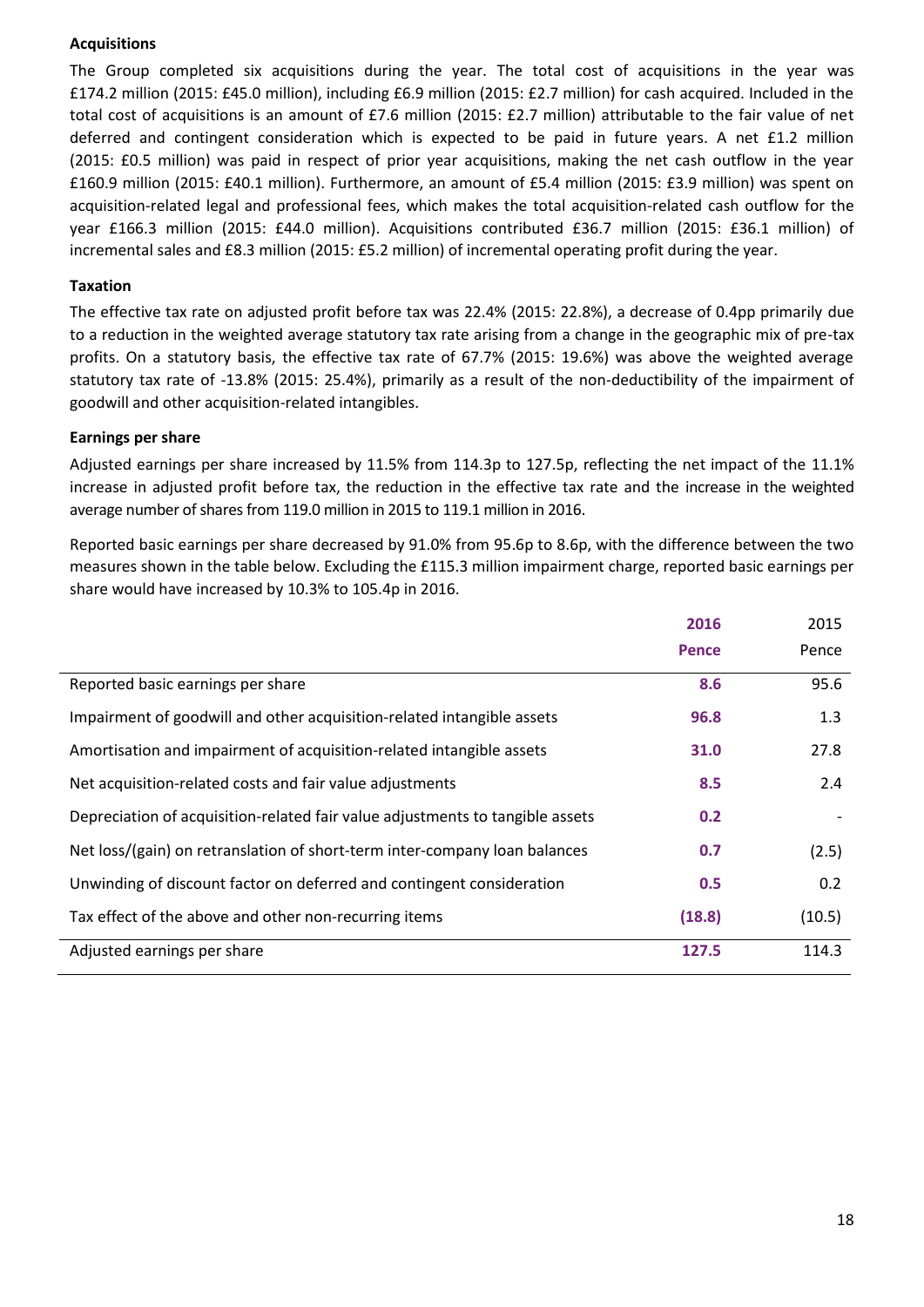| <b>Cash flow</b>                                |         |         |
|-------------------------------------------------|---------|---------|
| <b>Operating cash flow</b>                      | 2016    | 2015    |
|                                                 | £m      | £m      |
| Adjusted operating profit                       | 200.8   | 181.1   |
| Adjusted depreciation and software amortisation | 28.3    | 24.4    |
| Working capital and other movements             | 27.4    | (13.8)  |
| Capital expenditure                             | (28.7)  | (26.0)  |
| Adjusted operating cash flow                    | 227.8   | 165.7   |
| Adjusted operating cash flow conversion         | 113%    | 91%     |
|                                                 |         |         |
| Non-operating cash flow                         |         |         |
| Tax paid                                        | (29.8)  | (33.5)  |
| Net interest paid                               | (4.1)   | (4.5)   |
| Dividends paid                                  | (59.8)  | (56.9)  |
| Acquisition of businesses, net of cash          | (160.9) | (40.1)  |
| Acquisition-related costs paid                  | (5.4)   | (3.9)   |
| Foreign exchange                                | (20.3)  | (0.1)   |
| Exercise of share options                       | 0.2     | 0.3     |
| Total non-operating cash flow                   | (280.1) | (138.7) |
| Adjusted operating cash flow                    | 227.8   | 165.7   |
| (Increase)/decrease in net debt                 | (52.3)  | 27.0    |

The year-end trade working capital to sales ratio decreased from 16.6% in 2015 to 15.9% in 2016, a 0.7pp decrease. Average trade working capital, expressed as a percentage of sales, decreased to 14.2% (2015: 15.4%), a 1.2pp decrease. Excluding acquisitions and foreign exchange, the LFL reduction in average trade working capital was 0.9pp, with the improvement primarily arising within the Materials Analysis segment due to reduced trade receivables from strong cash collections and improved inventory management.

Capital expenditure during the year equated to 2.1% of sales (2015: 2.2%) and, at £28.7 million (2015: £26.0 million), was 101% of depreciation and software amortisation (2015: 107%), primarily due to ongoing investments in property and infrastructure in Europe and North America, and automotive testing cells within the recently acquired Millbrook business.

Overall, net debt increased by £52.3 million (2015: decrease of £27.0 million) from £98.6 million to £150.9 million. Adjusted interest costs, excluding the financing charge arising from IAS 19 (Revised) and other finance costs, were covered by adjusted operating profit 43.7 times (2015: 39.4 times).

# **Dividends**

The Board is proposing to pay a final dividend of 34.0 pence per share which, combined with the interim dividend of 18.0 pence per share, gives a total dividend of 52.0 pence per share for the year, an increase of 5%. The dividend is covered 2.5 times by adjusted earnings and is consistent with our policy of making progressive dividend payments, based upon affordability and sustainability. In determining the level of dividend in any year, the Board considers a number of factors that influence the proposed dividend, including the level of distributable reserves in the Parent Company, future cash commitments and investment needs to sustain the long-term growth prospects of the Group and the level of dividend cover.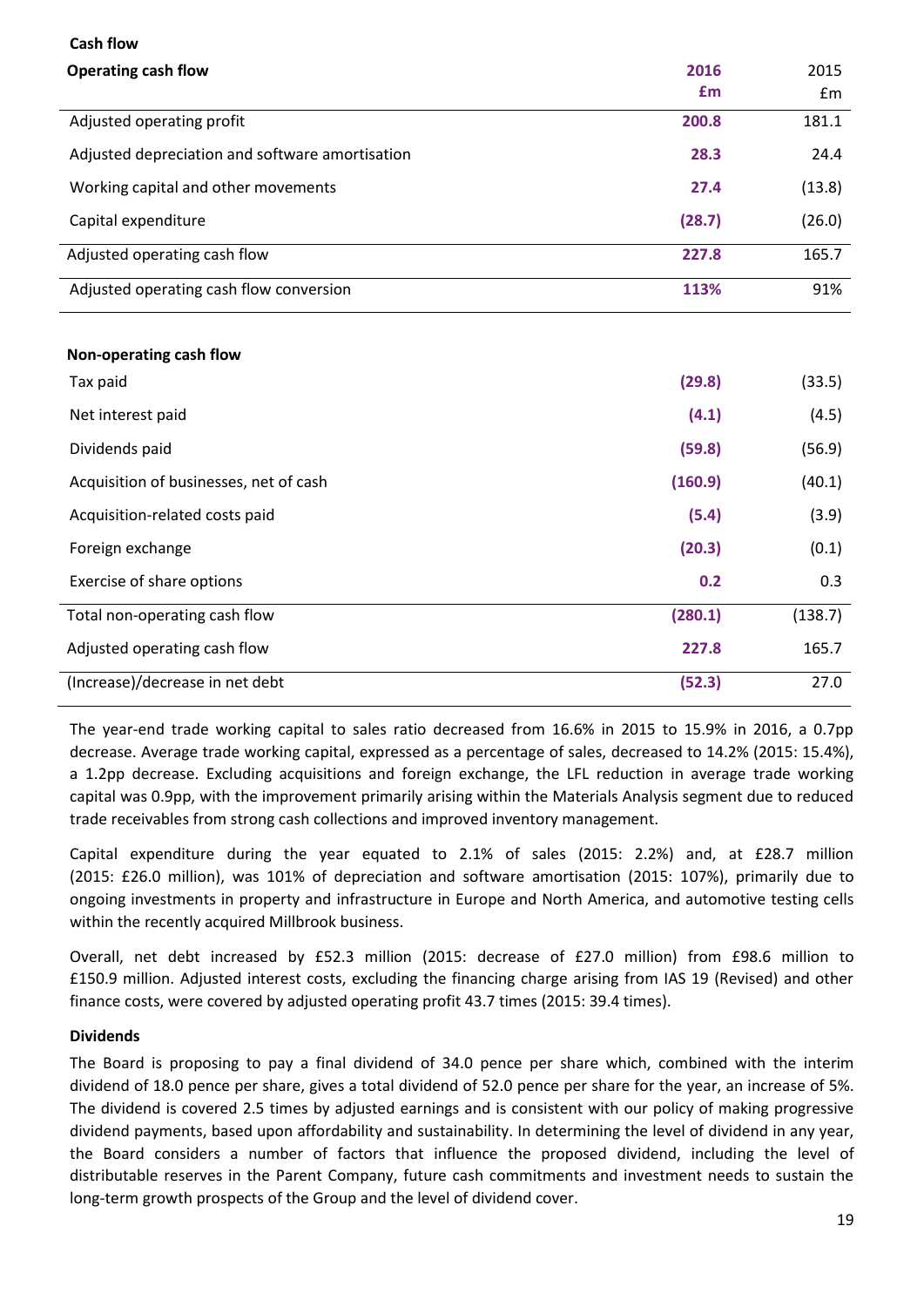# **Financing and treasury**

The Group finances its operations from both retained earnings and third-party borrowings, with the majority of the year-end gross debt balance being at fixed rates of interest.

As at 31 December 2016, the Group had £628.1 million of committed facilities denominated in different currencies, consisting of a five-year \$550 million (£447.0 million) revolving credit facility maturing in October 2019, a seven-year €94.8 million (£81.4 million) term loan maturing in October 2020, and a seven-year €116.2 million (£99.7 million) term loan maturing in September 2022. £406.0 million of the revolving credit facility was undrawn at the year end. In addition, the Group had a year-end cash balance of £83.5 million, bank overdrafts of £12.3 million and various uncommitted facilities available.

At the year end, the Group's borrowings amounted to £234.4 million, 77% of which was at fixed interest rates (2015: 99%). The ageing profile at the year-end showed that 5% (2015: 1%) of year-end borrowings is due to mature within one year, 52% between two and five years (2015: 44%) and 43% in more than five years (2015: 55%).

# **Currency**

The Group has both translational and transactional currency exposures. Translational exposures arise on the consolidation of overseas company results into Sterling. Transactional exposures arise where the currency of sale or purchase invoices differs from the functional currency in which each company prepares its local accounts. The transactional exposures include situations where foreign currency denominated trade receivables, trade payables and cash balances are held.

After matching the currency of revenue with the currency of costs wherever practical, forward exchange contracts are used to hedge a proportion of the remaining forecast net transaction flows where there is reasonable certainty of an exposure. At 31 December 2016, approximately 73% of the estimated net Euro, US Dollar and Japanese Yen exposures for 2017 were hedged using forward exchange contracts, mainly against the Swiss Franc, Sterling, the Euro and the Danish Krone.

The largest translational exposures are to the US Dollar, Euro, Danish Krone, Japanese Yen and Swiss Franc. Translational exposures are not hedged. The table below shows the key average exchange rates compared to Sterling during 2016 and 2015.

|            | 2016      | 2015      |        |
|------------|-----------|-----------|--------|
|            | (average) | (average) | Change |
| <b>USD</b> | 1.35      | 1.53      | $-11%$ |
| <b>EUR</b> | 1.22      | 1.38      | $-11%$ |
| <b>JPY</b> | 147       | 185       | $-20%$ |
| <b>CHF</b> | 1.33      | 1.47      | $-9%$  |

During the year, the translational foreign exchange gain on operating profit of £22.6 million, arising from the weakness of Sterling, was offset by a transactional foreign exchange loss of £7.8 million (2015: £0.3 million loss).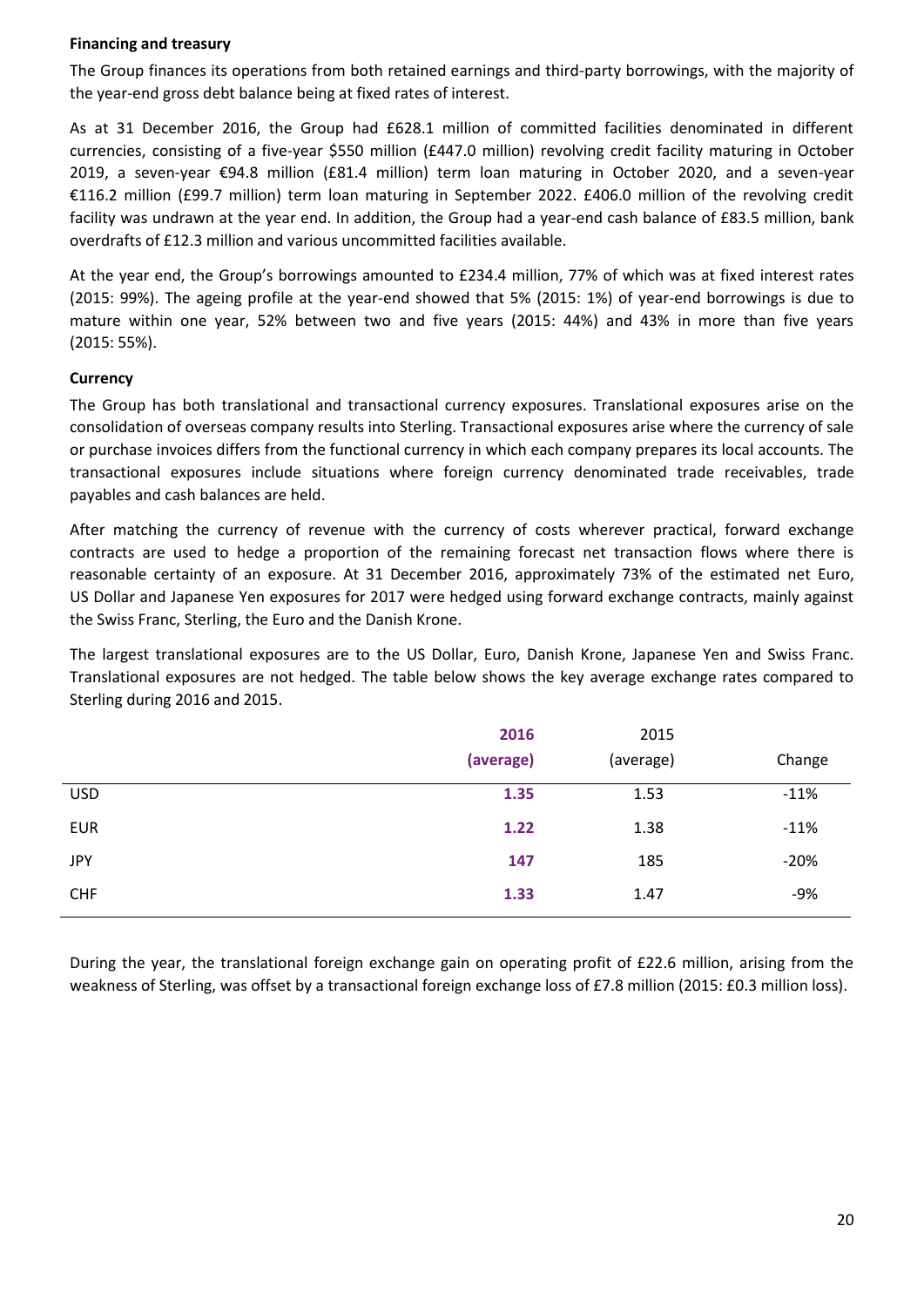# **2017 OUTLOOK**

In 2016, we launched Project Uplift, our group-wide productivity improvement programme, and we have now identified total potential annualised recurring savings of £35 million over the period to end 2019. The P&L cost to achieve these savings is currently estimated at £45 million. In 2017, the Group expects there to be a benefit of £6 million at a cost of £20 million, i.e. a net P&L charge of £14 million.

The 2016 restructuring programme is expected to generate an annualised benefit in 2017 of approximately £3 million.

Planned capital expenditure on a cash basis in 2017 is expected to be significantly higher than in 2016 at around £70 million, primarily related to expansion opportunities at Millbrook, as well as a number of infrastructure projects at HBM, Omega and Malvern Instruments.

The Group expects its effective tax rate to be around 22% in 2017 (2016: 22.4%).

The Group has both translational and transactional currency exposures, with a proportion (up to 75%) of net transactional exposures for the next 12 months being hedged. Translational exposures are not hedged and the Group's sensitivity to translational gains or losses for sales and operating profit in respect of two of our major currency exposures is as estimated below:

| 2017 FY reported sales | 2017 FY adjusted |
|------------------------|------------------|
| £m                     | operating profit |
|                        | £m               |
| 3.0                    | 0.5              |
|                        |                  |
| 4.0                    | 0.5              |
|                        |                  |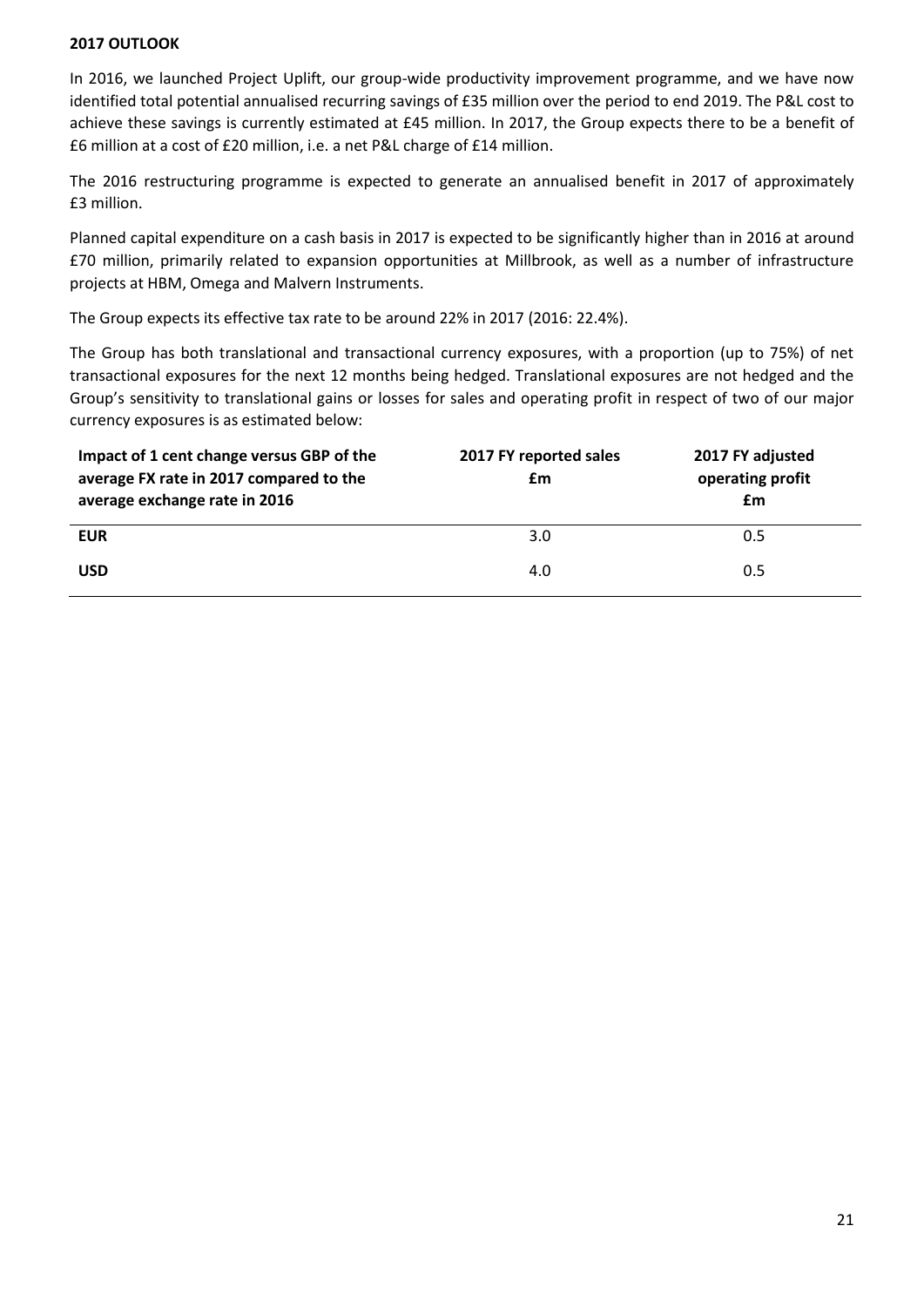# **Consolidated Income Statement For the year ended 31 December 2016**

|                                                                                        |                | 2016    | 2015    |
|----------------------------------------------------------------------------------------|----------------|---------|---------|
|                                                                                        | Note           | £m      | Em      |
| <b>Continuing operations</b>                                                           |                |         |         |
| Revenue                                                                                | 3              | 1,345.8 | 1,190.0 |
| Cost of sales                                                                          |                | (585.3) | (506.9) |
| <b>Gross profit</b>                                                                    |                | 760.5   | 683.1   |
| Indirect production and engineering expenses                                           |                | (108.9) | (98.6)  |
| Sales and marketing expenses                                                           |                | (320.1) | (274.4) |
| Administrative expenses                                                                |                | (177.9) | (164.9) |
| Impairment of goodwill and other acquisition-related intangible assets                 |                | (115.3) | (1.6)   |
| Operating profit before acquisition-related items and impairment                       |                | 200.8   | 181.1   |
| Net acquisition-related costs and fair value adjustments                               | $\overline{2}$ | (10.1)  | (2.9)   |
| Depreciation of acquisition-related fair value adjustments to tangible assets          | $\overline{2}$ | (0.2)   |         |
| Amortisation of acquisition-related intangible assets                                  | $\overline{2}$ | (36.9)  | (33.0)  |
| Impairment of goodwill and other acquisition-related intangible assets                 | 2              | (115.3) | (1.6)   |
| <b>Operating profit</b>                                                                | 2,3            | 38.3    | 143.6   |
| Financial income                                                                       | 4              | 0.5     | 3.3     |
| Finance costs                                                                          | $\overline{4}$ | (6.9)   | (5.3)   |
| Profit before tax                                                                      |                | 31.9    | 141.6   |
| Taxation - UK                                                                          | 5              | (4.4)   | (1.3)   |
| <b>Taxation - Overseas</b>                                                             | 5              | (17.2)  | (26.5)  |
| Profit after tax for the year from continuing operations attributable to owners of the |                |         |         |
| <b>Parent Company</b>                                                                  |                | 10.3    | 113.8   |
| Basic earnings per share                                                               | 7              | 8.6p    | 95.6p   |
| Diluted earnings per share                                                             | $\overline{7}$ | 8.6p    | 95.4p   |
| Interim dividends paid and final dividends proposed for the period (per share)         | 6              | 52.0p   | 49.5p   |
| Dividends paid during the period (per share)                                           | 6              | 50.2p   | 47.8p   |

Spectris uses adjusted figures as key performance measures in addition to those reported under adopted IFRS. Reconciliations showing how the adjusted performance measures are derived from those reported under adopted IFRS are set out in Note 2.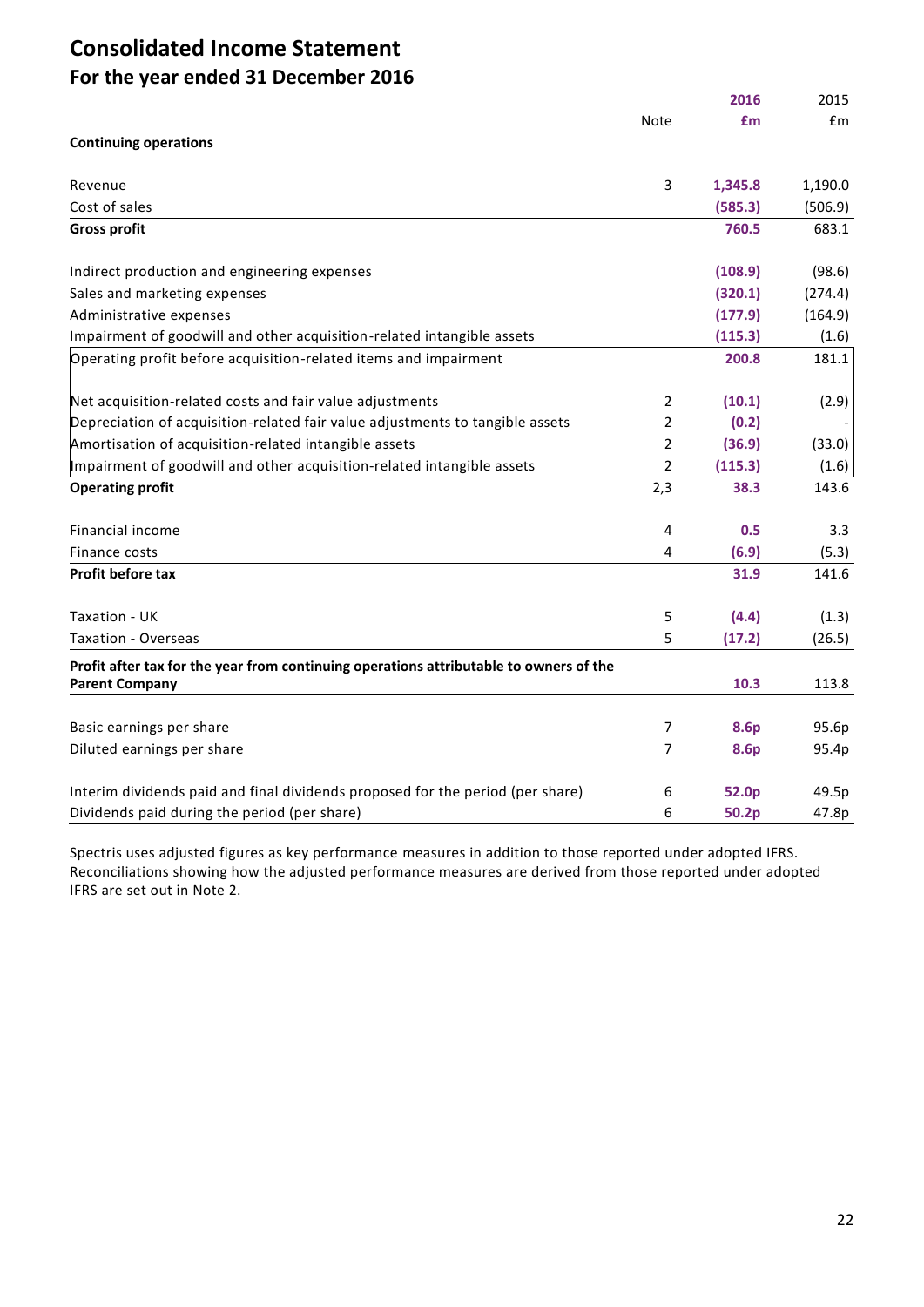# **Consolidated Statement of Comprehensive Income For the year ended 31 December 2016**

|                                                                                                    |      | 2016   | 2015  |
|----------------------------------------------------------------------------------------------------|------|--------|-------|
|                                                                                                    | Note | £m     | £m    |
| Profit for the year attributable to owners of the Parent Company                                   |      | 10.3   | 113.8 |
| Other comprehensive income:                                                                        |      |        |       |
| Items that will not be reclassified to the Consolidated Income Statement:                          |      |        |       |
| Re-measurement of net defined benefit obligations, net of foreign exchange                         |      | (12.6) | (7.9) |
| Tax on items above                                                                                 | 5    | 3.0    | 1.7   |
|                                                                                                    |      | (9.6)  | (6.2) |
| Items that are or may be reclassified subsequently to the Consolidated<br><b>Income Statement:</b> |      |        |       |
| Net (loss)/gain on effective portion of changes in fair value of forward                           |      |        |       |
| exchange contracts on cash flow hedges                                                             |      | (3.1)  | 0.1   |
| Foreign exchange movements on translation of overseas operations                                   |      | 160.4  | (1.9) |
| Tax on items above                                                                                 | 5    | 0.7    |       |
|                                                                                                    |      | 158.0  | (1.8) |
| Total comprehensive income for the year attributable to owners of the                              |      |        |       |
| <b>Parent Company</b>                                                                              |      | 158.7  | 105.8 |
|                                                                                                    |      |        |       |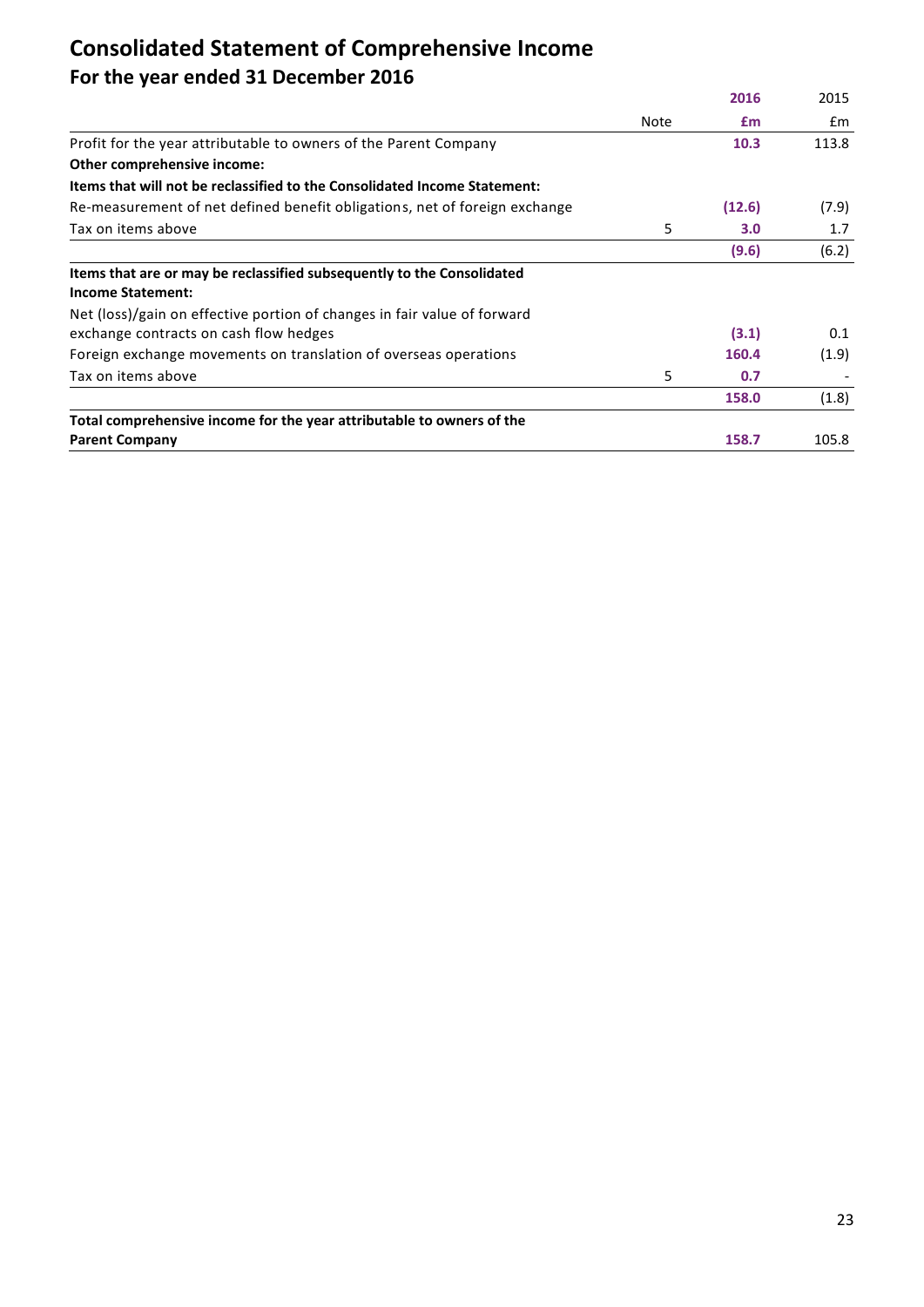# **Consolidated Statement of Changes in Equity For the year ended 31 December 2016**

|                                                                                                        | <b>Share</b><br>capital<br>£m | <b>Share</b><br>premium | <b>Retained</b><br>earnings | <b>Translation</b><br>reserve | <b>Hedging</b><br>reserve | <b>Merger</b><br>reserve | <b>Capital</b><br>redemption<br>reserve | <b>Total equity</b> |
|--------------------------------------------------------------------------------------------------------|-------------------------------|-------------------------|-----------------------------|-------------------------------|---------------------------|--------------------------|-----------------------------------------|---------------------|
|                                                                                                        |                               | £m                      | <b>£m</b>                   | £m                            | £m                        | £m                       | £m                                      | £m                  |
| Balance at 1 January 2016                                                                              | 6.2                           | 231.4                   | 694.9                       | 33.0                          | (2.9)                     | 3.1                      | 0.3                                     | 966.0               |
| Profit for the year                                                                                    |                               |                         | 10.3                        |                               |                           |                          |                                         | 10.3                |
| Other comprehensive income:                                                                            |                               |                         |                             |                               |                           |                          |                                         |                     |
| Net loss on effective portion of changes<br>in fair value of forward exchange<br>contracts, net of tax |                               |                         |                             |                               | (2.4)                     |                          |                                         | (2.4)               |
| Foreign exchange movements on<br>translation of overseas operations                                    |                               |                         |                             | 160.4                         |                           |                          |                                         | 160.4               |
| Re-measurement of net defined benefit<br>obligations, net of foreign exchange                          |                               |                         |                             |                               |                           |                          |                                         |                     |
| and tax                                                                                                |                               |                         | (9.6)                       |                               |                           |                          |                                         | (9.6)               |
| Total comprehensive income for the year                                                                |                               |                         | 0.7                         | 160.4                         | (2.4)                     |                          | ٠                                       | 158.7               |
| Transactions with owners recorded<br>directly in equity:                                               |                               |                         |                             |                               |                           |                          |                                         |                     |
| Equity dividends paid by the Company                                                                   |                               | ٠                       | (59.8)                      |                               |                           |                          | ٠                                       | (59.8)              |
| Share-based payments, net of tax                                                                       |                               |                         | 2.3                         |                               |                           |                          |                                         | 2.3                 |
| Share options exercised from own shares<br>(treasury) purchased                                        |                               |                         | 0.2                         |                               |                           |                          |                                         | 0.2                 |
| <b>Balance at 31 December 2016</b>                                                                     | 6.2                           | 231.4                   | 638.3                       | 193.4                         | (5.3)                     | 3.1                      | 0.3                                     | 1,067.4             |

|                                                                                                        | Share<br>capital | Share<br>premium | Retained<br>earnings | Translation<br>reserve | Hedging<br>reserve | Merger<br>reserve | Capital<br>redemption    | reserve Total equity |
|--------------------------------------------------------------------------------------------------------|------------------|------------------|----------------------|------------------------|--------------------|-------------------|--------------------------|----------------------|
| For the year ended 31 December 2015                                                                    | £m               | £m               | £m                   | £m                     | £m                 | £m                | £m                       | £m                   |
| Balance at 1 January 2015                                                                              | 6.2              | 231.4            | 643.1                | 34.9                   | (3.0)              | 3.1               | 0.3                      | 916.0                |
| Profit for the year                                                                                    |                  |                  | 113.8                |                        |                    |                   | $\overline{\phantom{a}}$ | 113.8                |
| Other comprehensive income:                                                                            |                  |                  |                      |                        |                    |                   |                          |                      |
| Net gain on effective portion of changes<br>in fair value of forward exchange<br>contracts, net of tax |                  |                  |                      |                        | 0.1                |                   |                          | 0.1                  |
| Foreign exchange movements on<br>translation of overseas operations                                    |                  |                  |                      | (1.9)                  |                    |                   |                          | (1.9)                |
| Re-measurement of net defined benefit<br>obligations, net of foreign exchange                          |                  |                  |                      |                        |                    |                   |                          |                      |
| and tax                                                                                                |                  |                  | (6.2)                |                        |                    |                   |                          | (6.2)                |
| Total comprehensive income for the year                                                                |                  |                  | 107.6                | (1.9)                  | 0.1                |                   |                          | 105.8                |
| Transactions with owners recorded<br>directly in equity:                                               |                  |                  |                      |                        |                    |                   |                          |                      |
| Equity dividends paid by the Company                                                                   |                  |                  | (56.9)               |                        |                    |                   |                          | (56.9)               |
| Share-based payments, net of tax                                                                       |                  |                  | 0.8                  |                        |                    |                   |                          | 0.8                  |
| Share options exercised from own shares<br>(treasury) purchased                                        |                  |                  | 0.3                  |                        |                    |                   |                          | 0.3                  |
| Balance at 31 December 2015                                                                            | 6.2              | 231.4            | 694.9                | 33.0                   | (2.9)              | 3.1               | 0.3                      | 966.0                |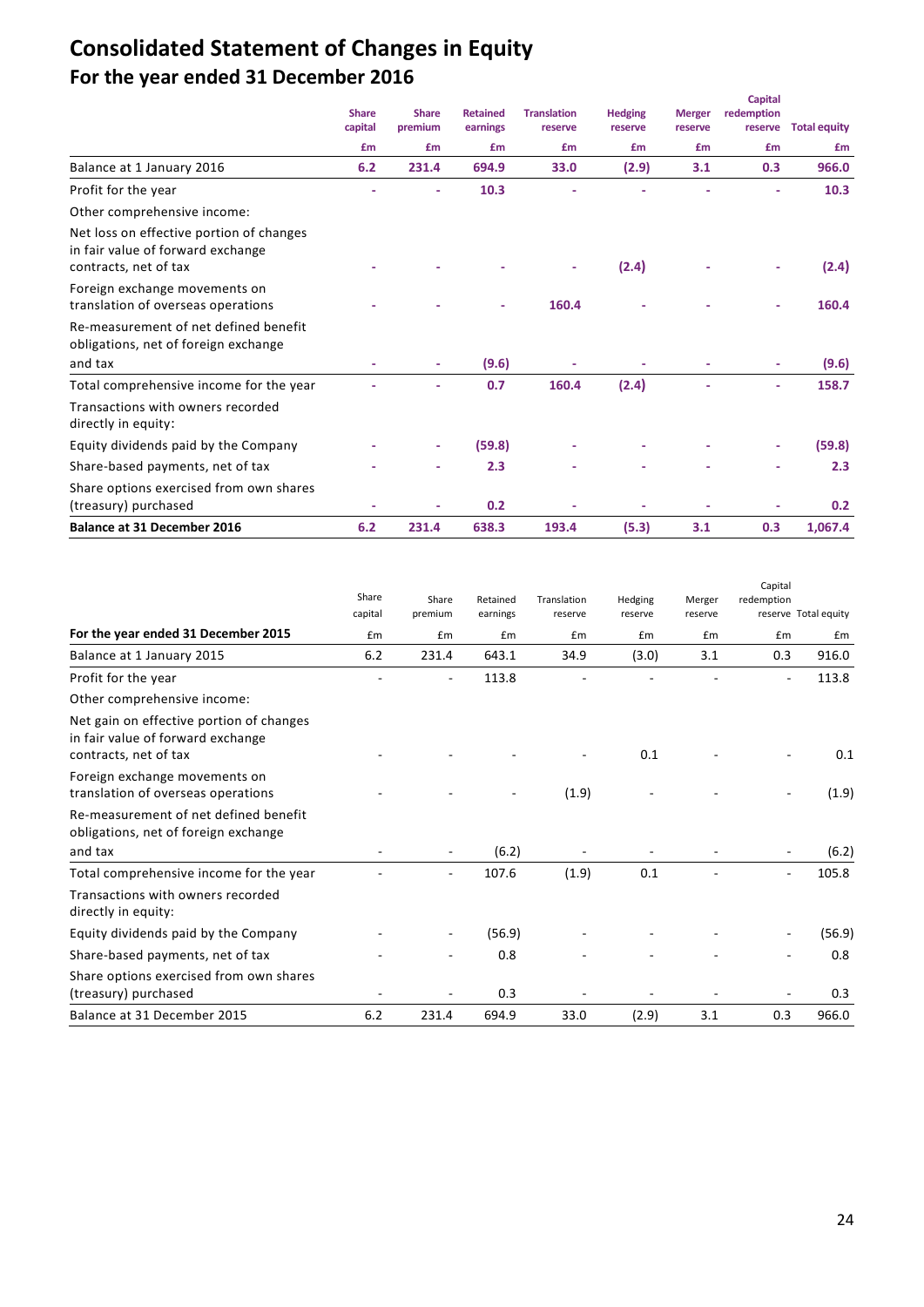# **Consolidated Statement of Financial Position As at 31 December 2016**

| -- 77 |
|-------|
|       |

| <b>ASSETS</b>                                                     |         |         |
|-------------------------------------------------------------------|---------|---------|
| <b>Non-current assets</b>                                         |         |         |
| Intangible assets:                                                |         |         |
| Goodwill                                                          | 654.3   | 584.9   |
| Other intangible assets                                           | 245.2   | 201.7   |
|                                                                   | 899.5   | 786.6   |
| Property, plant and equipment                                     | 238.8   | 160.8   |
| Deferred tax assets                                               | 13.4    | 17.2    |
|                                                                   | 1,151.7 | 964.6   |
| <b>Current assets</b>                                             |         |         |
| Inventories                                                       | 187.8   | 182.5   |
| Income taxation recoverable                                       | 2.4     | 0.7     |
| Trade and other receivables                                       | 306.6   | 253.1   |
| Cash and cash equivalents                                         | 83.5    | 58.2    |
|                                                                   | 580.3   | 494.5   |
| <b>Total assets</b>                                               | 1,732.0 | 1,459.1 |
| <b>LIABILITIES</b>                                                |         |         |
| <b>Current liabilities</b>                                        |         |         |
| Short-term borrowings                                             | (12.3)  | (1.7)   |
| Derivative financial instruments                                  | (4.2)   | (0.4)   |
| Trade and other payables                                          | (259.2) | (206.6) |
| Income taxation payable                                           | (36.8)  | (27.5)  |
| Provisions                                                        | (19.5)  | (22.2)  |
|                                                                   | (332.0) | (258.4) |
| <b>Net current assets</b>                                         | 248.3   | 236.1   |
| <b>Non-current liabilities</b>                                    |         |         |
| Medium- and long-term borrowings                                  | (222.1) | (155.1) |
| Other payables                                                    | (29.0)  | (16.6)  |
| Retirement benefit obligations                                    | (40.3)  | (22.1)  |
| Deferred tax liabilities                                          | (41.2)  | (40.9)  |
|                                                                   | (332.6) | (234.7) |
| <b>Total liabilities</b>                                          | (664.6) | (493.1) |
| <b>Net assets</b>                                                 | 1,067.4 | 966.0   |
| <b>EQUITY</b>                                                     |         |         |
| Share capital                                                     | 6.2     | 6.2     |
| Share premium                                                     | 231.4   | 231.4   |
| Retained earnings                                                 | 638.3   | 694.9   |
| <b>Translation reserve</b>                                        | 193.4   | 33.0    |
| Hedging reserve                                                   | (5.3)   | (2.9)   |
| Merger reserve                                                    | 3.1     | 3.1     |
| Capital redemption reserve                                        | 0.3     | 0.3     |
| Total equity attributable to equity holders of the Parent Company | 1,067.4 | 966.0   |
| <b>Total liabilities and equity</b>                               | 1,732.0 | 1,459.1 |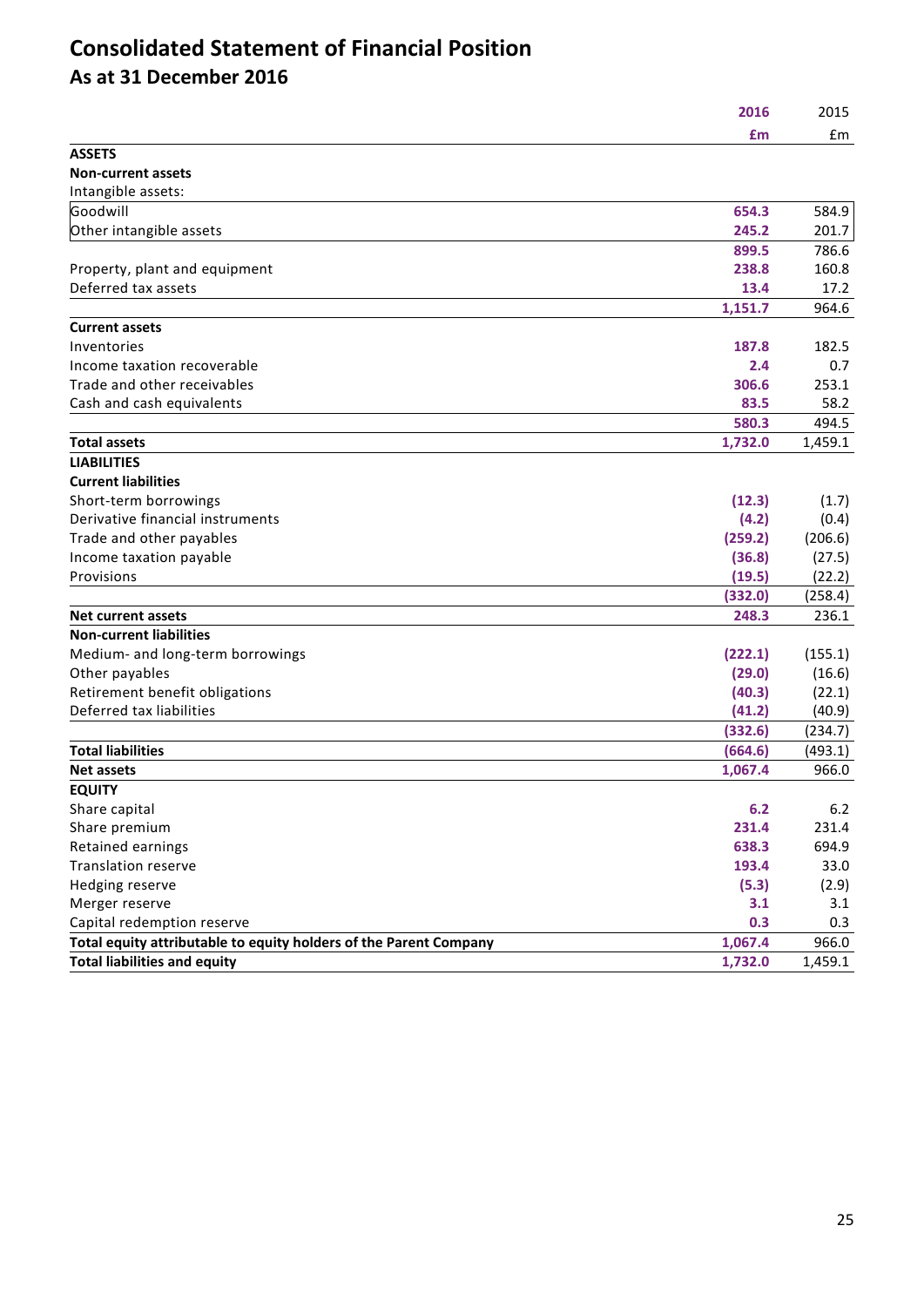# **Consolidated Statement of Cash Flows For the year ended 31 December 2016**

|                                                                                 |      | 2016    | 2015    |
|---------------------------------------------------------------------------------|------|---------|---------|
|                                                                                 | Note | £m      | £m      |
| Cash flows from operating activities                                            |      |         |         |
| Profit after tax                                                                |      | 10.3    | 113.8   |
| Adjustments for:                                                                |      |         |         |
| Taxation                                                                        | 5    | 21.6    | 27.8    |
| Finance costs                                                                   | 4    | 6.9     | 5.3     |
| Financial income                                                                | 4    | (0.5)   | (3.3)   |
| Depreciation                                                                    |      | 23.0    | 19.6    |
| Amortisation of intangible assets                                               |      | 42.4    | 37.8    |
| Impairment of goodwill and other acquisition-related intangible assets          |      | 115.3   | 1.6     |
| Acquisition-related fair value adjustments                                      |      | 5.6     | (0.1)   |
| (Profit)/loss on sale of property, plant and equipment                          |      | (1.2)   | 0.2     |
| Equity-settled share-based payment transactions                                 |      | 2.1     | 0.7     |
| Operating cash flow before changes in working capital and provisions            |      | 225.5   | 203.4   |
| Increase in trade and other receivables                                         |      | (7.1)   | (17.1)  |
| Decrease/(increase) in inventories                                              |      | 25.4    | (7.6)   |
| Increase in trade and other payables                                            |      | 8.2     | 3.5     |
| (Decrease)/increase in provisions and employee benefits                         |      | (6.3)   | 4.7     |
| Net income taxes paid                                                           |      | (29.8)  | (33.5)  |
| Net cash flows generated from operating activities                              |      | 215.9   | 153.4   |
| Cash flows from investing activities                                            |      |         |         |
| Purchase of property, plant and equipment and software                          |      | (28.7)  | (26.0)  |
| Proceeds from disposal of property, plant and equipment and software            |      | 5.4     | 0.9     |
| Acquisition of businesses, net of cash acquired                                 | 9    | (160.9) | (40.1)  |
| Interest received                                                               |      | 0.5     | 0.2     |
| Net cash flows used in investing activities                                     |      | (183.7) | (65.0)  |
| Cash flows from financing activities                                            |      |         |         |
| Interest paid                                                                   |      | (4.6)   | (4.7)   |
| Dividends paid                                                                  | 6    | (59.8)  | (56.9)  |
| Proceeds from exercise of share options (treasury shares)                       |      | 0.2     | 0.3     |
| Proceeds from borrowings                                                        |      | 41.0    | 85.0    |
| Repayment of borrowings                                                         |      |         | (85.5)  |
| Net cash flows used in financing activities                                     |      | (23.2)  | (61.8)  |
|                                                                                 |      |         |         |
| Net increase in cash and cash equivalents                                       |      | 9.0     | 26.6    |
| Cash and cash equivalents at beginning of year                                  |      | 56.5    | 32.3    |
| Effect of foreign exchange rate changes                                         |      | 5.7     | (2.4)   |
| Cash and cash equivalents at end of year                                        |      | 71.2    | 56.5    |
|                                                                                 |      |         |         |
|                                                                                 |      | 2016    | 2015    |
| Reconciliation of changes in cash and cash equivalents to movements in net debt |      | £m      | £m      |
| Net increase in cash and cash equivalents                                       |      | 9.0     | 26.6    |
| Proceeds from borrowings                                                        |      | (41.0)  | (85.0)  |
| Repayment of borrowings                                                         |      |         | 85.5    |
| Effect of foreign exchange rate changes                                         |      | (20.3)  | (0.1)   |
|                                                                                 |      |         |         |
| Movement in net debt                                                            |      | (52.3)  | 27.0    |
| Net debt at start of year                                                       |      | (98.6)  | (125.6) |
| Net debt at end of year                                                         |      | (150.9) | (98.6)  |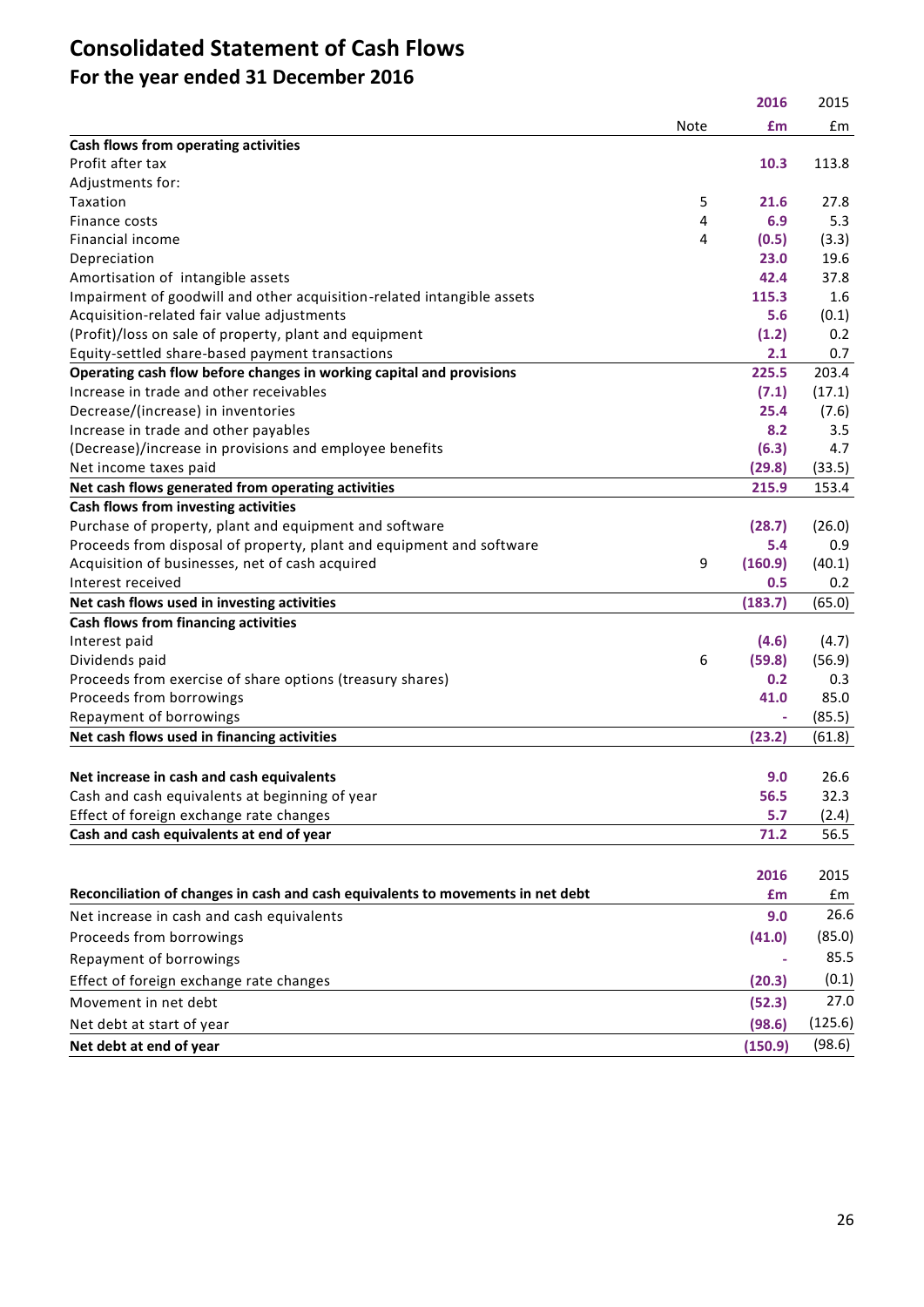# **Notes to the Accounts**

#### **1. Basis of preparation and summary of significant accounting policies**

#### Basis of accounting

The Consolidated Financial Statements have been prepared on a historical cost basis except for items that are required by IFRS to be measured at fair value, principally certain financial instruments. The Consolidated Financial Statements have been prepared in accordance with IFRS as issued by the International Accounting Standards Board ('IASB') and interpretations issued by the International Financial Reporting Interpretations Committee of the IASB, as adopted by the European Union ('adopted IFRS'), and in accordance with the provisions of the Companies Act 2006.

The full year results announcement has been prepared using consistent accounting policies. No revisions to adopted IFRS that became applicable in 2016 had a significant impact on the Group's Financial Statements. The full year results announcement is presented in millions of pounds Sterling rounded to the nearest one decimal place.

#### Basis of consolidation

The full year results announcement sets out the Group's financial position as at 31 December 2016 and the Group's financial performance for the year ended 31 December 2016.

Subsidiaries are those entities controlled by the Group. Control exists when the Group has the power, directly or indirectly, to govern the financial and operating policies of an entity so as to obtain benefits from its activities. Subsidiaries are consolidated from the date on which control is transferred to the Group and cease to be consolidated from the date on which control is transferred out of the Group. Associates are accounted for using the equity method of accounting and are initially recognised at cost.

All inter-company balances and transactions, including unrealised profits arising from intra-group transactions, have been eliminated in full. Unrealised losses are eliminated in the same way as unrealised gains except that they are only eliminated to the extent that there is no evidence of impairment.

#### Going concern

The Group's net debt balance at 31 December 2016 was £150.9m (2015: £98.6m), with available undrawn committed borrowing facilities of £406.0m (2015: £371.1m).

The Board has reviewed sensitivity analysis on the Group's forecasts to 30 June 2018, the maturity profile of its financial facilities and liabilities and the ability of the Group to re-finance these obligations as they fall due. The principal liquidity risk is mitigated through its financial risk management policies. For the foreseeable future, the Board has a high level of confidence that the Group will have the necessary liquid resources to meet its liabilities as they fall due and will be able to sustain its business model, strategy and operations and remain solvent, including the impact of reasonable scenarios. For this reason, it continues to adopt the going concern b asis in preparing the Group Financial Statements. There are no key sensitivities identified in relation to this conclusion.

# Significant accounting judgements and estimates

In preparing the Consolidated Financial Statements, management has made judgements, estimates and assumptions that affect the application of the Group's accounting policies and the reported amounts of assets, liabilities, income and expenses. Actual results may differ from these estimates.

Estimates and assumptions are reviewed on an ongoing basis and are based on historical experience and various other factors that are believed to be reasonable under the circumstances.

Information about significant areas where judgements, estimates and assumptions are required is included in the following notes:

- Impairment of goodwill. The carrying amount of goodwill has been tested for impairment by estimating the value in use of the cash-generating units to which it has been allocated.
- Business combinations. Judgement is applied in relation to the estimation of the provisional fair values and useful lives of acquired assets and liabilities at the date of acquisition.
- Provisions against inventory. Judgement is applied to assess the level of provisions required to write down slow-moving, excess and obsolete inventory to its net realisable value.
- Taxation and deferred tax. The assessment and recognition of tax provisions requires judgement.

The financial statements were approved by the Board of Directors on 14 February 2017.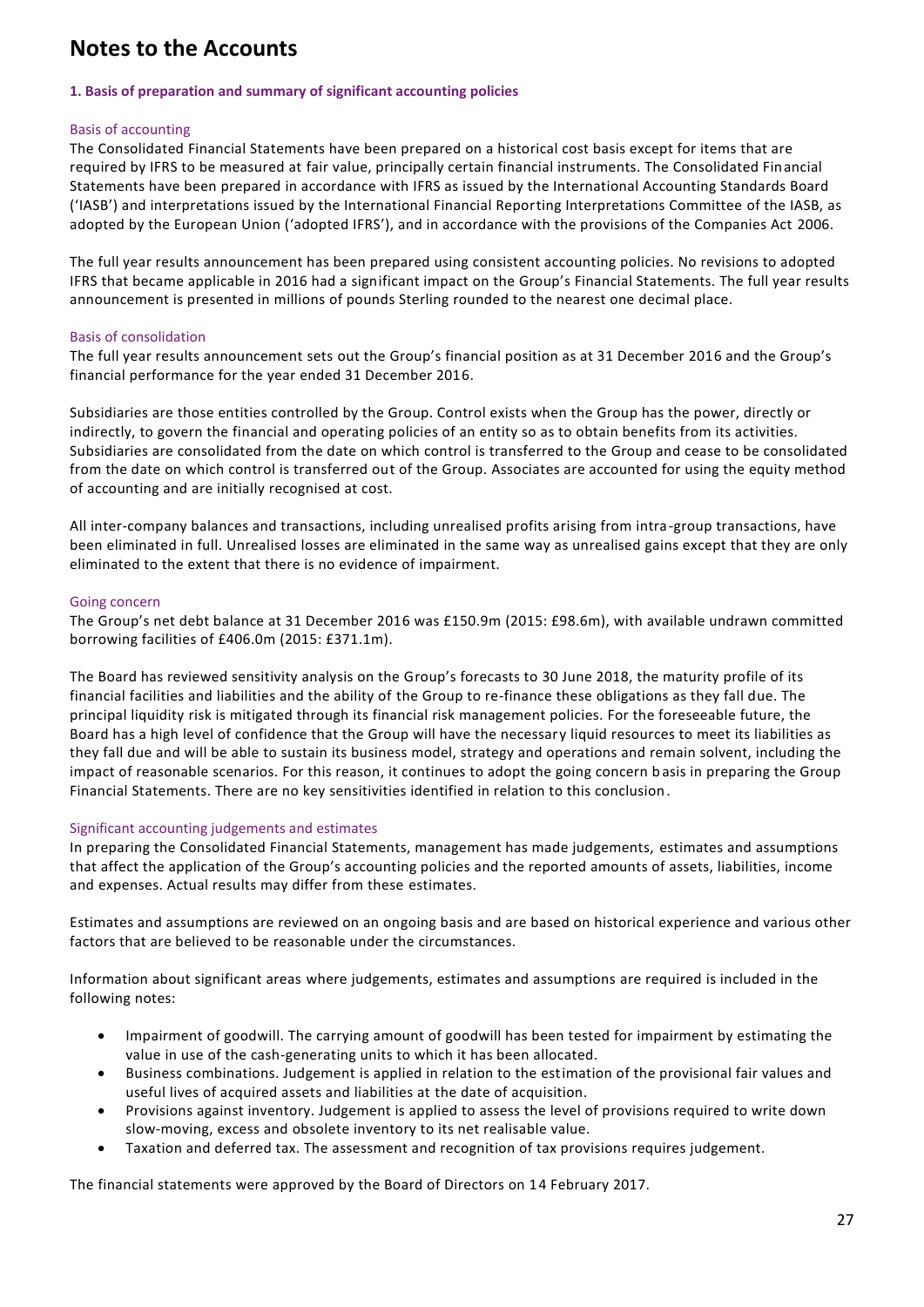#### **2. Adjusted performance measures**

Spectris uses adjusted figures as key performance measures in addition to those reported under adopted IFRS, as management believe these measures enable them to assess the underlying trading performance of the businesses as they exclude foreign exchange movements and the impact of acquisitions. Adjusted figures exclude certain non-operational items that are predominantly acquisition or disposal related-items which management have defined as:

- Amortisation and impairment of acquisition-related goodwill and other intangible assets;
- Depreciation of acquisition-related fair value adjustments to tangible assets;
- Acquisition-related costs and contingent consideration fair value adjustments;
- Profits or losses on termination or disposal of businesses;
- Unwinding of the discount factor on deferred and contingent consideration;
- Unrealised changes in the fair value of financial instruments;
- Gains or losses on retranslation of short-term inter-company loan balances; and
- Related tax effects on the above and other tax items which do not form part of the underlying tax rate.

During the year, the Group acquired Millbrook Group Limited, an engineering services business that owns a significant amount of tangible assets. On acquisition, IFRS 3 (Revised) 'Business Combinations' requires tangible assets to be accounted for at fair value and as the book value of these tangible assets was lower than the fair value this has resulted in a significant fair value adjustment to increase the carrying value of the tangible assets.

In order for management to assess the underlying trading performance of the business, the additional depreciation charge due to the fair value adjustment on these assets above book value has been excluded from the adjusted figures.

The Board reviews and compares current and prior year segmental sales and adjusted profit at constant exchange rates. The constant exchange rate comparison uses the current year reported segmental information, stated in each entity's functional currency, and translates the results in to its presentation currency using prior year' monthly exchange rates, irrespective of the underlying transactional currency.

Within the In-Line Instrumentation segment, the BTG Business has large functional currency mismatches against its underlying transaction currencies which distort like-for-like ('LFL') comparison at times of significant currency movements. Accordingly, we have modified the basis on which BTG's LFL results are translated into sterling by using the actual underlying transaction currency mix for determining transactional gains/losses to provide more accurate and reliable information on BTG's underlying performance. This approach has not been applied to any other operating company as BTG is the only business with a significant functional currency mismatch for LFL reporting purposes.

The Board reviews current and prior year segmental sales and adjusted profit at constant exchange rates excluding the incremental impact of acquisitions for the first twelve months of ownership from the mont h of purchase. By removing the acquisition related sales and operating profit, this allows the Board to assess the underlying trading performance of the businesses on a LFL basis.

The adjusted performance measures are derived from the reported figures under adopted IFRS as follows:

| 2016                                            | 2015    |
|-------------------------------------------------|---------|
| <b>Sales</b><br>£m                              | £m      |
| Sales as reported under adopted IFRS<br>1,345.8 | 1,190.0 |
| (141.1)<br>Constant exchange rate adjustment    | 16.7    |
| Sales at constant exchange rates<br>1,204.7     | 1,206.7 |
| (36.7)<br>Acquisitions                          | (36.1)  |
| 1,168.0<br>LFL sales                            | 1,170.6 |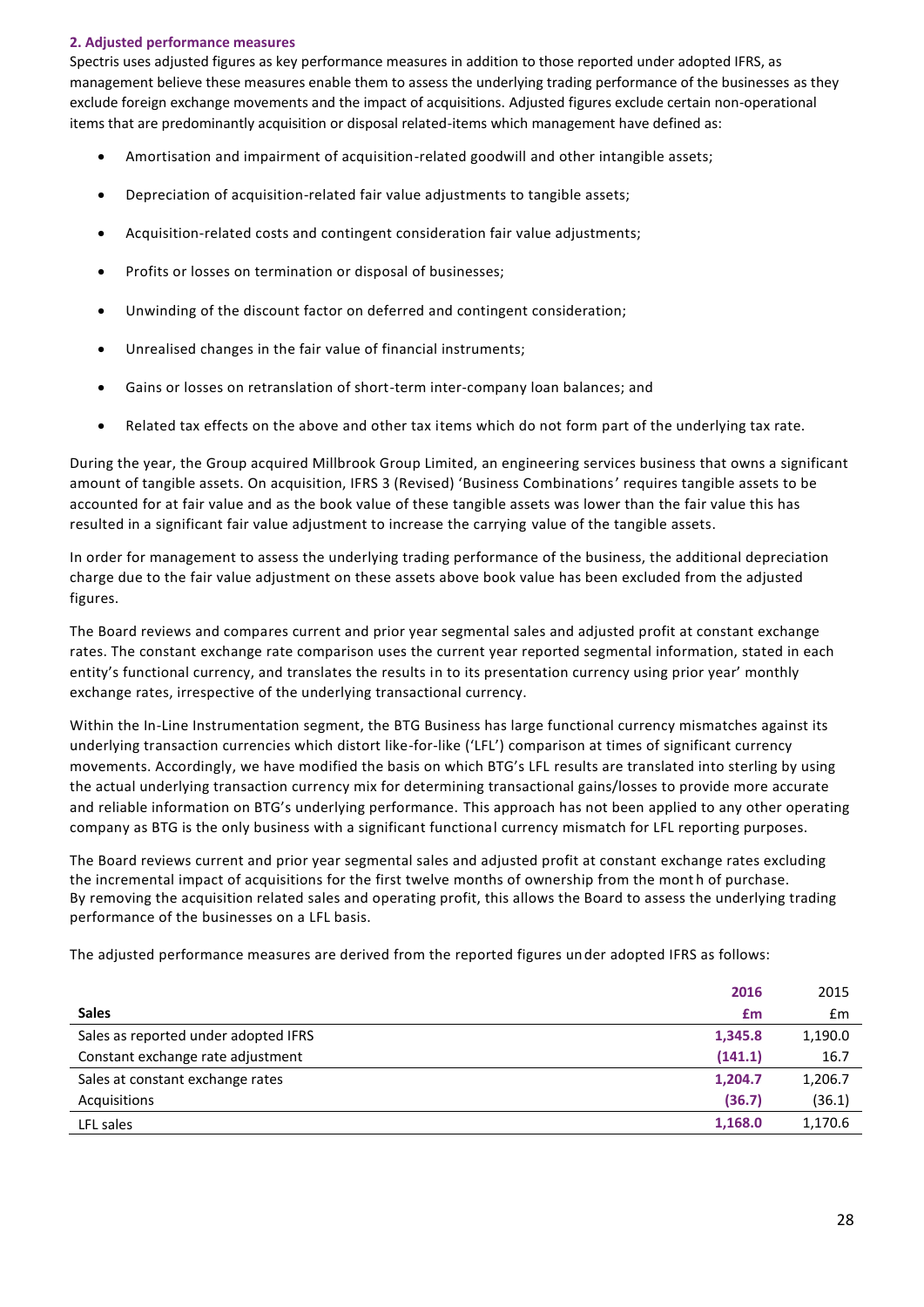|                                   | <b>Materials</b> | <b>Test and</b>    | In-line         | <b>Industrial</b> | 2016         |
|-----------------------------------|------------------|--------------------|-----------------|-------------------|--------------|
|                                   | <b>Analysis</b>  | <b>Measurement</b> | Instrumentation | <b>Controls</b>   | <b>Total</b> |
| Sales by segment - 2016           | £m               | £m                 | £m              | £m                | £m           |
| Sales as reported under adopted   |                  |                    |                 |                   |              |
| <b>IFRS</b>                       | 418.9            | 404.5              | 275.6           | 246.8             | 1,345.8      |
| Constant exchange rate adjustment | (41.9)           | (44.9)             | (27.4)          | (26.9)            | (141.1)      |
| Sales at constant exchange rates  | 377.0            | 359.6              | 248.2           | 219.9             | 1,204.7      |
| Acquisitions                      | (5.4)            | (21.8)             | (4.1)           | (5.4)             | (36.7)       |
| LFL sales                         | 371.6            | 337.8              | 244.1           | 214.5             | 1,168.0      |

|                                   | <b>Materials</b> | Test and           | In-line                | Industrial        | 2015    |
|-----------------------------------|------------------|--------------------|------------------------|-------------------|---------|
|                                   | Analysis         | Measurement        | Instrumentation        | Controls          | Total   |
| Sales by segment - 2015           | $\mathsf{fm}$    | £m                 | $\mathsf{fm}$          | £m                | £m      |
| Sales as reported under adopted   |                  |                    |                        |                   |         |
| <b>IFRS</b>                       | 364.4            | 351.3              | 255.0                  | 219.3             | 1,190.0 |
| Constant exchange rate adjustment | 9.0              | 15.9               | 3.8                    | (12.0)            | 16.7    |
| Sales at constant exchange rates  | 373.4            | 367.2              | 258.8                  | 207.3             | 1,206.7 |
| Acquisitions                      | (13.0)           | (21.4)             |                        | (1.7)             | (36.1)  |
| LFL sales                         | 360.4            | 345.8              | 258.8                  | 205.6             | 1,170.6 |
|                                   |                  |                    |                        |                   |         |
|                                   | <b>Materials</b> | <b>Test and</b>    | In-line                | <b>Industrial</b> | 2016    |
|                                   | <b>Analysis</b>  | <b>Measurement</b> | <b>Instrumentation</b> | <b>Controls</b>   | Total   |
| Sales growth - 2016               | ℅                | ℅                  | ℅                      | %                 | %       |
| Sales as reported under adopted   |                  |                    |                        |                   |         |
| <b>IFRS</b> growth                | 15.0             | 15.1               | 8.1                    | 12.4              | 13.1    |
| Sales at constant exchange rates  | 3.5              | 2.4                | (2.6)                  | 0.2               | 1.2     |
| LFL sales growth                  | 2.0              | (3.8)              | (4.2)                  | (2.3)             | (1.9)   |

|                                  | Materials<br>Analysis | Test and<br>Measurement | In-line<br>Instrumentation | Industrial<br>Controls | 2015<br>£m |
|----------------------------------|-----------------------|-------------------------|----------------------------|------------------------|------------|
| Sales growth - 2015              | %                     | %                       | %                          | %                      | %          |
| Sales as reported under adopted  |                       |                         |                            |                        |            |
| IFRS growth                      | 4.5                   | 2.4                     | (2.4)                      | (0.6)                  | 1.4        |
| Sales at constant exchange rates | 7.0                   | 7.1                     | (1.0)                      | (6.0)                  | 2.8        |
| LFL sales growth                 | 3.3                   | 0.9                     | (1.0)                      | (6.8)                  | (0.3)      |

|                                                                               | 2016   | 2015  |
|-------------------------------------------------------------------------------|--------|-------|
| <b>Adjusted operating profit</b>                                              | £m     | £m    |
| Operating profit as reported under adopted IFRS                               | 38.3   | 143.6 |
| Net acquisition-related costs and fair value adjustments                      | 10.1   | 2.9   |
| Depreciation of acquisition-related fair value adjustments to tangible assets | 0.2    |       |
| Amortisation of acquisition-related intangible assets                         | 36.9   | 33.0  |
| Impairment of goodwill and other acquisition-related intangible assets        | 115.3  | 1.6   |
| Adjusted operating profit                                                     | 200.8  | 181.1 |
| Constant exchange rate adjustment                                             | (22.6) | 4.8   |
| Operating profit at constant exchange rates                                   | 178.2  | 185.9 |
| Acquisitions                                                                  | (8.3)  | (5.2) |
| LFL operating profit                                                          | 169.9  | 180.7 |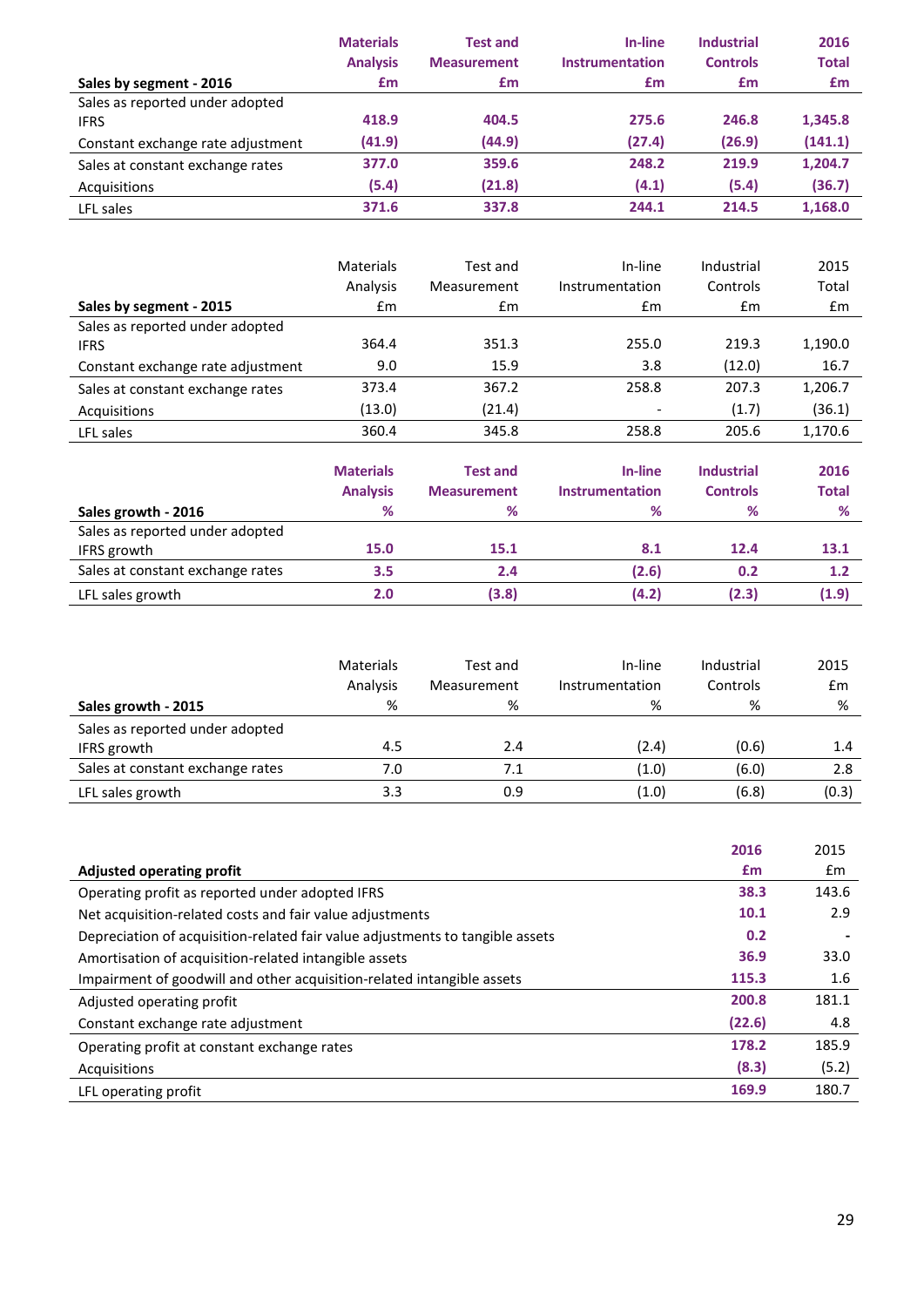|                               |             | <b>Materials</b> | <b>Test and</b>    | In-line                | <b>Industrial</b> | 2016         |
|-------------------------------|-------------|------------------|--------------------|------------------------|-------------------|--------------|
|                               |             | <b>Analysis</b>  | <b>Measurement</b> | <b>Instrumentation</b> | <b>Controls</b>   | <b>Total</b> |
| Adjusted operating profit by  |             |                  |                    |                        |                   |              |
| segment - 2016                | <b>Note</b> | £m               | £m                 | £m                     | <b>f</b> m        | Em           |
| Operating profit as reported  |             |                  |                    |                        |                   |              |
| under adopted IFRS            |             | 66.2             | 26.7               | 37.6                   | (92.2)            | 38.3         |
| Net acquisition-related costs |             |                  |                    |                        |                   |              |
| and fair value adjustments    |             | 0.2              | 2.1                | 0.3                    | 7.5               | 10.1         |
| Depreciation of acquisition-  |             |                  |                    |                        |                   |              |
| related fair value            |             |                  |                    |                        |                   |              |
| adjustments to tangible       |             |                  |                    |                        |                   |              |
| assets                        |             |                  | 0.2                |                        |                   | 0.2          |
| Amortisation of acquisition-  |             |                  |                    |                        |                   |              |
| related intangible assets     |             | 9.8              | 11.9               | 3.3                    | 11.9              | 36.9         |
| Impairment of goodwill and    |             |                  |                    |                        |                   |              |
| other acquisition-related     |             |                  |                    |                        |                   |              |
| intangible assets             |             |                  | 20.9               | ٠                      | 94.4              | 115.3        |
| Adjusted operating profit     | 3           | 76.2             | 61.8               | 41.2                   | 21.6              | 200.8        |
| Constant exchange rate        |             |                  |                    |                        |                   |              |
| adjustment                    |             | (7.7)            | (7.8)              | (5.4)                  | (1.7)             | (22.6)       |
| Operating profit at constant  |             |                  |                    |                        |                   |              |
| exchange rates                |             | 68.5             | 54.0               | 35.8                   | 19.9              | 178.2        |
| Acquisitions                  |             | (0.3)            | (5.1)              | (0.6)                  | (2.3)             | (8.3)        |
| LFL operating profit          |             | 68.2             | 48.9               | 35.2                   | 17.6              | 169.9        |

|                                  |             | <b>Materials</b> | Test and    | In-line         | Industrial | 2015  |
|----------------------------------|-------------|------------------|-------------|-----------------|------------|-------|
|                                  |             | Analysis         | Measurement | Instrumentation | Controls   | Total |
| <b>Adjusted operating profit</b> |             |                  |             |                 |            |       |
| by segment - 2015                | <b>Note</b> | Em               | £m          | Em              | Em         | Em    |
| Operating profit as reported     |             |                  |             |                 |            |       |
| under adopted IFRS               |             | 42.6             | 43.6        | 34.2            | 23.2       | 143.6 |
| Net acquisition-related          |             |                  |             |                 |            |       |
| costs and fair value             |             |                  |             |                 |            |       |
| adjustments                      |             | 0.2              | 1.5         | 0.1             | 1.1        | 2.9   |
| Depreciation of acquisition-     |             |                  |             |                 |            |       |
| related fair value               |             |                  |             |                 |            |       |
| adjustments to tangible          |             |                  |             |                 |            |       |
| assets                           |             |                  |             |                 |            |       |
| Amortisation of acquisition-     |             |                  |             |                 |            |       |
| related intangible assets        |             | 9.3              | 10.2        | 2.5             | 11.0       | 33.0  |
| Impairment of goodwill and       |             |                  |             |                 |            |       |
| other acquisition-related        |             |                  |             |                 |            |       |
| intangible assets                |             | 1.6              |             |                 |            | 1.6   |
| Adjusted operating profit        | 3           | 53.7             | 55.3        | 36.8            | 35.3       | 181.1 |
| Constant exchange rate           |             |                  |             |                 |            |       |
| adjustment                       |             | 1.5              | 3.6         | 2.2             | (2.5)      | 4.8   |
| Operating profit at constant     |             |                  |             |                 |            |       |
| exchange rates                   |             | 55.2             | 58.9        | 39.0            | 32.8       | 185.9 |
| Acquisitions                     |             | (2.8)            | (2.2)       |                 | (0.2)      | (5.2) |
| LFL operating profit             |             | 52.4             | 56.7        | 39.0            | 32.6       | 180.7 |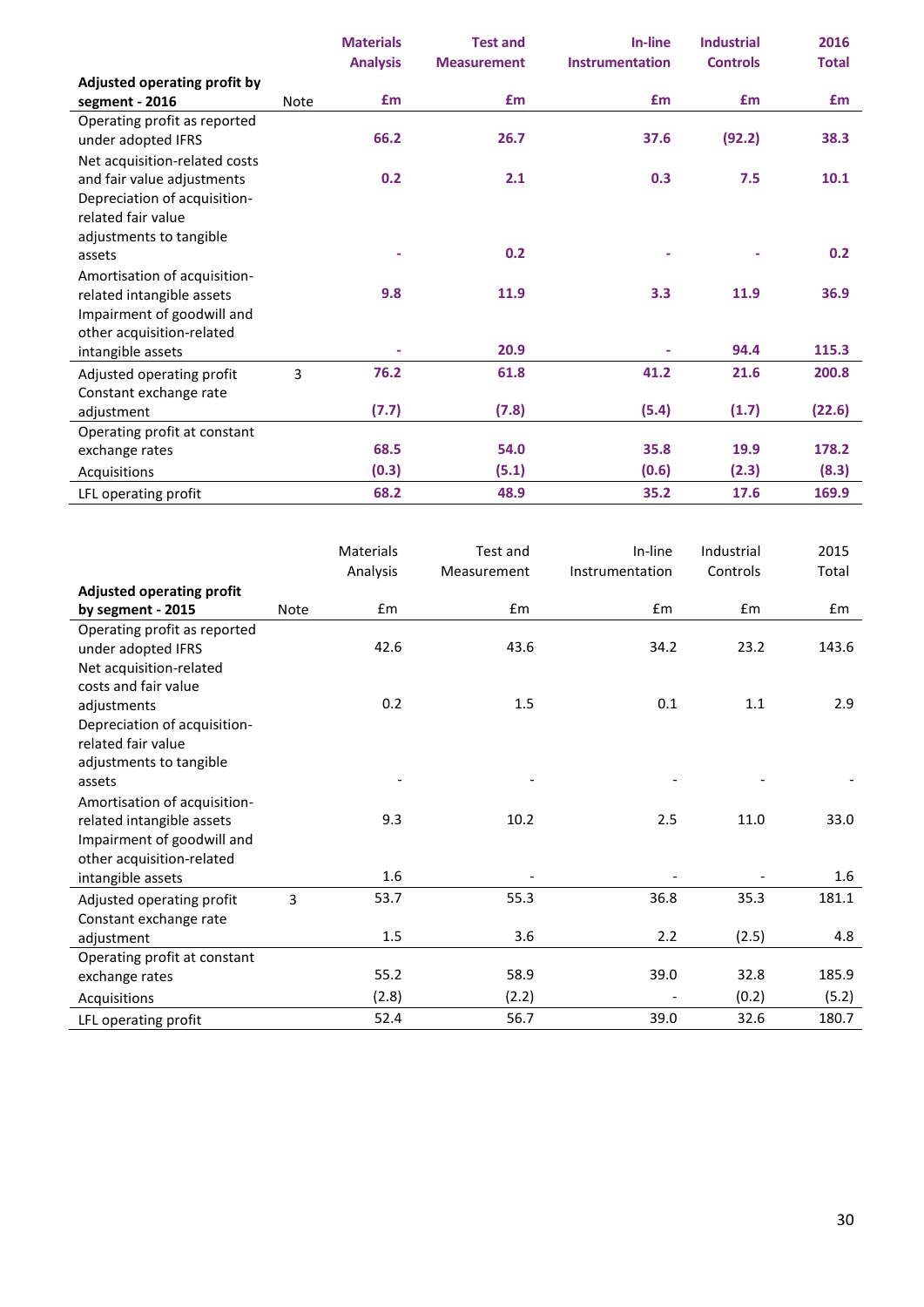|                                             | <b>Materials</b> | <b>Test and</b>    | In-line         | <b>Industrial</b> | 2016         |
|---------------------------------------------|------------------|--------------------|-----------------|-------------------|--------------|
|                                             | <b>Analysis</b>  | <b>Measurement</b> | Instrumentation | <b>Controls</b>   | <b>Total</b> |
| Operating profit growth - 2016              | %                | %                  | %               | %                 | %            |
| Operating profit as reported under adopted  |                  |                    |                 |                   |              |
| <b>IFRS</b>                                 | 55.4             | (38.8)             | 9.9             | (497.4)           | (73.3)       |
| Adjusted operating profit                   | 41.8             | 11.7               | 11.9            | (38.7)            | 10.9         |
| Operating profit at constant exchange rates | 27.6             | (2.4)              | (2.9)           | (43.5)            | (1.6)        |
| LFL operating profit                        | 27.0             | (11.6)             | (4.4)           | (50.2)            | (6.2)        |

|                                                           | Materials<br>Analysis | Test and<br>Measurement | In-line<br>Instrumentation | Industrial<br>Controls | 2015<br>Total |
|-----------------------------------------------------------|-----------------------|-------------------------|----------------------------|------------------------|---------------|
| <b>Operating profit growth - 2015</b>                     | %                     | %                       | %                          | %                      | %             |
| Operating profit as reported under adopted<br><b>IFRS</b> | (11.3)                | (4.5)                   | (25.0)                     | (20.0)                 | (14.7)        |
| Adjusted operating profit                                 | 0.8                   | 6.0                     | (23.3)                     | (21.1)                 | (8.6)         |
| Operating profit at constant exchange rates               | 3.6                   | 12.8                    | (18.7)                     | (26.4)                 | (6.1)         |
| LFL operating profit                                      | (1.7)                 | 8.6                     | (18.7)                     | (26.7)                 | (8.8)         |

Net acquisition-related costs and fair value adjustments comprises acquisition costs of £4.5m (2015: £3.0m) that have been recognised in the Consolidated Income Statement under IFRS 3 (Revised) 'Business Combinations', fair value adjustments to inventory of £nil (2015: £0.7m) and other fair value adjustments resulting in a debit of £5.6m (2015: credit £0.8m). Net acquisition-related costs and fair value adjustments are included within administrative expenses. Acquisition-related costs have been excluded from the adjusted operating profit and acquisition costs paid of £5.4m (2015: £3.9m) have been excluded from adjusted operating cash flow.

|                                                                       | <b>Materials</b><br><b>Analysis</b> | <b>Test and</b><br><b>Measurement</b> | In-line<br><b>Instrumentation</b> | <b>Industrial</b><br><b>Controls</b> | 2016<br><b>Total</b> |
|-----------------------------------------------------------------------|-------------------------------------|---------------------------------------|-----------------------------------|--------------------------------------|----------------------|
| Return on sales by segment - 2016                                     | %                                   | %                                     | %                                 | %                                    | %                    |
| Using operating profit as reported under<br>adopted IFRS              | 15.8                                | 6.6                                   | 13.6                              | (37.4)                               | 2.8                  |
| Using adjusted operating profit<br>Using adjusted operating profit at | 18.2                                | 15.3                                  | 15.0                              | 8.7                                  | 14.9                 |
| constant exchange rates                                               | 18.2                                | 15.0                                  | 14.4                              | 9.0                                  | 14.8                 |
| Using adjusted LFL operating profit                                   | 18.4                                | 14.5                                  | 14.4                              | 8.2                                  | 14.5                 |

|                                          | Materials<br>Analysis | Test and<br>Measurement | In-line<br>Instrumentation | Industrial<br>Controls | 2015<br>Total |
|------------------------------------------|-----------------------|-------------------------|----------------------------|------------------------|---------------|
| Return on sales by segment - 2015        | %                     | %                       | %                          | %                      | %             |
| Using operating profit as reported       | 11.7                  | 12.4                    | 13.4                       | 10.6                   | 12.1          |
| Using adjusted operating profit          | 14.7                  | 15.8                    | 14.4                       | 16.1                   | 15.2          |
| Using adjusted operating profit at       |                       |                         |                            |                        |               |
| constant exchange rates                  | 14.8                  | 16.1                    | 15.1                       | 15.8                   | 15.4          |
| Using adjusted operating profit on a LFL | 14.5                  | 16.4                    | 15.1                       | 15.9                   | 15.4          |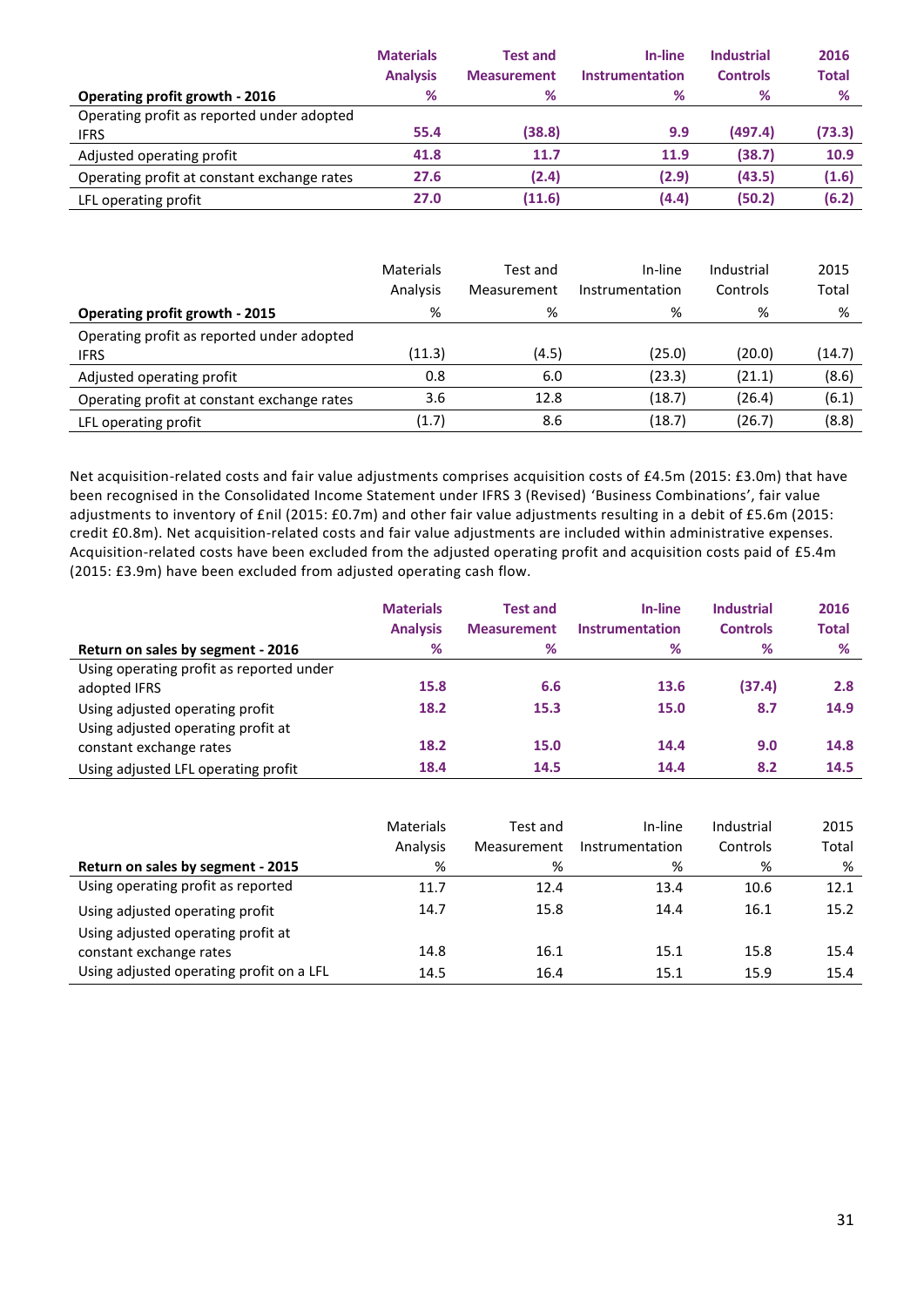|                                                                               |             | 2016  | 2015  |
|-------------------------------------------------------------------------------|-------------|-------|-------|
| Reconciliation to adjusted profit before tax and adjusted operating profit    | <b>Note</b> | £m    | £m    |
| Profit before tax as reported under adopted IFRS                              |             | 31.9  | 141.6 |
| Add/(deduct):                                                                 |             |       |       |
| Net acquisition-related costs and fair value adjustments                      |             | 10.1  | 2.9   |
| Depreciation of acquisition-related fair value adjustments to tangible assets |             | 0.2   |       |
| Amortisation of acquisition-related intangible assets                         |             | 36.9  | 33.0  |
| Impairment of goodwill and other acquisition-related intangible assets        |             | 115.3 | 1.6   |
| Net loss/(gain) on retranslation of short-term inter-company loan balances    | 4           | 0.8   | (3.0) |
| Unwinding of discount factor on deferred and contingent consideration         | 4           | 0.6   | 0.2   |
| Adjusted profit before tax                                                    |             | 195.8 | 176.3 |
| Adjusted net finance costs (see below)                                        |             | 5.0   | 4.8   |
| Adjusted operating profit                                                     |             | 200.8 | 181.1 |
|                                                                               |             |       |       |

|                                                                                                                        |      | 2016  | 2015  |
|------------------------------------------------------------------------------------------------------------------------|------|-------|-------|
| <b>Adjusted net finance costs</b>                                                                                      | Note | £m    | £m    |
| Net interest costs as reported under adopted IFRS<br>Net loss/(gain) on retranslation of short-term inter-company loan | 4    | (6.4) | (2.0) |
| balances                                                                                                               | 4    | 0.8   | (3.0) |
| Unwinding of discount factor on deferred and contingent consideration                                                  | 4    | 0.6   | 0.2   |
| Adjusted net finance costs                                                                                             |      | (5.0) | (4.8) |

|                                                                       | 2016   | 2015   |
|-----------------------------------------------------------------------|--------|--------|
| Adjusted operating cash flow                                          | £m     | £m     |
| Net cash flows generated from operating activities under adopted IFRS | 215.9  | 153.4  |
| Acquisition-related costs paid                                        | 5.4    | 3.9    |
| Net income taxes paid                                                 | 29.8   | 33.5   |
| Purchase of property, plant and equipment and software                | (28.7) | (26.0) |
| Proceeds from sale of property, plant and equipment                   | 5.4    | 0.9    |
| Adjusted operating cash flow                                          | 227.8  | 165.7  |
| Adjusted operating cash flow conversion                               | 113%   | 91%    |
|                                                                       |        |        |

|                                                                               |      | 2016   | 2015   |
|-------------------------------------------------------------------------------|------|--------|--------|
| Adjusted earnings per share                                                   | Note | £m     | £m     |
| Profit after tax as reported under adopted IFRS                               |      | 10.3   | 113.8  |
| Adjusted for:                                                                 |      |        |        |
| Net acquisition-related costs and fair value adjustments                      |      | 10.1   | 2.9    |
| Depreciation of acquisition-related fair value adjustments to tangible assets |      | 0.2    |        |
| Amortisation of acquisition-related intangible assets                         |      | 36.9   | 33.0   |
| Impairment of goodwill and other acquisition-related intangible assets        |      | 115.3  | 1.6    |
| Net loss/(gain) on retranslation of short-term inter-company loan balances    | 4    | 0.8    | (3.0)  |
| Unwinding of discount factor on deferred and contingent consideration         | 4    | 0.6    | 0.2    |
| Tax effect of the above and other non-recurring items                         | 5    | (22.3) | (12.4) |
| Adjusted earnings                                                             |      | 151.9  | 136.1  |
|                                                                               |      |        |        |
| Weighted average number of shares outstanding (millions)                      |      | 119.1  | 119.0  |
| Adjusted earnings per share (pence)                                           |      | 127.5  | 114.3  |

|                                                                  | 2016  | 2015  |
|------------------------------------------------------------------|-------|-------|
| Adjusted diluted earnings per share (pence)                      | £m    | £m    |
| Diluted weighted average number of shares outstanding (millions) | 119.6 | 119.3 |
| Adjusted diluted earnings per share (pence)                      | 127.0 | 114.1 |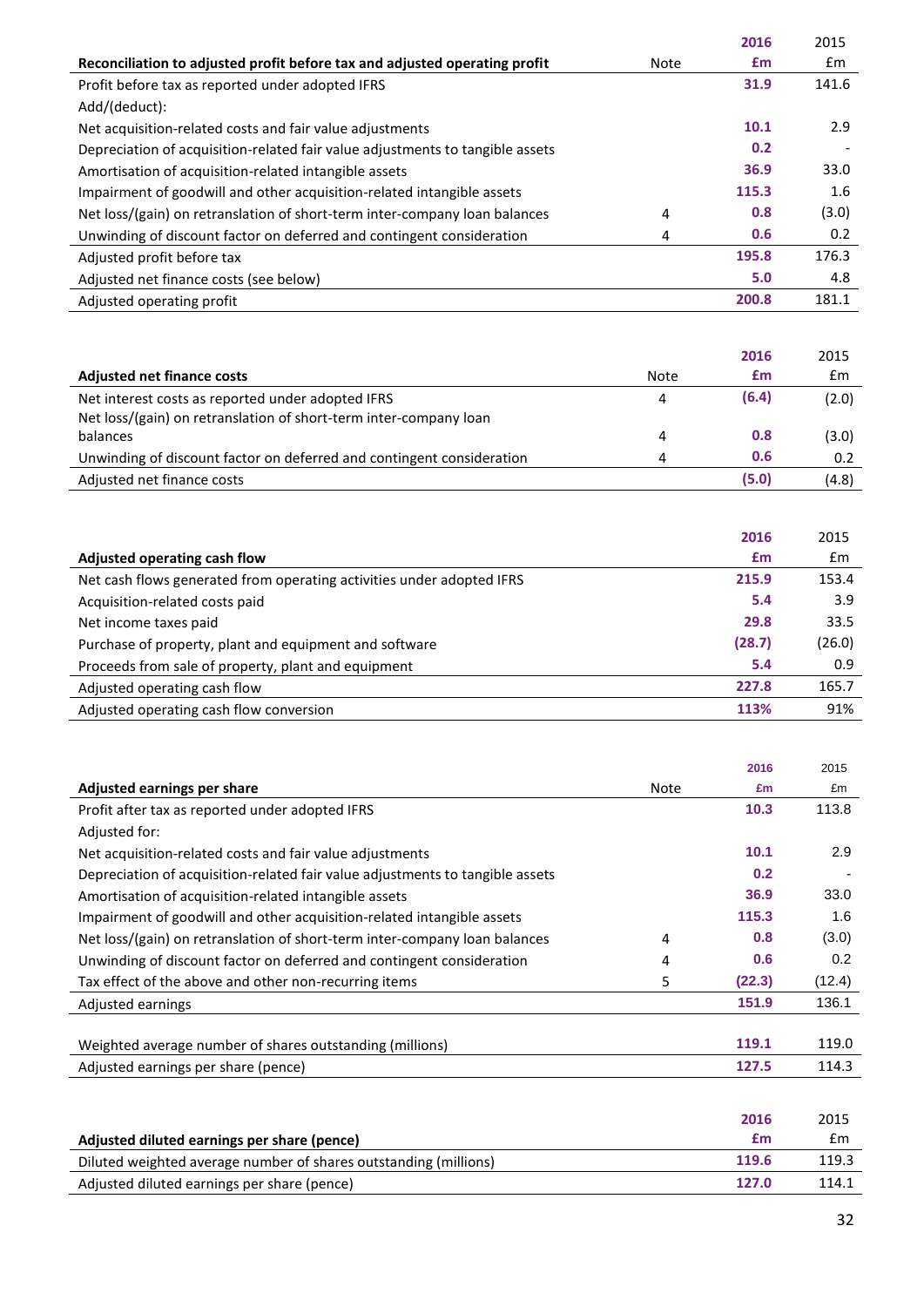Basic and diluted earnings per share in accordance with IAS 33 'Earnings Per Share' are disclosed in Note 7.

| 2015                                                    |
|---------------------------------------------------------|
| Em                                                      |
| 1.7                                                     |
| 155.1                                                   |
| 156.8                                                   |
| (58.2)                                                  |
| 98.6                                                    |
| 2016<br>£m<br>12.3<br>222.1<br>234.4<br>(83.5)<br>150.9 |

#### **3. Operating segments**

The Group has four reportable segments, as described below, which are the Group's strategic business units. These units offer different applications, assist companies at various stages of the production cycle and are focussed towards specific industries. These segments reflect the internal reporting provided to the Chief Operating Decision Maker (considered to be the Board) on a regular basis to assist in making decisions on capital allocated to each segment and to assess performance. The segment results include an allocation of head office expenses. The following summary describes the operations in each of the Group's reportable segments:

- Materials Analysis provides products and services that enable customers to determine structure, composition, quantity and quality of particles and materials during their research and product development processes, when assessing materials before production, or during the manufacturing process. The operating companies in this segment are Malvern Instruments, PANalytical and Particle Measuring Systems. Malvern Instruments and PANalytical merged as from 1 January 2017.
- Test and Measurement supplies test, measurement and analysis equipment, software and services for product design optimisation and validation, manufacturing control, microseismic monitoring and environmental noise monitoring. The operating companies in this segment are Brüel & Kjær Sound & Vibration, ESG Solutions, HBM and Millbrook.
- In-line Instrumentation provides process analytical measurement, asset monitoring and on-line controls as well as associated consumables and services for both primary processing and the converting industries. The operating companies in this segment are Brüel & Kjær Vibro, BTG, NDC Technologies and Servomex.
- Industrial Controls provides products and solutions that measure, monitor, control, inform, track and trace during the production process. The operating companies in this segment are Microscan, Omega Engineering and Red Lion Controls.

|                                          | <b>Materials</b> | <b>Test and</b>    | In-line                | <b>Industrial</b> | 2016         |
|------------------------------------------|------------------|--------------------|------------------------|-------------------|--------------|
|                                          | <b>Analysis</b>  | <b>Measurement</b> | <b>Instrumentation</b> | <b>Controls</b>   | <b>Total</b> |
| Information about reportable segments    | £m               | £m                 | £m                     | £m                | £m           |
| Segment revenues                         | 419.0            | 404.7              | 275.6                  | 247.5             | 1,346.8      |
| Inter-segment revenue                    | (0.1)            | (0.2)              | ٠                      | (0.7)             | (1.0)        |
| External revenue                         | 418.9            | 404.5              | 275.6                  | 246.8             | 1,345.8      |
|                                          |                  |                    |                        |                   |              |
| Reportable segment adjusted operating    |                  |                    |                        |                   |              |
| profit for continuing operations         | 76.2             | 61.8               | 41.2                   | 21.6              | 200.8        |
| Net acquisition-related costs and fair   |                  |                    |                        |                   |              |
| value adjustments                        | (0.2)            | (2.1)              | (0.3)                  | (7.5)             | (10.1)       |
| Depreciation of acquisition-related fair |                  |                    |                        |                   |              |
| value adjustments to tangible assets     |                  | (0.2)              |                        |                   | (0.2)        |
| Amortisation of acquisition-related      |                  |                    |                        |                   |              |
| intangible assets                        | (9.8)            | (11.9)             | (3.3)                  | (11.9)            | (36.9)       |
| Impairment of goodwill and other         |                  |                    |                        |                   |              |
| acquisition-related intangible assets    |                  | (20.9)             |                        | (94.4)            | (115.3)      |
| Operating profit/(loss)                  | 66.2             | 26.7               | 37.6                   | (92.2)            | 38.3         |
| Financial income*                        |                  |                    |                        |                   | 0.5          |
| Finance costs*                           |                  |                    |                        |                   | (6.9)        |
| Profit before tax                        |                  |                    |                        |                   | 31.9         |
| $Tax*$                                   |                  |                    |                        |                   | (21.6)       |
| Profit after tax                         |                  |                    |                        |                   | 10.3         |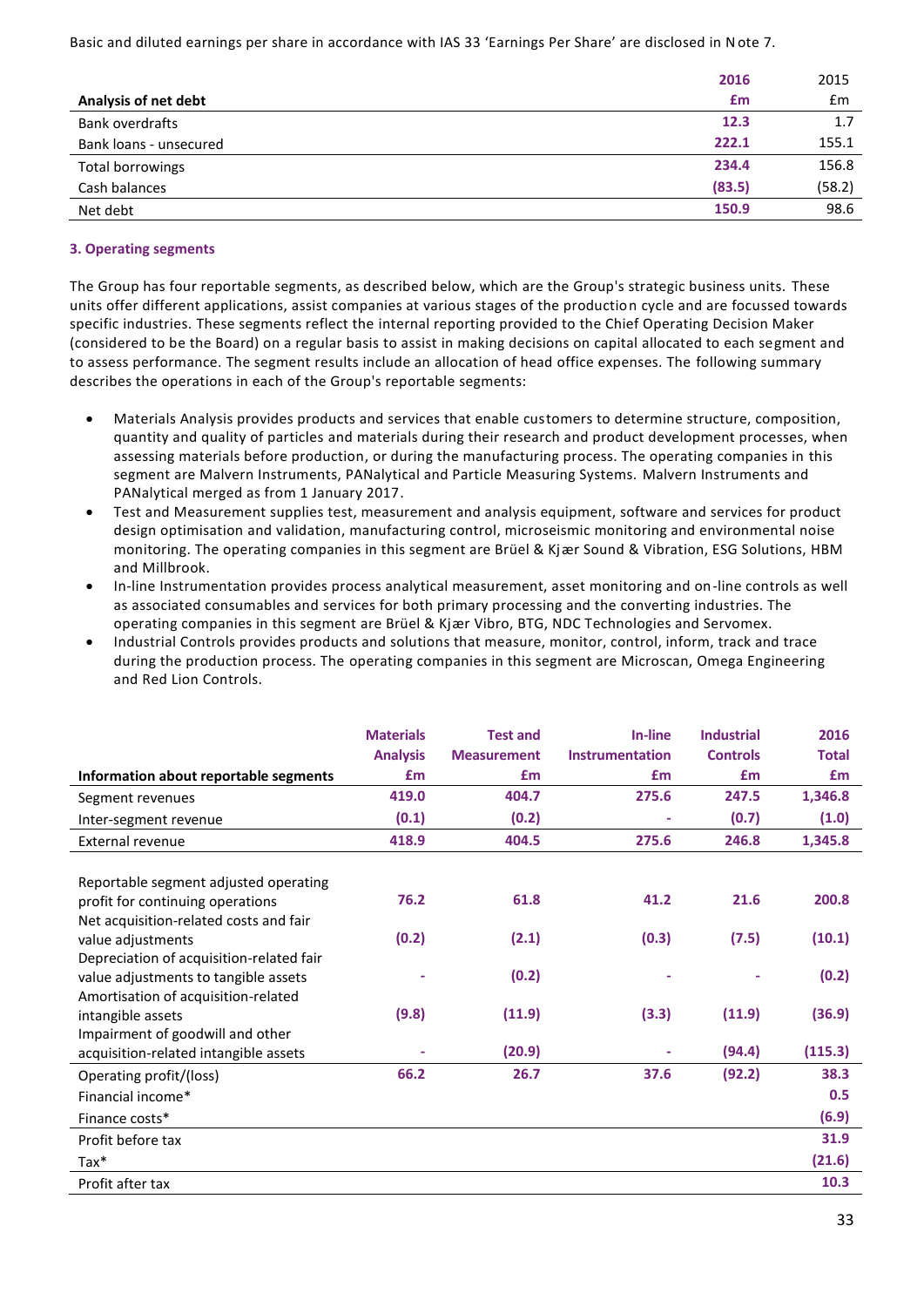|                                                | <b>Materials</b> | Test and    | In-line         | Industrial | 2015    |
|------------------------------------------------|------------------|-------------|-----------------|------------|---------|
|                                                | Analysis         | Measurement | Instrumentation | Controls   | Total   |
|                                                | £m               | £m          | Em              | £m         | Em      |
| Segment revenues                               | 363.7            | 351.5       | 255.0           | 219.6      | 1,189.8 |
| Inter-segment revenue                          | 0.7              | (0.2)       |                 | (0.3)      | 0.2     |
| <b>External revenue</b>                        | 364.4            | 351.3       | 255.0           | 219.3      | 1,190.0 |
|                                                |                  |             |                 |            |         |
| Reportable segment adjusted operating profit   |                  |             |                 |            |         |
| for continuing operations                      | 53.7             | 55.3        | 36.8            | 35.3       | 181.1   |
| Net acquisition-related costs and fair value   |                  |             |                 |            |         |
| adjustments                                    | (0.2)            | (1.5)       | (0.1)           | (1.1)      | (2.9)   |
| Depreciation of acquisition-related fair value |                  |             |                 |            |         |
| adjustments to tangible assets                 |                  |             |                 |            |         |
| Amortisation and impairment of acquisition-    |                  |             |                 |            |         |
| related intangible assets                      | (9.3)            | (10.2)      | (2.5)           | (11.0)     | (33.0)  |
| Impairment of acquisition-related intangible   |                  |             |                 |            |         |
| assets                                         | (1.6)            |             |                 |            | (1.6)   |
| Operating profit                               | 42.6             | 43.6        | 34.2            | 23.2       | 143.6   |
| Financial income*                              |                  |             |                 |            | 3.3     |
| Finance costs*                                 |                  |             |                 |            | (5.3)   |
| Profit before tax                              |                  |             |                 |            | 141.6   |
| $\text{Tax*}$                                  |                  |             |                 |            | (27.8)  |
| Profit after tax                               |                  |             |                 |            | 113.8   |

*\** Not allocated to reportable segments.

Reportable segment profit is consistent with that presented to the Chief Operating Decision Maker. Inter-segment revenue reflects the movements in internal cash flow hedges with inter-segment pricing on an arm's length basis. Segments are presented on the basis of actual inter-segment charges made.

|                                           |                                   |                              |         | Carrying amount of  |
|-------------------------------------------|-----------------------------------|------------------------------|---------|---------------------|
|                                           | Carrying amount of segment assets |                              |         | segment liabilities |
|                                           | 2016                              | 2015                         | 2016    | 2015                |
|                                           | £m                                | $\mathsf{fm}$                | £m      | £m                  |
| <b>Materials Analysis</b>                 | 400.6                             | 355.5                        | (118.2) | (93.6)              |
| <b>Test and Measurement</b>               | 581.7                             | 378.9                        | (104.5) | (85.8)              |
| In-line Instrumentation                   | 271.5                             | 218.4                        | (53.4)  | (41.5)              |
| <b>Industrial Controls</b>                | 378.9                             | 430.2                        | (31.6)  | (24.5)              |
| Total segment assets and liabilities      | 1,632.7                           | 1,383.0                      | (307.7) | (245.4)             |
| Cash and borrowings                       | 83.5                              | 58.2                         | (234.4) | (156.8)             |
| Derivative financial instruments          |                                   |                              | (4.2)   | (0.4)               |
| Retirement benefit obligations            |                                   | $\qquad \qquad \blacksquare$ | (40.3)  | (22.1)              |
| Taxation                                  | 15.8                              | 17.9                         | (78.0)  | (68.4)              |
| Consolidated total assets and liabilities | 1,732.0                           | 1,459.1                      | (664.6) | (493.1)             |

Segment assets comprise: goodwill, other intangible assets, property, plant and equipment, inventories, trade an d other receivables. Segment liabilities comprise: trade and other payables, provisions and other payables which can be reasonably attributed to the reportable operating segments. Unallocated items represent current and deferred taxation balances, defined benefit scheme assets and liabilities, derivative financial instruments and all components of net debt.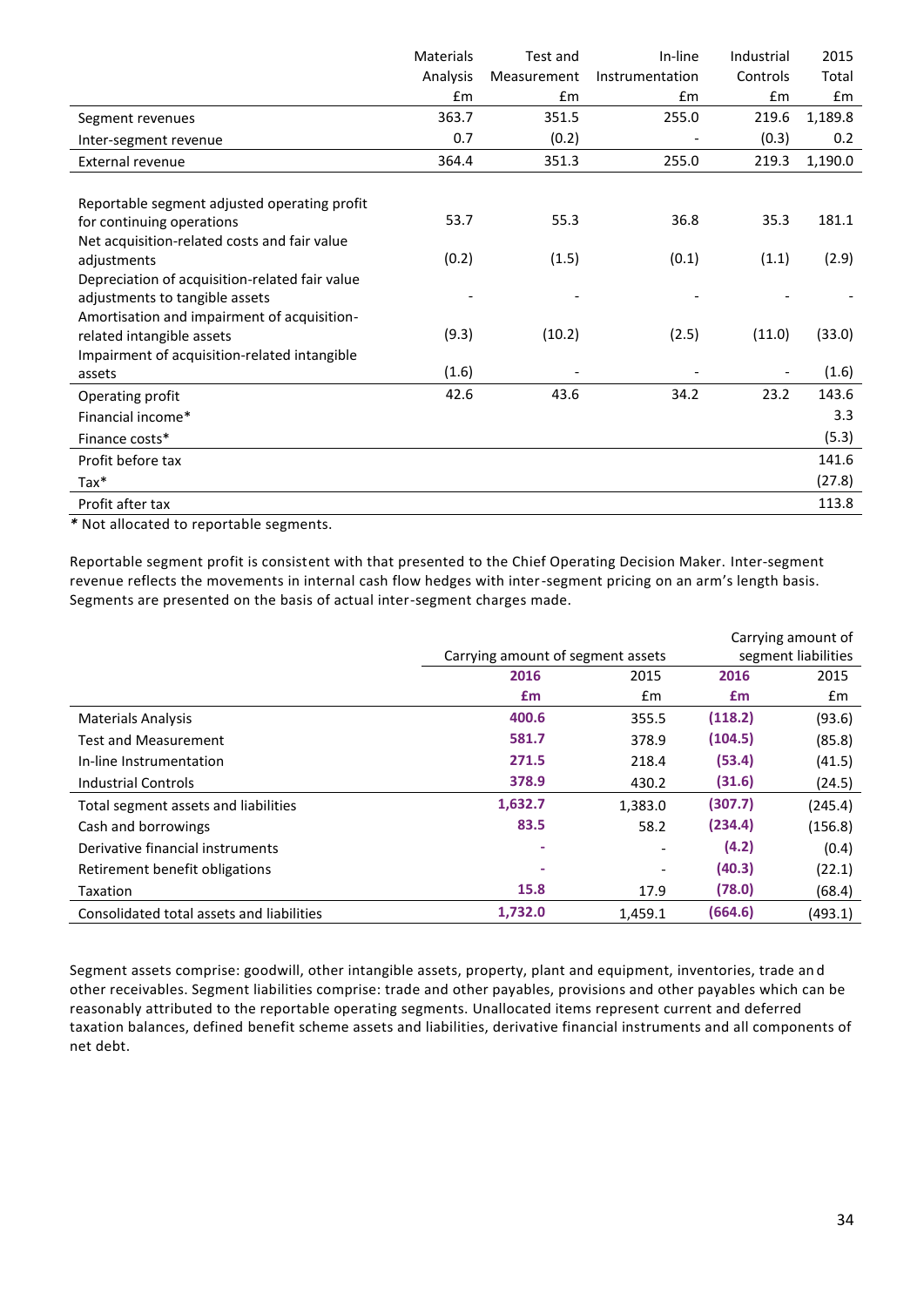|                             |                                 |      |       | Depreciation, amortisation |
|-----------------------------|---------------------------------|------|-------|----------------------------|
|                             | Additions to non-current assets |      |       | and impairment             |
|                             | 2016                            | 2015 | 2016  | 2015                       |
|                             | £m                              | £m   | £m    | £m                         |
| <b>Materials Analysis</b>   | 17.3                            | 8.8  | 16.4  | 16.9                       |
| <b>Test and Measurement</b> | 170.3                           | 42.7 | 43.6  | 18.5                       |
| In-line Instrumentation     | 23.4                            | 7.2  | 9.5   | 8.0                        |
| <b>Industrial Controls</b>  | 2.9                             | 8.6  | 111.2 | 15.6                       |
|                             | 213.9                           | 67.3 | 180.7 | 59.0                       |

### **Geographical segments**

The Group's operating segments are each located in several geographical locations and sell to external customers in all parts of the world.

No individual country amounts to more than 3% of revenue by location of customer, other than those noted below.

The following is an analysis of revenue by geographical destination.

|                       |                                     |                                       |                            |                                      | 2016         |
|-----------------------|-------------------------------------|---------------------------------------|----------------------------|--------------------------------------|--------------|
|                       | <b>Materials</b><br><b>Analysis</b> | <b>Test and</b><br><b>Measurement</b> | In-line<br>Instrumentation | <b>Industrial</b><br><b>Controls</b> | <b>Total</b> |
|                       | £m                                  | £m                                    | £m                         | £m                                   | £m           |
| UK                    | 15.1                                | 26.4                                  | 6.7                        | 7.2                                  | 55.4         |
| Germany               | 26.6                                | 67.3                                  | 20.8                       | 11.1                                 | 125.8        |
| France                | 13.4                                | 20.1                                  | 7.3                        | 2.6                                  | 43.4         |
| Rest of Europe        | 63.6                                | 66.9                                  | 44.8                       | 11.6                                 | 186.9        |
| <b>USA</b>            | 88.5                                | 80.7                                  | 80.7                       | 159.9                                | 409.8        |
| Rest of North America | 13.9                                | 9.5                                   | 10.7                       | 11.9                                 | 46.0         |
| Japan                 | 30.8                                | 26.2                                  | 13.5                       | 3.1                                  | 73.6         |
| China                 | 62.4                                | 55.0                                  | 40.6                       | 18.3                                 | 176.3        |
| South Korea           | 16.4                                | 14.6                                  | 6.9                        | 5.5                                  | 43.4         |
| Rest of Asia          | 54.9                                | 21.4                                  | 25.6                       | 11.8                                 | 113.7        |
| Rest of the world     | 33.3                                | 16.4                                  | 18.0                       | 3.8                                  | 71.5         |
|                       | 418.9                               | 404.5                                 | 275.6                      | 246.8                                | 1,345.8      |

|                       |                              |                         |                            |                        | 2015    |
|-----------------------|------------------------------|-------------------------|----------------------------|------------------------|---------|
|                       | <b>Materials</b><br>Analysis | Test and<br>Measurement | In-line<br>Instrumentation | Industrial<br>Controls | Total   |
|                       | £m                           | £m                      | £m                         | £m                     | £m      |
| UK                    | 16.8                         | 14.0                    | 6.9                        | 7.1                    | 44.8    |
| Germany               | 19.5                         | 56.9                    | 19.5                       | 9.9                    | 105.8   |
| France                | 12.6                         | 17.6                    | 6.3                        | 2.3                    | 38.8    |
| Rest of Europe        | 55.4                         | 62.3                    | 45.0                       | 9.3                    | 172.0   |
| <b>USA</b>            | 80.2                         | 81.7                    | 67.1                       | 144.6                  | 373.6   |
| Rest of North America | 13.2                         | 7.9                     | 9.0                        | 12.6                   | 42.7    |
| Japan                 | 23.2                         | 22.0                    | 11.1                       | 2.0                    | 58.3    |
| China                 | 51.8                         | 44.8                    | 43.4                       | 13.8                   | 153.8   |
| South Korea           | 13.6                         | 10.6                    | 5.5                        | 4.1                    | 33.8    |
| Rest of Asia          | 46.3                         | 18.9                    | 25.6                       | 9.8                    | 100.6   |
| Rest of the world     | 31.8                         | 14.6                    | 15.6                       | 3.8                    | 65.8    |
|                       | 364.4                        | 351.3                   | 255.0                      | 219.3                  | 1,190.0 |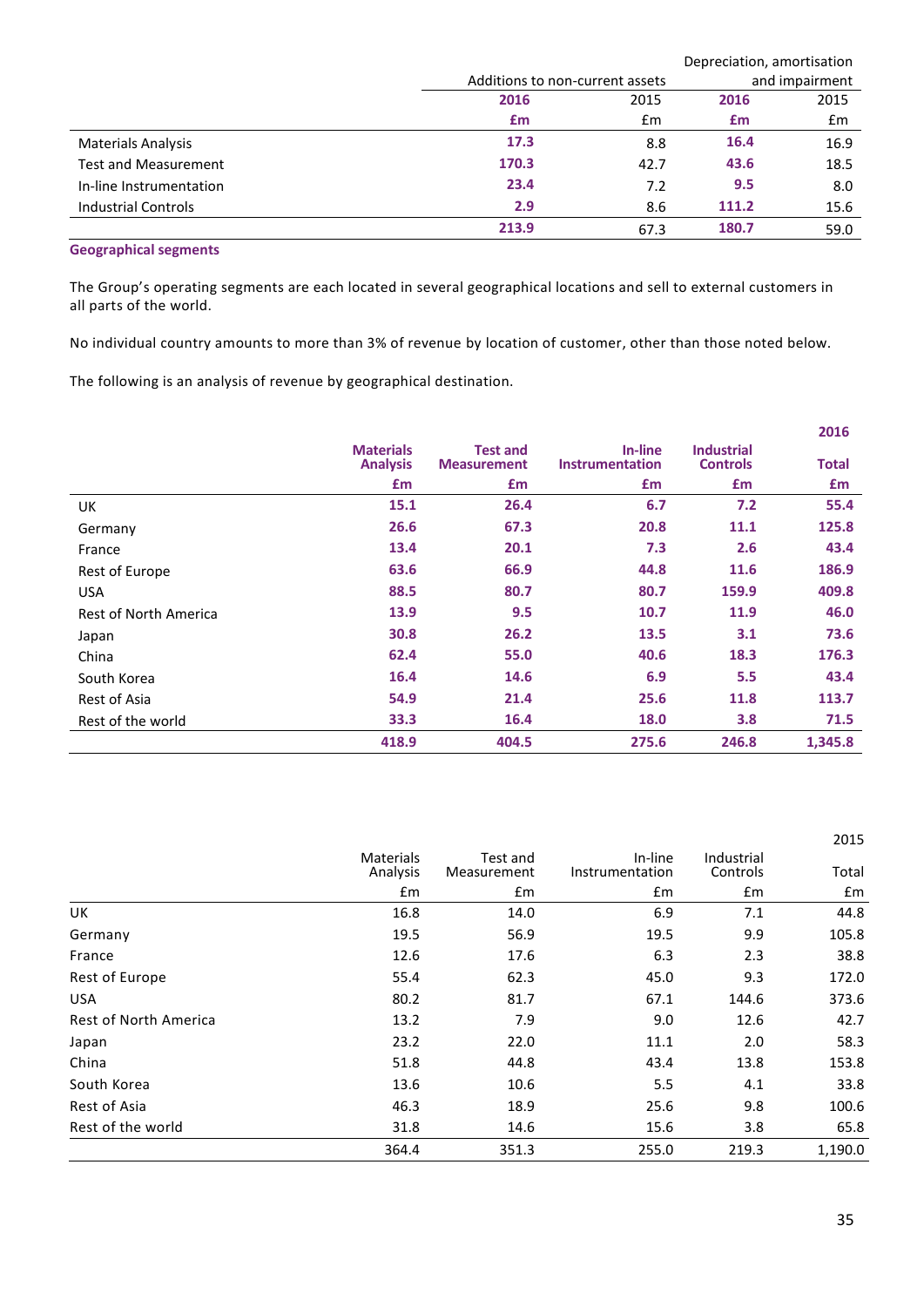|                          | Non-current assets |       |  |
|--------------------------|--------------------|-------|--|
|                          | 2016               | 2015  |  |
|                          | £m                 | £m    |  |
| UK                       | 183.9              | 85.1  |  |
| Germany                  | 63.8               | 25.2  |  |
| France                   | 0.2                | 0.1   |  |
| Rest of Europe*          | 340.3              | 269.0 |  |
| <b>USA</b>               | 477.6              | 487.0 |  |
| Rest of North America    | 27.7               | 41.0  |  |
| Japan                    | 0.6                | 0.6   |  |
| China                    | 4.9                | 4.3   |  |
| South Korea              | 4.2                | 4.4   |  |
| Rest of Asia             | 31.4               | 27.9  |  |
| Rest of the world        | 3.7                | 2.8   |  |
|                          | 1,138.3            | 947.4 |  |
| Deferred taxation **     | 13.4               | 17.2  |  |
| Total non-current assets | 1,151.7            | 964.6 |  |

\* Principally in Denmark and Switzerland.

\*\* Not allocated to reportable geographical area in reporting to the Chief Operating Decision Maker.

#### **4. Financial income and finance costs**

|                                                                       | 2016 | 2015 |
|-----------------------------------------------------------------------|------|------|
| <b>Financial income</b>                                               | £m   | £m   |
| Interest receivable                                                   | 0.5  | 0.3  |
| Net gains on retranslation of short-term inter-company loan balances  |      | 3.0  |
|                                                                       | 0.5  | 3.3  |
|                                                                       | 2016 | 2015 |
| <b>Finance costs</b>                                                  | £m   | Em   |
| Interest payable on loans and overdrafts                              | 5.1  | 4.9  |
| Unwinding of discount factor on deferred and contingent consideration | 0.6  | 0.2  |
| Net losses on retranslation of short-term inter-company loan balances | 0.8  |      |
| Net interest cost on pension scheme liabilities                       | 0.3  | 0.1  |
| Other finance costs                                                   | 0.1  | 0.1  |
|                                                                       | 6.9  | 5.3  |

Net interest costs of £4.6m (2015: £4.6m) for the purposes of the calculation of interest cover comprise bank interest receivable of £0.5m (2015: £0.3m) and interest payable on loans and overdrafts of £5.1m (2015: £4.9m).

#### **5. Taxation**

|                                                                     |       |                 | 2016         |       |          | 2015  |
|---------------------------------------------------------------------|-------|-----------------|--------------|-------|----------|-------|
|                                                                     | UK    | <b>Overseas</b> | <b>Total</b> | UK    | Overseas | Total |
|                                                                     | £m    | £m              | £m           | £m    | £m       | Em    |
| Current tax charge                                                  | 5.9   | 32.0            | 37.9         | 2.7   | 32.8     | 35.5  |
| Adjustments in respect of current tax of prior years                | 0.7   | (3.6)           | (2.9)        | (1.0) | (1.5)    | (2.5) |
| Deferred tax - origination and reversal of temporary<br>differences | (2.2) | (11.2)          | (13.4)       | (0.4) | (4.8)    | (5.2) |
|                                                                     | 4.4   | 17.2            | 21.6         | 1.3   | 26.5     | 27.8  |

The standard rate of corporation tax for the year, based on the weighted average of tax rates applied to the Group's profits, is -13.8% (2015: 25.4%). The standard rate of corporation tax for the year is a credit due to the statutory tax rates applying to the impairment of goodwill and other acquisition-related intangible assets. In the absence of any impairment losses, the standard rate of corporation tax for the year, based on the weighted average of tax rates applied to the Group's profits, would have been a charge of 23.4% (2015: 25.4%). The tax charge for the year is higher (2015: lower) than the standard rate of corporation tax for the reasons set out in the following reconciliation.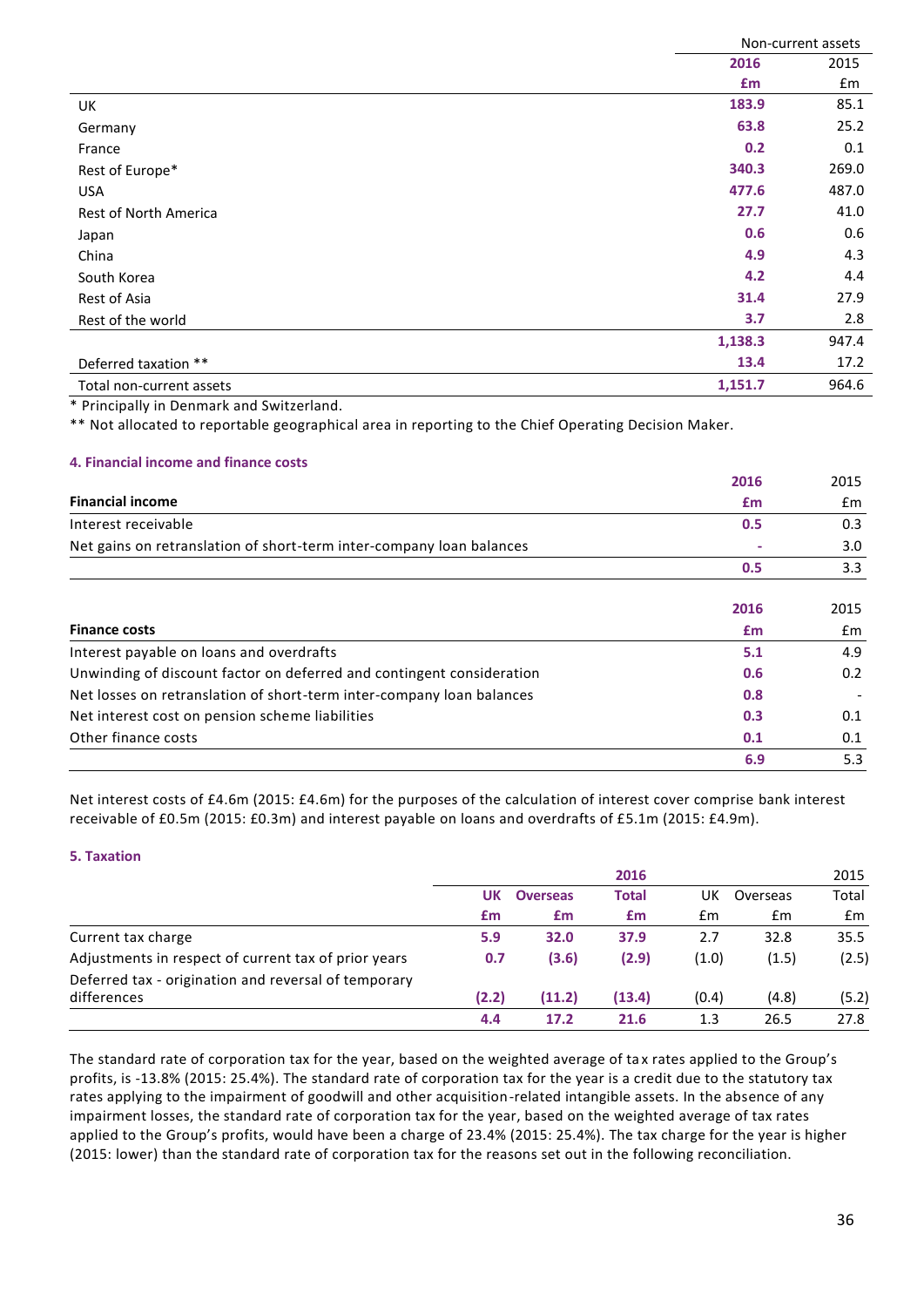|                                                                          | 2016  | 2015          |
|--------------------------------------------------------------------------|-------|---------------|
|                                                                          | £m    | $\mathsf{fm}$ |
| Profit before taxation                                                   | 31.9  | 141.6         |
| Corporation tax (credit)/charge at standard rate of -13.8% (2015: 25.4%) | (4.4) | 36.0          |
| Non-deductible goodwill impairment losses                                | 33.8  |               |
| Non-taxable income and gains                                             | (4.1) | (3.6)         |
| Other non-deductible expenditure                                         | 3.6   | 1.3           |
| Movements on unrecognised deferred tax assets                            | 0.7   | $0.5^{\circ}$ |
| Tax credits and incentives                                               | (4.4) | (5.0)         |
| Change in tax rates                                                      | (0.4) |               |
| Adjustments relating to prior year acquisitions                          | (3.1) |               |
| Adjustments to prior year current and deferred tax charges               | (0.1) | (1.4)         |
| <b>Total taxation</b>                                                    | 21.6  | 27.8          |

"Tax credits and incentives" above refers principally to research and development tax credits and other reliefs for innovation such as the UK patent box regime and Dutch innovation box regime, as well as tax reliefs available for manufacturing activities located in the USA.

# **Factors that may affect the future tax charge**

The Group's tax charge in future years is likely to be affected by the proportion of profits arising, and the effective tax rates, in the various territories in which the Group operates.

|                                                                                          | 2016  | 2015  |
|------------------------------------------------------------------------------------------|-------|-------|
| Tax on items recognised directly in the Consolidated Statement of Comprehensive Income   | £m    | £m    |
| Tax credit on net loss on effective portion of changes in fair value of forward exchange |       |       |
| contracts                                                                                | (0.7) |       |
| Tax credit on re-measurement of net defined benefit obligations, net of foreign exchange | (3.0) | (1.7) |
| Aggregate current and deferred tax credit relating to items recognised directly in the   |       |       |
| Consolidated Statement of Comprehensive Income                                           | (3.7) | (1.7) |

|                                                                                            | 2016  | 2015  |
|--------------------------------------------------------------------------------------------|-------|-------|
| Tax on items recognised directly in the Consolidated Statement of Changes in Equity        | £m    | Em    |
| Tax credit in relation to share-based payments                                             | (0.3) | (0.1) |
| Aggregate current and deferred tax credit on items recognised directly in the Consolidated |       |       |
| Statement of Changes in Equity                                                             | (0.3) | (0.1) |

The following tax (credits)/charges relate to items of income and expense that are excluded from the Group's adjusted performance measures.

|                                                                                      | 2016   | 2015   |
|--------------------------------------------------------------------------------------|--------|--------|
| Tax on items of income and expense that are excluded from the Group's adjusted       |        |        |
| profit before tax                                                                    | £m     | £m     |
| Tax credit on amortisation of acquisition-related intangible assets                  | (12.3) | (11.2) |
| Tax credit on impairment of goodwill and other acquisition-related intangible assets | (5.1)  |        |
| Tax credit on net acquisition-related costs and fair value adjustments               | (1.7)  | (0.6)  |
| Tax charge on retranslation of short-term inter-company loan balances                | 0.2    | (0.5)  |
| Tax credit on unwinding of discount factor on deferred and contingent consideration  | (0.3)  | (0.1)  |
| Tax credit relating to prior year acquisitions                                       | (3.1)  |        |
| Total tax credit                                                                     | (22.3) | (12.4) |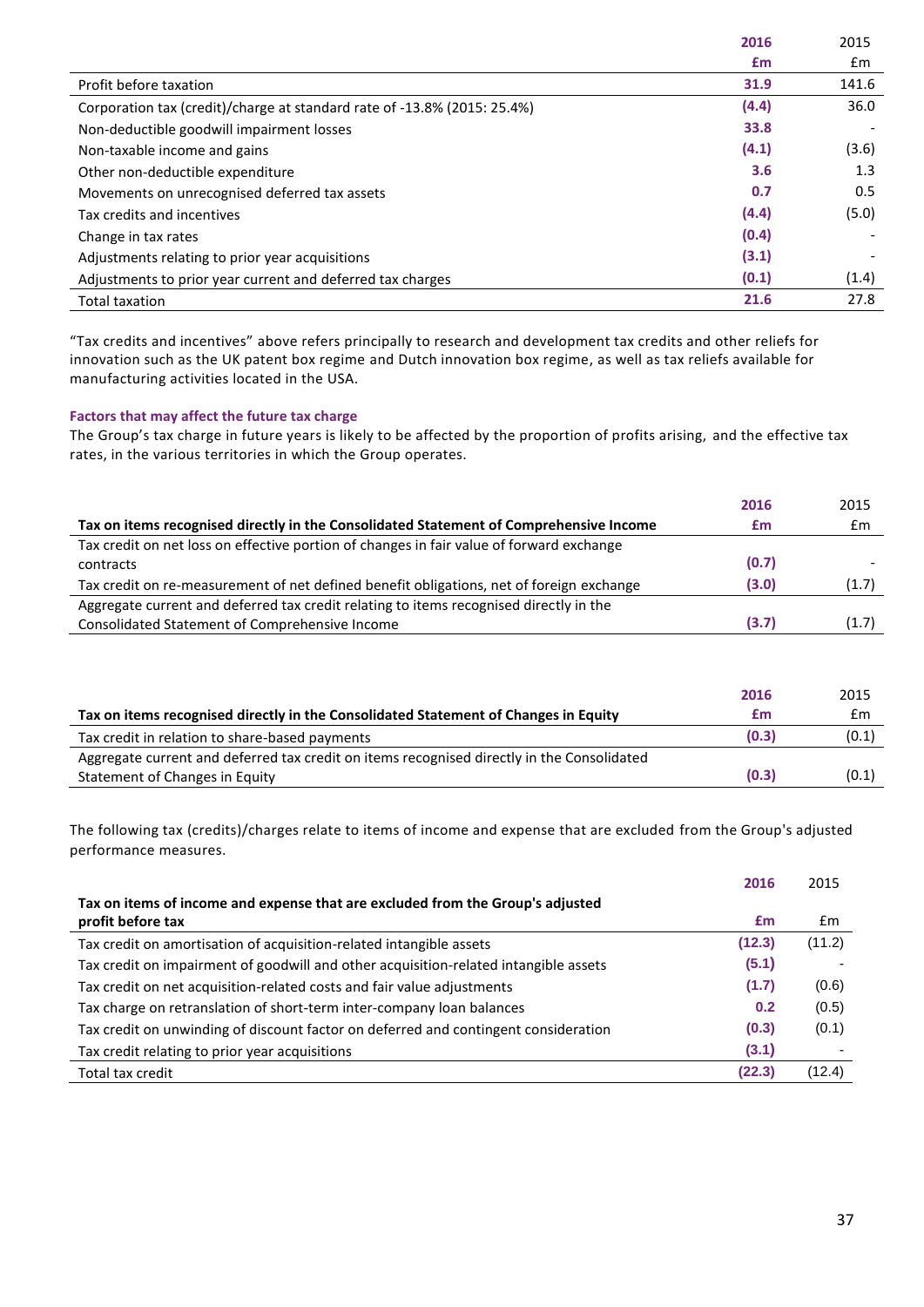The effective adjusted tax rate for the year was 22.4% (2015: 22.8%) as set out in the reconciliation below.

|                                                                                 | 2016 | 2015 |
|---------------------------------------------------------------------------------|------|------|
| Reconciliation of total tax charge on adopted IFRS basis to adjusted tax charge | £m   | £m   |
| Total tax charge on adopted IFRS basis                                          | 21.6 | 27.8 |
| Tax credit on items of income and expense that are excluded from the Group's    |      |      |
| adjusted profit before tax                                                      | 22.3 | 12.4 |
| Adjusted tax charge                                                             | 43.9 | 40.2 |

Management judgement is applied to determine the level of provisions required in respect of both direct and indirect taxes. The Group is potentially subject to tax audits in many jurisdictions. By their nature these are often complex and could take a significant period of time to be agreed with the tax authorities. Judgement is therefore applied based on the interpretation of country specific tax legislation and the likelihood of settlement. Spectris estimates and accrues taxes that will ultimately be payable when reviews or audits by tax authorities of tax returns are completed. These estimates include judgements about the position expected to be taken by each tax authority.

The Group applies judgement in respect of possible tax audit adjustments primarily in respect of transfer pricing as well as in respect of financing arrangements and tax credits and incentives. In respect of transfer pricing the level of provision is determined by reference to management judgements of the adjustments that would arise in the event that certain intra-group transactions are successfully challenged as not being at arm's length.

Management estimates of the level of risk arising from tax audit may change in the next year as a result of changes in legislation or tax authority practice or correspondence with tax authorities during a specific tax audit. It is not possible to quantify the impact that such future developments may have on the Group's tax positions. Actual outcomes and settlements may differ significantly from the estimates recorded in these Consolidated Financial Statements.

Judgement is also applied relating to the recognition of deferred tax assets which are dependent on an assessment of the generation of future taxable income in the countries concerned in which temporary differences become deductible or in which tax losses can be utilised. These estimates may change in the next year if there are changes in the forecast profitability of the relevant company.

The UK's dividend taxation regime prior to July 2009 is the subject of long running litigation between HMRC and other taxpayers in relation to the tax charge on dividends received from EU based companies. The outcome of this dispute is likely to be relevant to the Group in respect of certain dividends received by UK Group companies before that date. Pending resolution in the courts, a tax creditor of £12.6m (2015: £12.6m) continues to be held for the potential tax liabilities arising if the final decision is made by the courts in HMRC's favour.

Within the tax charge is a credit of £3.1m (2015: £nil) relating to recognition of the net benefit of unused tax losses arising from the acquisition of Spectraseis AG in 2015. The ultimate utilisation of these losses is now considered probable as a result of the post-acquisition restructuring of the business.

# **6. Dividends**

|                                                                                              | 2016 | 2015          |
|----------------------------------------------------------------------------------------------|------|---------------|
| Amounts recognised and paid as distributions to owners of the Parent Company in              |      |               |
| the year                                                                                     | £m   | £m            |
| Final dividend for the year ended 31 December 2015 of 32.2p (2014: 30.5p) per share          | 38.4 | 36.3          |
| Interim dividend for the year ended 31 December 2016 of 18.0p (2015: 17.3p) per share        | 21.4 | 20.6          |
|                                                                                              | 59.8 | 56.9          |
|                                                                                              | 2016 | 2015          |
|                                                                                              |      |               |
| Amounts arising in respect of the year                                                       | £m   | $\mathsf{fm}$ |
| Interim dividend for the year ended 31 December 2016 of 18.0p (2015: 17.3p) per share        | 21.4 | 20.6          |
| Proposed final dividend for the year ended 31 December 2016 of 34.0p (2015: 32.2p) per share | 40.5 | 38.4          |
|                                                                                              | 61.9 | 59.0          |

The proposed final dividend is subject to approval by shareholders at the Annual General Meeting on 26 May 2017 and has not been included as a liability in these Financial Statements.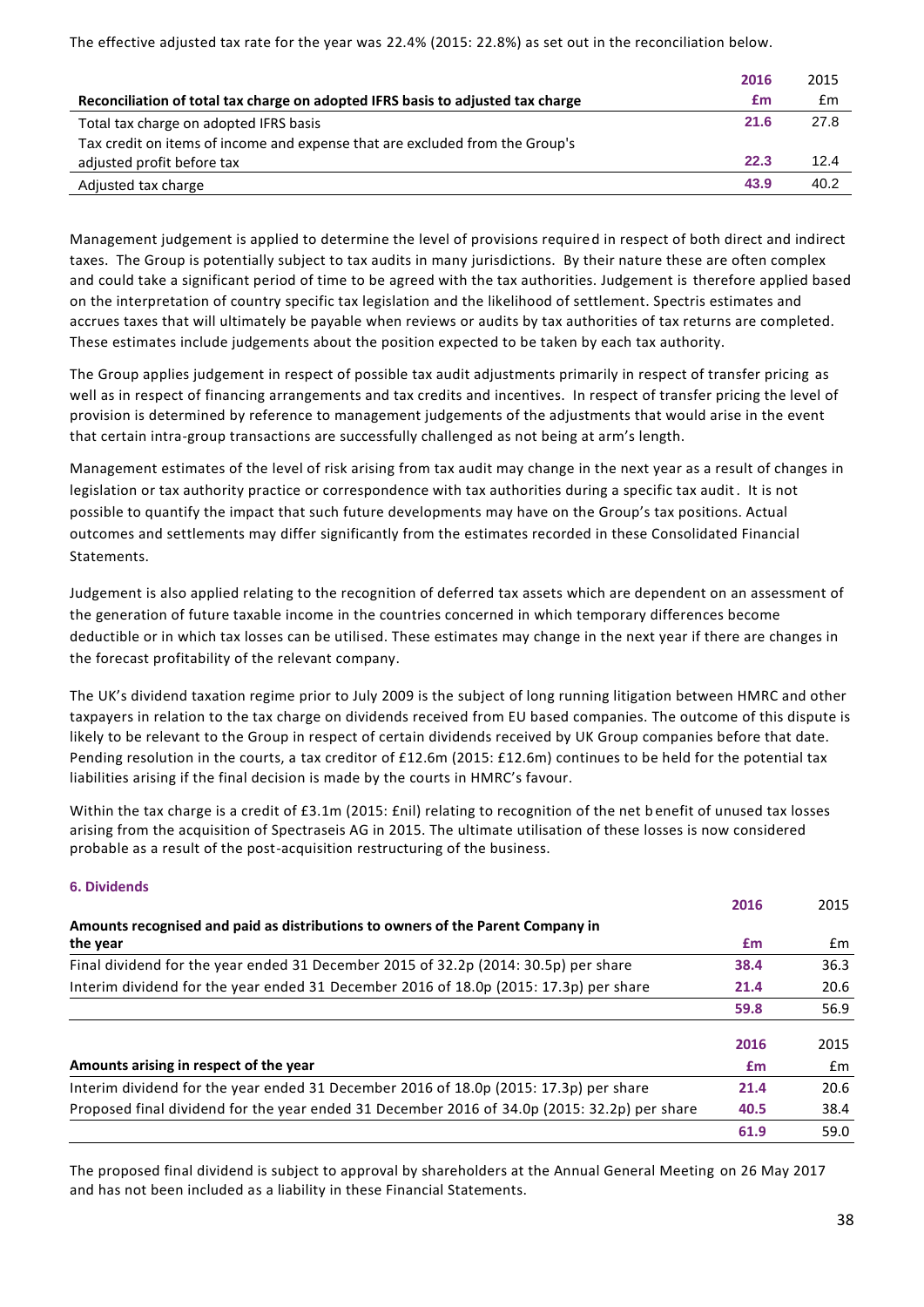#### **7. Earnings per share**

Basic earnings per share amounts are calculated by dividing net profit for the year attributable to ordinary shareholders by the weighted average number of ordinary shares outstanding during the year (excluding treasury shares).

Diluted earnings per share amounts are calculated by dividing the net profit attributable to ordinary shareholders by the weighted average number of ordinary shares outstanding during the year but adjusted for the effects of dilutive options.

| Basic earnings per share                                 | 2016  | 2015  |
|----------------------------------------------------------|-------|-------|
| Profit after tax (£m)                                    | 10.3  | 113.8 |
| Weighted average number of shares outstanding (millions) | 119.1 | 119.0 |
| Basic earnings per share (pence)                         | 8.6   | 95.6  |
|                                                          |       |       |

| Diluted earnings per share                                                                                                                              | 2016  | 2015  |
|---------------------------------------------------------------------------------------------------------------------------------------------------------|-------|-------|
| Profit after tax (£m)                                                                                                                                   | 10.3  | 113.8 |
| Basic weighted average number of shares outstanding (millions)                                                                                          | 119.1 | 119.0 |
| Weighted average number of dilutive 5p ordinary shares under option (millions)                                                                          | 0.8   | 0.6   |
| Weighted average number of 5p ordinary shares that would have been issued at<br>average market value from proceeds of dilutive share options (millions) | (0.3) | (0.3) |
| Diluted weighted average number of shares outstanding (millions)                                                                                        | 119.6 | 119.3 |
| Diluted earnings per share (pence)                                                                                                                      | 8.6   | 95.4  |

### **8. Financial instruments**

|                                                                      |                    |            | 2016            |
|----------------------------------------------------------------------|--------------------|------------|-----------------|
|                                                                      | Level <sub>2</sub> | Level 3    | <b>Carrying</b> |
|                                                                      | fair value         | fair value | amount          |
| Fair value and carrying amount of financial instruments              | £m                 | <b>f</b> m | £m              |
| Trade and other receivables excluding prepayments and accrued income |                    |            | 280.2           |
| Trade and other payables excluding deferred income                   | ٠                  | (16.2)     | (246.5)         |
| Cash and cash equivalents                                            | ۰                  |            | 83.5            |
| Floating rate borrowings                                             | ۰                  |            | (53.3)          |
| Fixed rate borrowings                                                | (189.9)            | ۰.         | (181.1)         |
| Forward exchange contracts                                           | (4.2)              |            | (4.2)           |
|                                                                      |                    |            | (121.4)         |

|                                                                      |                       |                             | 2015         |
|----------------------------------------------------------------------|-----------------------|-----------------------------|--------------|
|                                                                      | Level 2<br>fair value | Level 3                     | Carrying     |
| Fair value and carrying amount of financial instruments              | £m                    | fair value<br>$\mathsf{fm}$ | amount<br>£m |
|                                                                      |                       |                             |              |
| Trade and other receivables excluding prepayments and accrued income |                       |                             | 235.3        |
| Trade and other payables excluding deferred income                   |                       | (7.0)                       | (191.4)      |
| Cash and cash equivalents                                            |                       |                             | 58.2         |
| Floating rate borrowings                                             |                       |                             | (1.7)        |
| Fixed rate borrowings                                                | (162.6)               |                             | (155.1)      |
| Forward exchange contracts                                           | (0.4)                 |                             | (0.4)        |
|                                                                      |                       |                             | (55.1)       |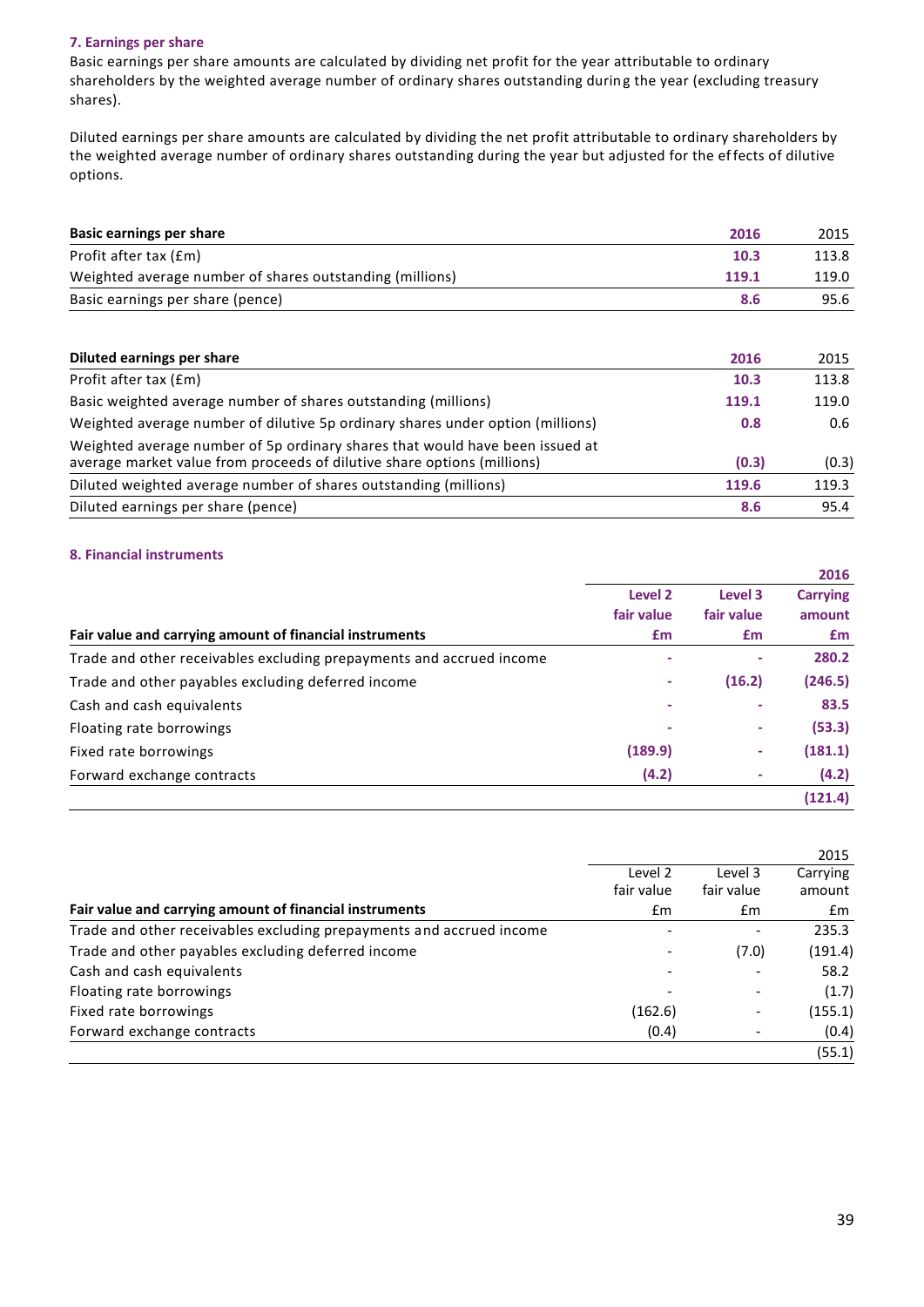|                                                                                       |                                                    | 2016                  |
|---------------------------------------------------------------------------------------|----------------------------------------------------|-----------------------|
|                                                                                       | <b>Deferred and</b><br>contingent<br>consideration | Level 3<br>fair value |
| <b>Reconciliation of level 3 fair values</b>                                          | £m                                                 | £m                    |
| At 1 January 2016                                                                     | (7.0)                                              | (7.0)                 |
| Deferred and contingent consideration arising from acquisitions                       | (7.6)                                              | (7.6)                 |
| Deferred and contingent consideration paid                                            | 2.6                                                | 2.6                   |
| Costs charged to the Consolidated Income Statement:                                   |                                                    |                       |
| Adjustments outside of the measurement period                                         | (2.1)                                              | (2.1)                 |
| Unwinding of discount factor on deferred and contingent consideration<br>(unrealised) | (0.6)                                              | (0.6)                 |
| Loss recognised in Other Comprehensive Income:                                        |                                                    |                       |
| Foreign exchange difference                                                           | (1.5)                                              | (1.5)                 |
| <b>Balance at 31 December 2016</b>                                                    | (16.2)                                             | (16.2)                |

The above tables show the fair value measurement of financial instruments by level following the fair value hierarchy:

- Level 1 quoted prices (unadjusted) in active markets for identical assets and liabilities;
- Level 2 inputs other than quoted prices included within level 1 that are observable for the asset or liability,
- either directly (i.e. as prices) or indirectly (i.e. derived from prices); and
- Level 3 inputs for the assets and liabilities derived from valuation techniques that include inputs for the asset or liability that are not based on observable market data.

Deferred and contingent consideration relates to financial (2016: £10.4m, 2015: £7.0m) and non-financial (2016: £5.8m, 2015: £nil) milestones on current and prior year acquisitions, as disclosed in note 9. The financial milestones are mainly sensitive to risk-adjusted discount rates and annual future revenue targets.

There were no movements between different levels of the fair value hierarchy in the year.

The fair value of cash and cash equivalents, receivables and payables approximates to the carrying amount becaus e of the short maturity of these instruments.

The fair value of floating rate borrowings approximates to the carrying amount because interest rates are at floating rates where payments are reset to market rates at intervals of less than one year.

The fair value of fixed rate borrowings is estimated by discounting the future contracted cash flow, using appropriate yield curves, to the net present value.

The fair value of forward exchange contracts is determined using discounted cash flow techniques based on readily available market data.

# **9. Acquisitions**

On 23 February 2016, the Group acquired 100% of the share capital of CAS Clean Air Service AG ('CAS'), a company based in Switzerland, for a total consideration of £12.0m (£10.4m net of cash acquired). This ex tends the Group's capabilities in monitoring and calibration services within the life sciences market. The excess of the fair value of the consideration paid over the fair value of net tangible assets acquired is represented by the following intangible ass ets: contractual rights, customer-related (customer relations), technology, trade name and goodwill of £0.6m, £2.4m, £0.1m, £0.3m and £5.0m respectively. The goodwill arising is attributable to the acquired workforce and synergies from leveraging the customer base to optimise the sales potential of CAS and Spectris products. Goodwill includes an amount of £0.3m representing the requirement to recognise a net deferred tax liability on the fair value adjustments. The business is being integrated into the Material Analysis segment.

On 7 June 2016, the Group acquired the trade and certain assets of Integrated Process Systems ('IPS') India, an Indian agent, for a total consideration of £0.9m including £0.2m deferred consideration. The excess of the fair value of the consideration paid over the fair value of net tangible assets acquired is represented by the following intangible assets: customer-related (customer relations) and goodwill of £0.5m and £0.5m respectively. The goodwill arising is attributable to opportunities that will be generated from direct access to the Indian market and benefits arising from improving the productivity of the combined sales and support channels. The business is being integrated into the Test and Measurement segment.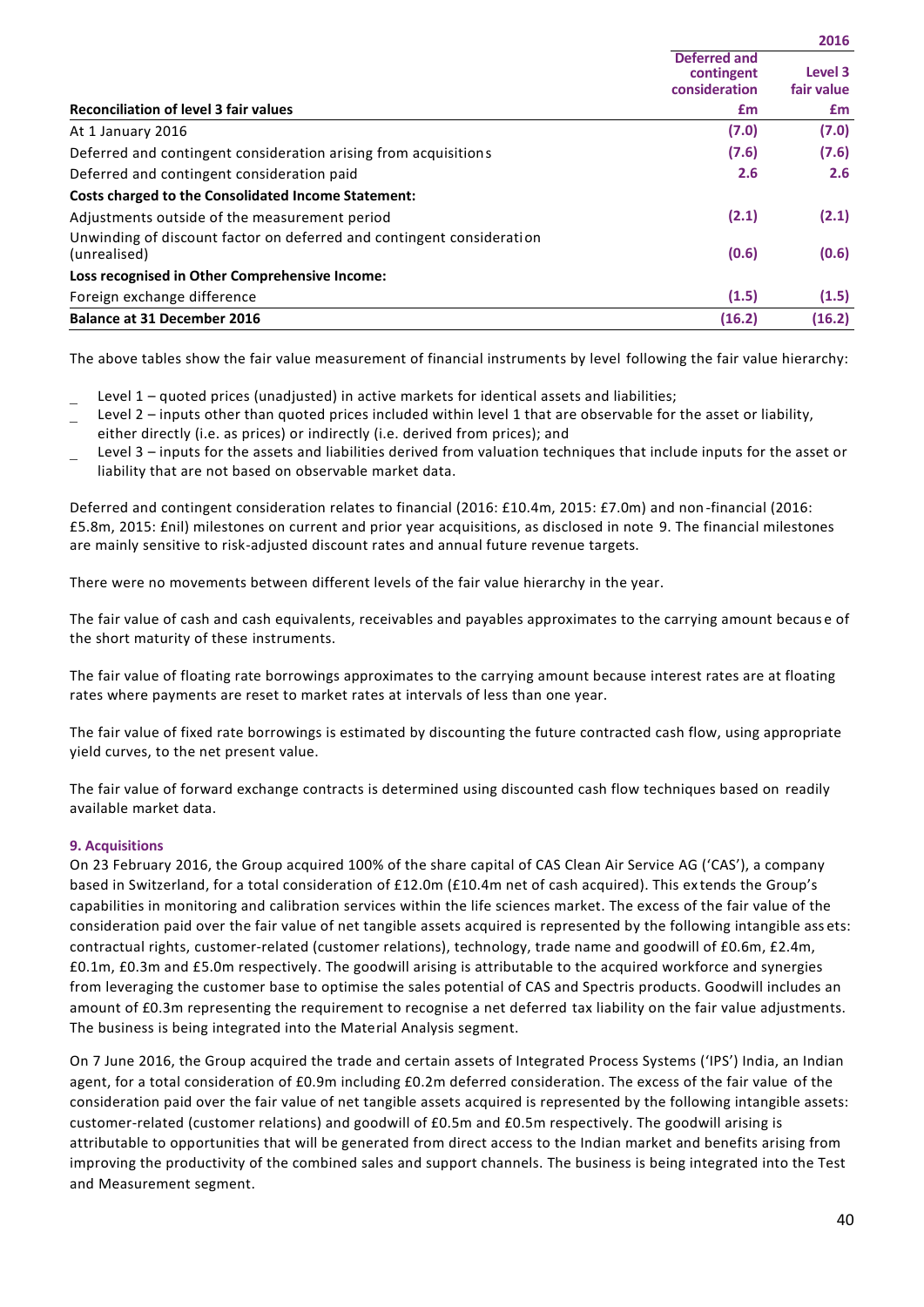On 17 June 2016, the Group acquired 100% of the share capital of Capstone Technology Corporation, a company based in the USA, for a total consideration of £14.8m (£14.7m net of cash acquired). The company is a provider of software solutions for process control optimisation and decision support, serving multiple industries such as pulp and paper, chemical, utilities, oil and gas and food and beverage. The excess of the fair value of the consideration paid over the fair value of net tangible assets acquired is represented by the following intangible assets: customer-related (customer relations), technology, contractual rights and goodwill of £1.9m, £7.1m, £0.4m and £9.6m respectively. The goodwill arising is considered to represent the value of the acquired workforce, broadening of the Group's solution offerings in the pulp and paper market and leveraging of the existing Spectris customer base. Goodwill includes an amount of £3.6m representing the requirement to recognise a net deferred tax liability on the fair value adju stments. The business is being integrated into the In-line Instrumentation segment.

On 1 July 2016, the Group acquired the trade and certain assets of Sound and Vibration Technology Limited, a UK business that provides sound and vibration test-based solutions, for a total consideration of £0.4m including £0.1m deferred consideration. The company is a provider of sound and vibration test-based solutions. The excess of the fair value of the consideration paid over the fair value of net tangible assets acquired is represented by the following intangible assets: customer-related (customer relations) and goodwill of £0.1m and £0.1m respectively. The goodwill arising is attributable to the acquired workforce and opportunities expected from expanding the Group's software solutions offering to the automotive market. The business is being integrated into the Test and Measurement segment.

On 26 July 2016, the Group acquired 100% of the share capital of DISCOM - Elektronische Systeme und Komponenten GmbH, a company based in Germany, for a total consideration of £20.4m (£20.0m net of cash acquired) including £5.8m contingent consideration which is based upon the achievement of non-financial integration milestones and £1.5m contingent consideration which is based upon incremental future revenues over the next three years. The company provides integrated solutions combining hardware and software to enhance production quality and identify potential problems in manufacturing processes. The excess of the fair value of the consideration paid over the fair value of net tangible assets acquired is represented by the following intangible assets: customer related (customer relations), technology, trade name and goodwill of £5.0m, £3.9m, £0.7m and £12.2m respectively. The goodwill arising is attributable to the acquired workforce and extension to the Group's product offering of innovative customer solutions using instrumentation, software and services. Goodwill includes an amount of £3m representing the requirement to recognise a net deferred tax liability on the fair value adjustments. The business is being integrated into the Test and Measurement segment.

On 1 September 2016, the Group acquired 100% of the share capital of Millbrook Group Limited ('Millbrook'), a company based in the UK, for a total consideration of £125.7m (£120.9m net of cash acquired). This extends the Group's capabilities to provide test, validation and engineering services to the automotive, transport and tyre, petrochemical, defence and securities industries, utilising its proving grounds in Bedfordshire and Finland. The excess of the fair value of the consideration paid over the fair value of net tangible assets acquired is represented by the following intangible assets: customer-related (customer relations), technology, trade name and goodwill of £8.9m, £2.2m, £10.9m and £54.1m respectively. The goodwill arising is attributable to the acquired workforce, and the opportunities expected as the business is integrated into the Group where there will be benefit from leveraging the Group's wider customer base and sales and marketing channels, together with sharing capabilities, facilities and technology with other operating companies. Goodwill includes an amount of £7.5m representing the requirement to recognise a net deferred tax liability on the fair value adjustments. The business is being integrated into the Test and Measurement segment.

The assets and liabilities acquired from the above acquisitions, together with the aggregate purchase consideration, are summarised in the table below. The revenue and operating profit contribution from the acquisitions in the year to the Group's results for the year were £28.9m and £2.1m respectively. Group revenue and operating profit would have been £1,381.5m and £39.2m (adjusted operating profit: £204.9m) respectively, had each of these acquisitions taken place on the first day of the financial year.

Acquisition costs incurred and paid during the year relating to the above acquisitions were £2.5m (2015: £1.3m).

The following fair value table is provisional, reflecting the timing of the acquisitions, and is expected to be finalised within 12 months of the acquisition date: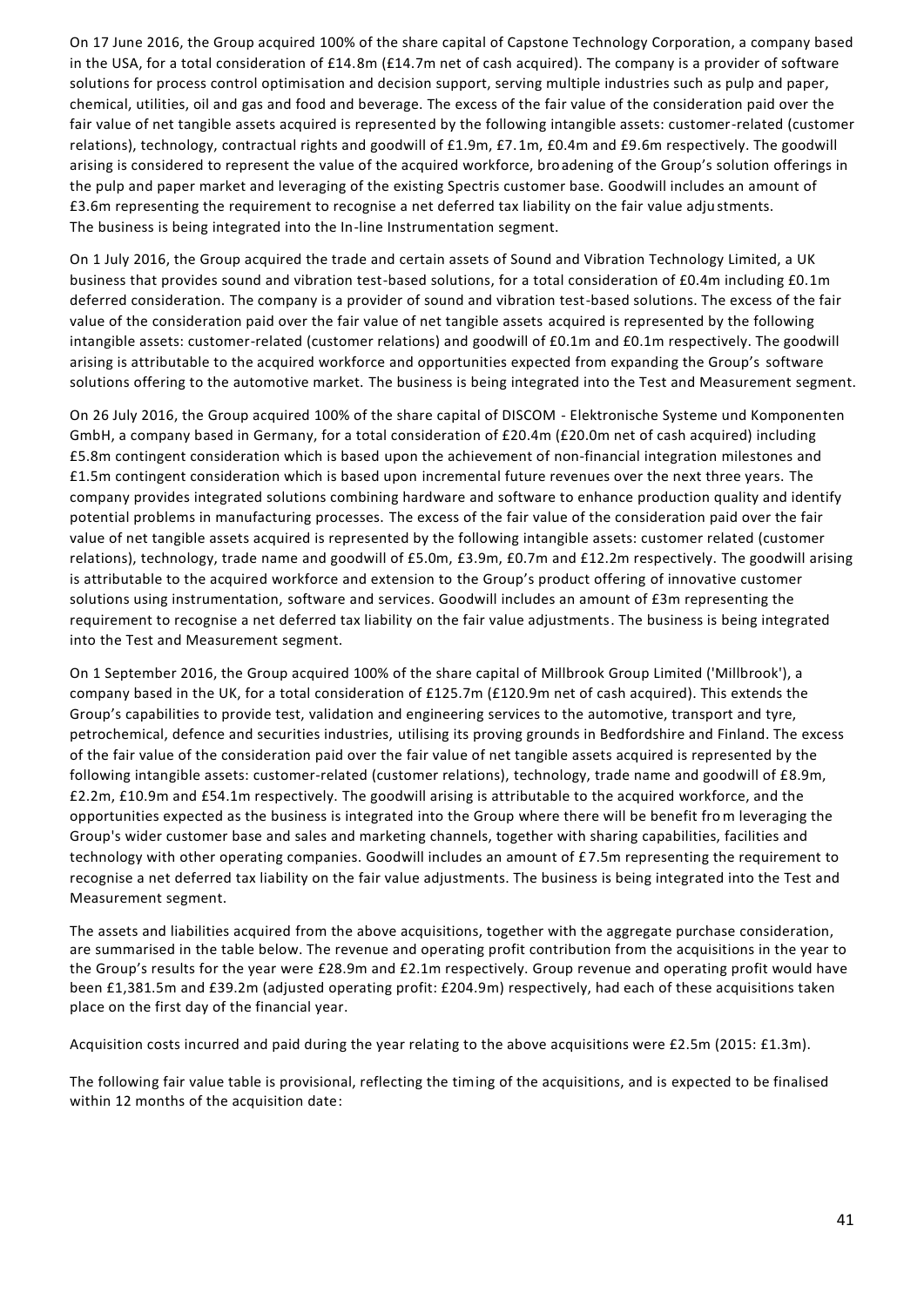|                                                                                    |                               |        | Z016              |
|------------------------------------------------------------------------------------|-------------------------------|--------|-------------------|
|                                                                                    | <b>Book value Adjustments</b> |        | <b>Fair value</b> |
| Net assets acquired under 2016 acquisitions                                        | £m                            | £m     | £m                |
| Intangible fixed assets                                                            | 1.5                           | 43.6   | 45.1              |
| Tangible fixed assets                                                              | 29.1                          | 29.7   | 58.8              |
| Inventories                                                                        | 1.3                           | (0.8)  | 0.5               |
| Trade and other receivables                                                        | 17.0                          | (1.3)  | 15.7              |
| Trade and other payables                                                           | (14.5)                        |        | (14.5)            |
| Provisions                                                                         | (1.3)                         | (0.1)  | (1.4)             |
| Retirement benefit obligations                                                     |                               | (2.3)  | (2.3)             |
| Current tax                                                                        | (0.6)                         |        | (0.6)             |
| Deferred tax liabilities                                                           | (1.1)                         | (14.4) | (15.5)            |
| Cash                                                                               | 6.9                           |        | 6.9               |
| Net assets acquired                                                                | 38.3                          | 54.4   | 92.7              |
| Goodwill                                                                           |                               |        | 81.5              |
| Total consideration in respect of 2016 acquisitions                                |                               |        | 174.2             |
| <b>Total consideration</b>                                                         |                               |        | 174.2             |
| Adjustment for cash acquired                                                       |                               |        | (6.9)             |
| Net consideration in respect of 2016 acquisitions                                  |                               |        | 167.3             |
| Analysis of cash outflow in Consolidated Statement of Cash Flows                   |                               |        |                   |
| Total consideration in respect of 2016 acquisitions                                |                               |        | 174.2             |
| Adjustment for net cash acquired on 2016 acquisitions                              |                               |        | (6.9)             |
| Deferred and contingent consideration on 2016 acquisitions to be                   |                               |        |                   |
| paid in future years                                                               |                               |        | (7.6)             |
| Cash paid in 2016 in respect of 2016 acquisitions                                  |                               |        | 159.7             |
| <b>Acquisitions prior to 2016</b>                                                  |                               |        |                   |
| Purchase price adjustments relating to prior year acquisitions                     |                               |        | (1.4)             |
| Deferred and contingent consideration in relation to prior years'<br>acquisitions: |                               |        |                   |
| - accrued at 31 December 2015                                                      |                               |        | 2.6               |
| Cash paid in 2016 in respect of prior years' acquisitions                          |                               |        | 1.2               |
| Net cash outflow relating to acquisitions                                          |                               |        | 160.9             |
|                                                                                    |                               |        |                   |

Where appropriate, a detailed exercise has been undertaken to assess the fair value of assets acquired and liabilities assumed, with the use of third party experts. The valuation of the above intangible and tangible assets requires the use of assumptions and estimates. Intangible asset assumptions consist of future growth rates, expected inflation and attrition rates, discount rates used and useful economic lives. Tangible asset (including automotive testing tracks) assumptions include comparable market values, replacement costs, expected rental yields and useful economic lives.

The fair value of contingent consideration on the 2016 acquisitions amounts to £7.6m. The contingent consideration payable on non-financial milestones could range from £nil to £6.4m depending on the achievement of certain business targets, contingent consideration payable on financial milestones could range from £nil to £2.2m dependant on incremental future revenues and the total contingent consideration is sensitive to risk adjusted discount rates.

Due to their contractual due dates, the fair value of receivables acquired approximates to the gross contractual amounts receivable. The amount of gross contractual receivables not expected to be recovered is immaterial.

£0.5m (2015: £4.0m) of the goodwill arising on acquisitions in the year is expected to be amortised and deductible for tax purposes.

There are no material contingent liabilities recognised in accordance with IFRS 3 (Revised).

**2016**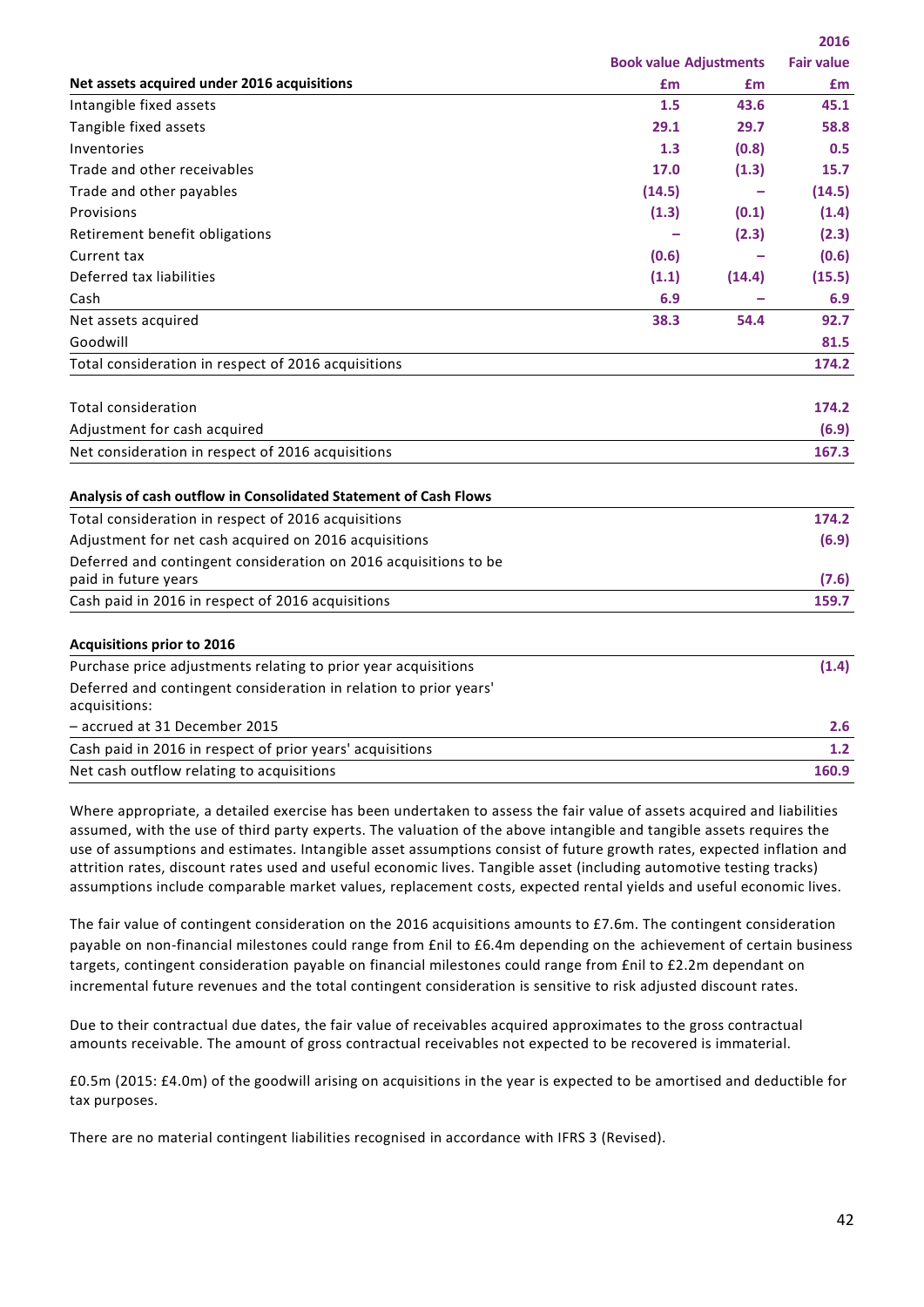#### **Net assets acquired for significant 2016 acquisitions**

|                                                     |        | <b>Book value Adjustments</b> |        |
|-----------------------------------------------------|--------|-------------------------------|--------|
| <b>Net assets acquired for Millbrook</b>            | £m     | £m                            | £m     |
| Intangible fixed assets                             | 0.1    | 21.9                          | 22.0   |
| Tangible fixed assets                               | 26.4   | 27.9                          | 54.3   |
| Inventories                                         | 0.1    |                               | 0.1    |
| Trade and other receivables                         | 12.3   | (1.2)                         | 11.1   |
| Trade and other payables                            | (11.2) | 0.4                           | (10.8) |
| Provisions                                          | (1.3)  |                               | (1.3)  |
| Deferred tax liabilities                            | (1.1)  | (7.5)                         | (8.6)  |
| Cash                                                | 4.8    |                               | 4.8    |
| Net assets acquired                                 | 30.1   | 41.5                          | 71.6   |
| Goodwill                                            |        |                               | 54.1   |
| Total consideration in respect of 2016 acquisitions |        |                               | 125.7  |
| <b>Total consideration</b>                          |        |                               | 125.7  |
| Adjustment for cash acquired                        |        |                               | (4.8)  |
| Net consideration in respect of 2016 acquisitions   |        |                               | 120.9  |

The fair value adjustment in relation to tangible fixed assets reflects the increase in fair value of property, tracks and testing equipment amounting to £27.9m. The additional depreciation charge due to the fair value adjustment on these assets above book value depreciation on these assets is an adjusting item in arriving at adjusted operating profit, as stated in Note 2.

A detailed exercise has been undertaken to assess the fair value of the assets acquired and liabilities assumed for the Millbrook Group. The fair value of intangible assets and property, plant and equipment has been assessed by reference to work performed by several independent valuation specialists. The main judgements in the valuation of the intangible assets include the identification of existing customer relationships, the importance of the Millbrook trade name and the value attributed to specific technology. In valuing these intangibles a combination of the following estimates has been used: future growth rates, expected inflation rates, attrition rates, discount rat es and contributory asset charges. The main judgements in the valuation of tangible assets (including the automotive testing track) include comparable market values, depreciated replacement costs, expected rental yields, and, useful economic lives.